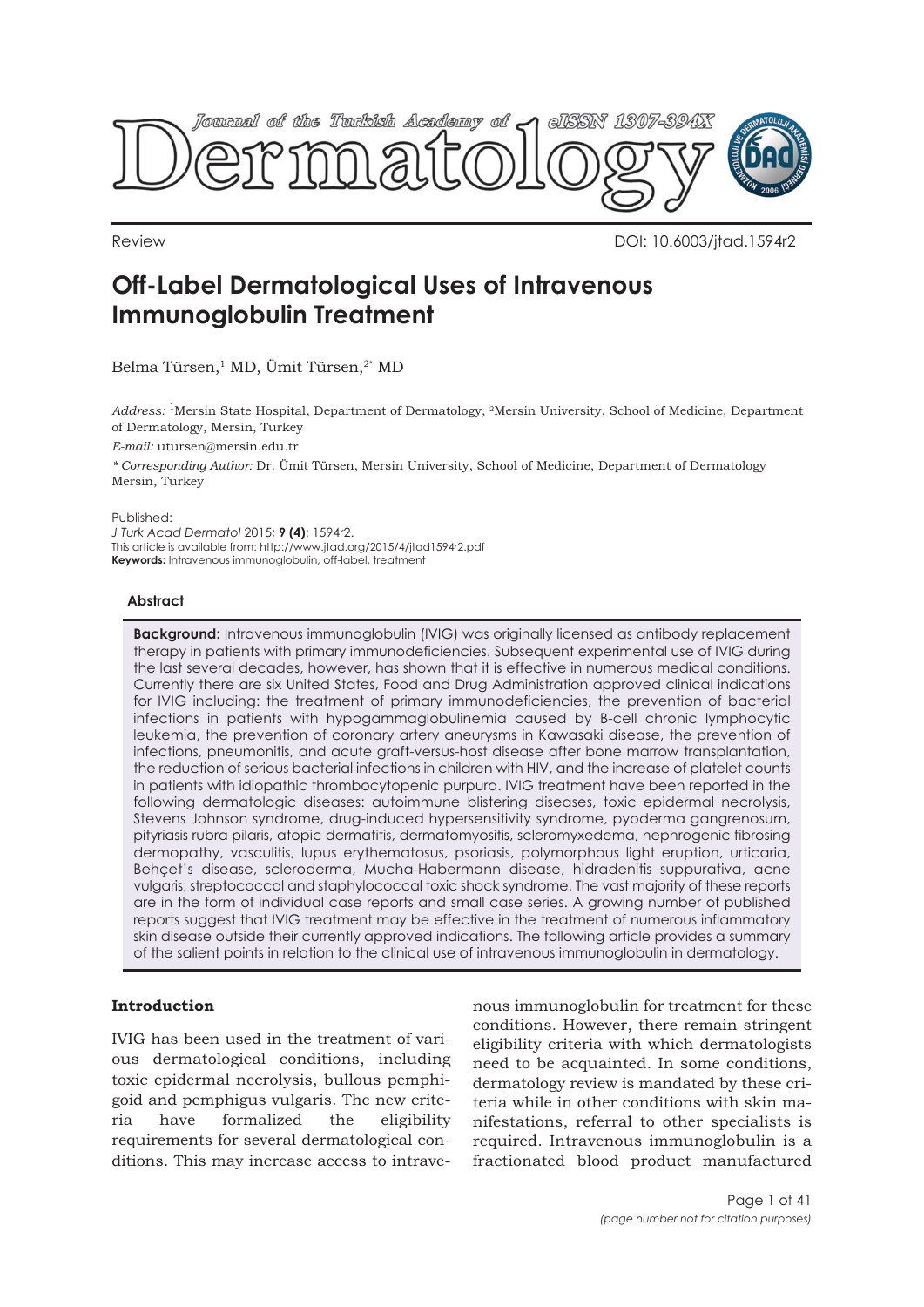*J Turk Acad Dermato*l 2015; **9 (4)**: 1594r2. http://www.jtad.org/2015/4/jtad1594r2.pdf

from pooled human plasma. Introduced in the late 1970s, IVIG rapidly overtook the use of intramuscular preparations as a replacement therapy in primary and secondary immunodeficiencies. Intravenous immunoglobulin is increasingly important as replacement therapy in immunodeficiency and as an immunomodulatory agent in autoimmune diseases and transplantation. In general, replacement therapy is indicated for patients who have primary or secondary immunodeficiency diseases with a history of recurrent or severe infection and deficient or absent antibody production. When used as immunomodulatory therapy, IVIG can interrupt the pathological immune responses that result in a wide range of human diseases, including various disease processes which involve the immune system, the nervous system, the blood and blood-forming organs, and the skin. There is a continuing increase in the clinical indications for IVIG resulting in double-digit annual increases in the volume used over the last 10 years [**[1, 2, 3,](#page-35-0) [4](#page-35-0)**].

#### **Composition of IVIG**

Since the early 1980s, immunoglobulin products approved for intravenous administration have been available in the United States. Typical plasma pools for yielding IVIG range from 4000 L to more than 50,000 L and contain plasma from between 1000 and 15,000 donors. Thus, each aliquot of IVIG contains a polyclonal mixture of antibodies from multiple donors that, by definition, contain antibodies with a multitude of antigenic specificities. The pooled preparations of immunoglobulin are made up of more than 90% IgG and small amounts of IgM and IgA. There are multiple commercial preparations of human immunoglobulin available for purchase in the United States. These products are distributed as either lyophilized powders or liquid concentrates. Lyophilized powders require reconstitution, whereas liquid concentrates do not. Sugars are often added to IVIG preparations to stabilize the product and prevent re-aggregation. Because IVIG is a blood product it carries an inherent risk of transmitting infectious diseases. Multiple steps are taken to minimize this risk during preparation, beginning with careful donor selection.

The second line of defense is screening of single plasma donations for HCV, HBV, HIV, and HBs antigen. In addition, PCR testing on plasma mini-pools or on the entire pool for fractionation has now been introduced. Processing of pooled donations then consists of a variety of viral inactivation or removal steps including treatment with solvent/detergent, polyethylene glycol, enzymatic treatment with pepsin or trypsin, pasteurization, acidification, nanofiltration, treatment with caprylate, and depth filtration. It is crucial for clinicians to understand that commercial IVIG products are not generic or identical. Differences in production methodologies impact the product's pharmacologic and physiologic profile and these, in turn, impact tolerability and efficacy. Important aspects of individual products that may affect clinical tolerability include volume load, osmolality, sodium content, sugar content, pH, and IgA content. Thus, the decision to use one product over the others is not trivial, as small differences may affect individual clinical outcomes [**[2, 3](#page-35-0)**].

### **Mechanism of Action of IVIG**

The mechanism of action of IVIG is complex and is not fully understood at the present time. In many autoimmune bullous diseases, administration of IVIG has been shown to be associated with a decrease in serum levels of pathogenic autoantibodies, with undetectable levels being reached within 8–10 months and remaining undetectable. This has been demonstrated for antibodies to desmoglein 1 and 3 in pemphigus vulgaris, desmoglein 1 in pemphigus foliaceous, BPAg 2 in bullous pemphigoid, and anti-β4 integrin and anti-α6 integrin autoantibodies in mucous membrane pemphigoid. In all of the dermatologic diseases presented in this article, however, IVIG likely produces its therapeutic effects via a combination of the following pathways: Functional blockade of Fc receptors, auto-antibody neutralization and inhibition of autoantibody production, complement inhibition, modulation of cytokine and cytokine antagonist production, activation or functional blockade of the death receptor Fas, modulation of dendritic cell properties, increased expression and signalling through the inhibitory Fc-re-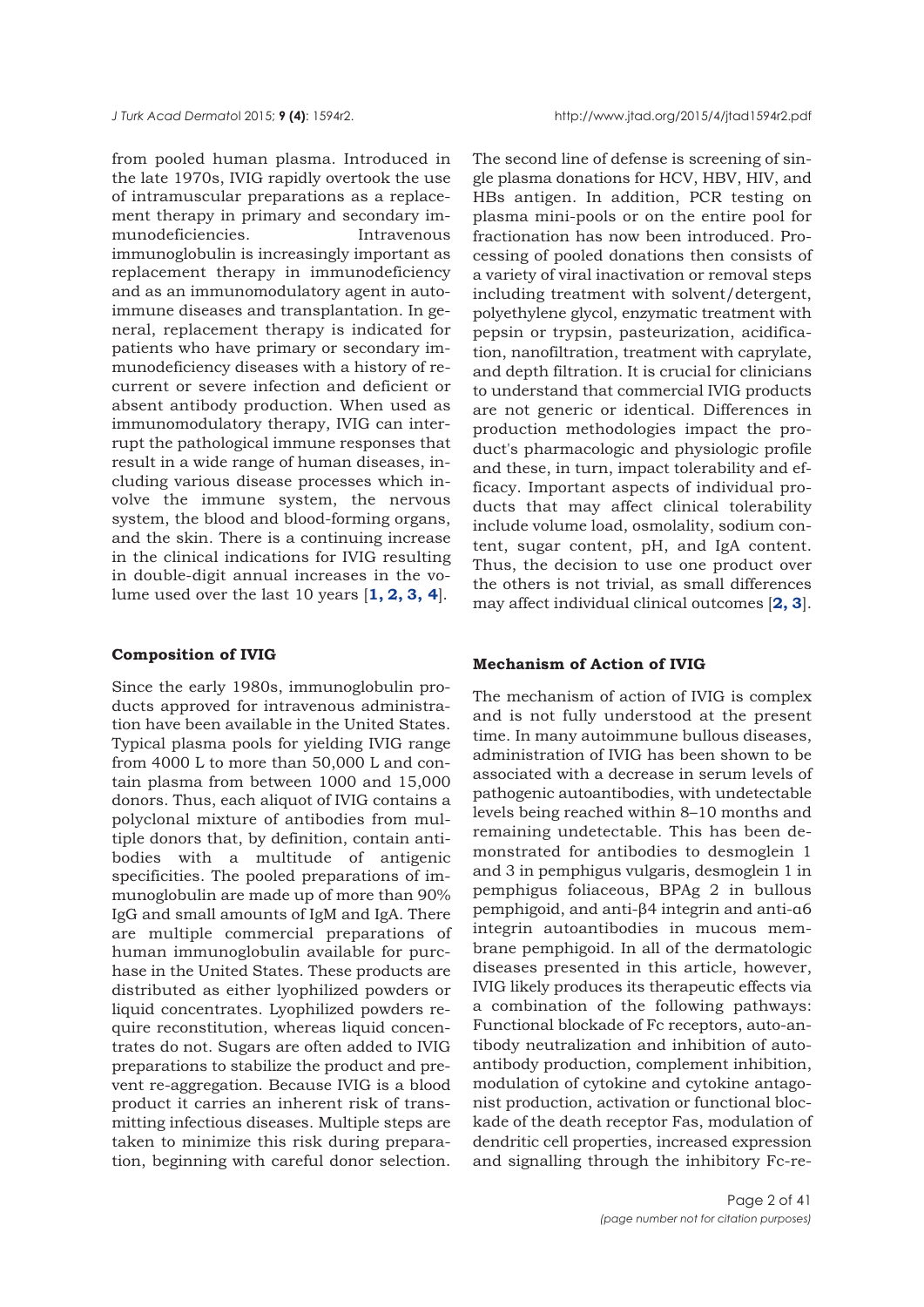**Table 1.** Off-Label Applications of IVIG in Skin Diseases

| A-Autoimmune Connective Tissue Disease |  |  |  |
|----------------------------------------|--|--|--|
|----------------------------------------|--|--|--|

| 1-Systemic and cutaneous lupus erythematosus |  |  |
|----------------------------------------------|--|--|
|----------------------------------------------|--|--|

2-Dermatomyositis

3-Scleroderma

4-Mixed connective tissue disease

**B-Autoimmune Blistering Diseases**

1-Bullous pemphigoid

2-Cicatricial pemphigoid

3-Pemphigus vulgaris

4-Pemphigus foliaceus

5-Epidermolysis bullosa aquisita

6-Herpes gestationis

7-Linear IgA bullous disease

**C-Systemic vasculitis**

1-Wegener's granulomatosis

2-Polyarteritis nodosa

3-Microscopic polyangiitis

4-ANCA-negative vasculitis

5-Anti-neutrophil antibody syndromes

6-Livedoid vasculopathy

7-Cutaneous polyarteritis nodosa

8-Churg–Strauss syndrome

9-Behçet's disease

**D-Infectious diseases:**

1-Staphylococcal and streptococcal toxic shock syndrome

2-Necrotizing fasciitis

**E-Drug eruptions**

1-Stevens–Johnson syndrome

2-Toxic epidermal necrolysis

**F-The other inflammatory skin diseases**

1-Atopic dermatitis

2-Pyoderma gangrenosum

3-Hidradenitis suppurativa

4-Polymorphous light eruption

5-Pityriasis rubra pilaris

6-Nephrogenic fibrosing dermopathy

7-Psoriasis

8-Scleromyxedema and pretibial myxedema

9-Chronic urticaria

10-Kaposi sarcoma

ceptor, Fc gamma RIIB, enhancing steroid sensitivity [**[1,](#page-35-0) [2](#page-35-0)**].

## **Recommendations For Administration and Monitoring**

When initiating IVIG therapy, a dose of 2 g/kg per cycle is generally recommended, although a 3–4 g/kg total dose is recommended in patients with toxic epidermal necrolysis. A cycle consists of the total dose divided into three equal doses, each given on 3 consecutive days. Some clinicians prefer to give 400 mg/kg/day over 5 days. Each infusion is given slowly over 4–4.5 hours. Aggressive topical therapy and/or intralesional corticosteroids are essential supportive therapies in conjunction with IVIG in many diseases, especially autoimmune blistering diseases. The initial frequency is generally one cycle of IVIG every 3–4 weeks. In patients with aggressive ocular cicatricial pemphigoid, the infusions are given every 2 weeks. The initial frequency should be continued until there is effective control of the disease, which is defined differently depending on the condition. For autoimmune blistering diseases, this generally takes between 5 and 8 months. Thereafter a slow reduction in the IVIG treatments may be attempted. In patients who do not respond optimally, some clinicians sequentially add dapsone 100–200 mg daily. If this does not improve response within 3–4 months then 25 mg methotrexate weekly is also added. If there is still no response, rituximab 375 mg/m2 is added. These medications are then discontinued once the patient has clearing for a number of months. Unlike in other diseases, there is a defined endpoint when treating autoimmune blistering diseases with IVIG. Once control of disease is achieved (absence of new lesions for about 10 weeks) the consensus statement group recommends maintaining the same dose but increasing the time intervals between infusions gradually to 6, 8, 10, 12, 14, and 16 weeks. The proposed endpoint is two infusions each given 16 weeks apart. If the disease remains under control after the endpoint is reached, attempts to discontinue IVIG may be pursued. The beginning of the remission period is defined as the absence of clinical disease after cessation of all systemic therapy, including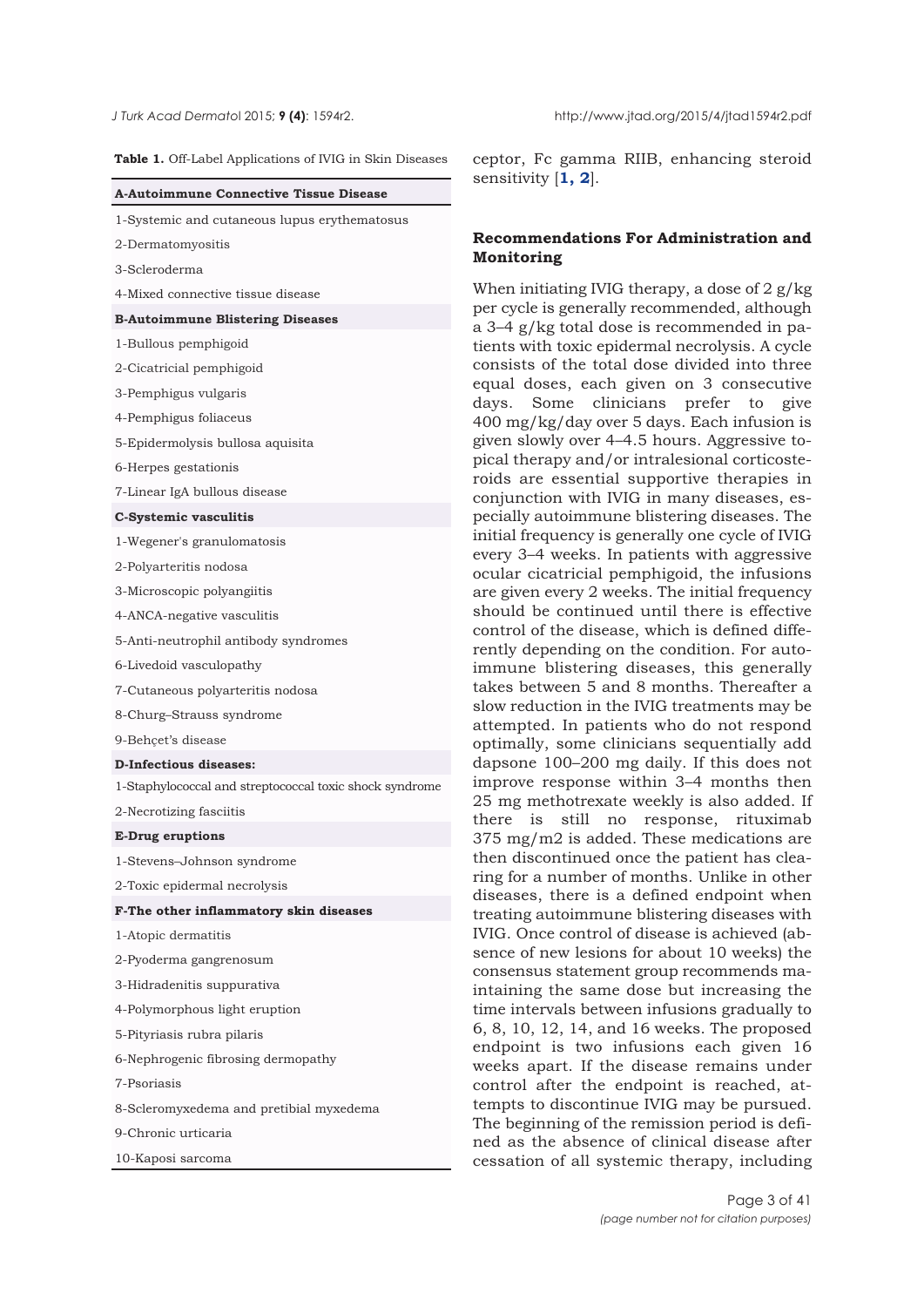IVIG. If there is a disease recurrence during the tapering period the recommendation is to increase the frequency of cycles to every 3–4 weeks until the recurrence is over and then begin tapering again. Strict adherence to the protocol for slow tapering of IVIG therapy is recommended and seems to be important as disease recurrence can result from a rapid reduction in the frequency of infusions, not completing the protocol, or terminating it early. In one study of 16 PV patients who initially responded to IVIG, all eight patients who abruptly discontinued IVIG developed recurrences, whereas all eight patients who adhered to the tapering protocol eventually discontinued IVIG, went into remission, and none have had recurrence of the disease since completing the last infusion of the protocol (mean follow-up 21 months). In a second study of patients with severe bullous pemphigoid, similar results were obtained. Thus, it is strongly recommended that once IVIG therapy is initiated every attempt should be made to complete the protocol [**[3](#page-35-0)**].

#### **Off-Label Dermatologicaluses of IVIG**

The off-label use of IVIG in dermatology includes treatment of a wide variety of conditions. No large, multicenter, randomized controlled studies have been performed to support these off-label uses of IVIG, yet the list of diseases which have reportedly been successfully treated with IVIG is still expanding. A comprehensive review of these off-label uses is beyond the scope of this article and has been published elsewhere. The efficacy of IVIg is best documented in patients with graft-versus-host disease, Kawasaki's disease and dermatomyositis; however, its utility in dermatology continues to grow. A number of case series have found IVIg effective in the treatment of patients with pemphigus vulgaris, pemphigus foliaceus, bullous pemphigoid, mucous membrane pemphigoid, herpes gestationis and epidermolysis bullosa acquisita. A consensus statement was recently published on the use of IVIG in patients with autoimmune mucocutaneous blistering diseases. For autoimmune bullous disease the recommended guidelines for IVIG are as follows: failure of conventional therapy; significant adverse effects from conventional

therapy; contraindications, relative or absolute, to the use of high-dose long-term systemic therapy; progressive disease despite conventional therapy; uncontrolled, and rapid debilitating disease. The evidence for the use of IVIG in toxic epidermal necrolysis has been recently the subject of debate. No consensus has been reached due to the lack of randomized clinical trials. The anecdotal results differ from one center to another. Yet, IVIG remains commonly used as initial therapy for toxic epidermal necrolysis. Current findings are insufficient to recommend the routine administration of IVIG in patients with pyoderma gangrenosum, atopic dermatitis, chronic urticaria and Steven-Johnson syndrome. For a review of the major off-label dermatological used of IVIG, refer to Tables 1. A brief review of the literature regarding the off-label use of IVIG in dermatologic conditions will be presented here [**[1, 2, 3](#page-35-0)**].

#### **A-Autoimmune Blistering Diseases**

There are no United States, FDA-approved therapies for the autoimmune blistering diseases. Conventional therapy for autoimmune blistering diseases during the past several decades has been high-dose, long-term systemic corticosteroids and immunosuppressive agents. In a significant majority of patients conventional treatment controls the disease and produces long-term remission. However, there are numerous<br>dose-related adverse effects, some dose-related adverse effects, some irreversible, that occur in patients with autoimmune blistering diseases treated with long-term corticosteroid therapy, including severe infection, diabetes mellitus, osteoporosis, and psychological changes. Similarly, each immunosuppressive agent is associated with common and serious adverse effects, making the current autoimmune blistering diseases treatments less than perfect. Pemphigus is an autoimmune bullous disease characterized by IgG antibodies to desmoglein 1 and desmoglein 3. However, occasionally deposition of IgA is found to coexist on direct immunofluorescence with an intradermal intercellular pattern. The role of IgA and its antigenic role in this setting remain unclear.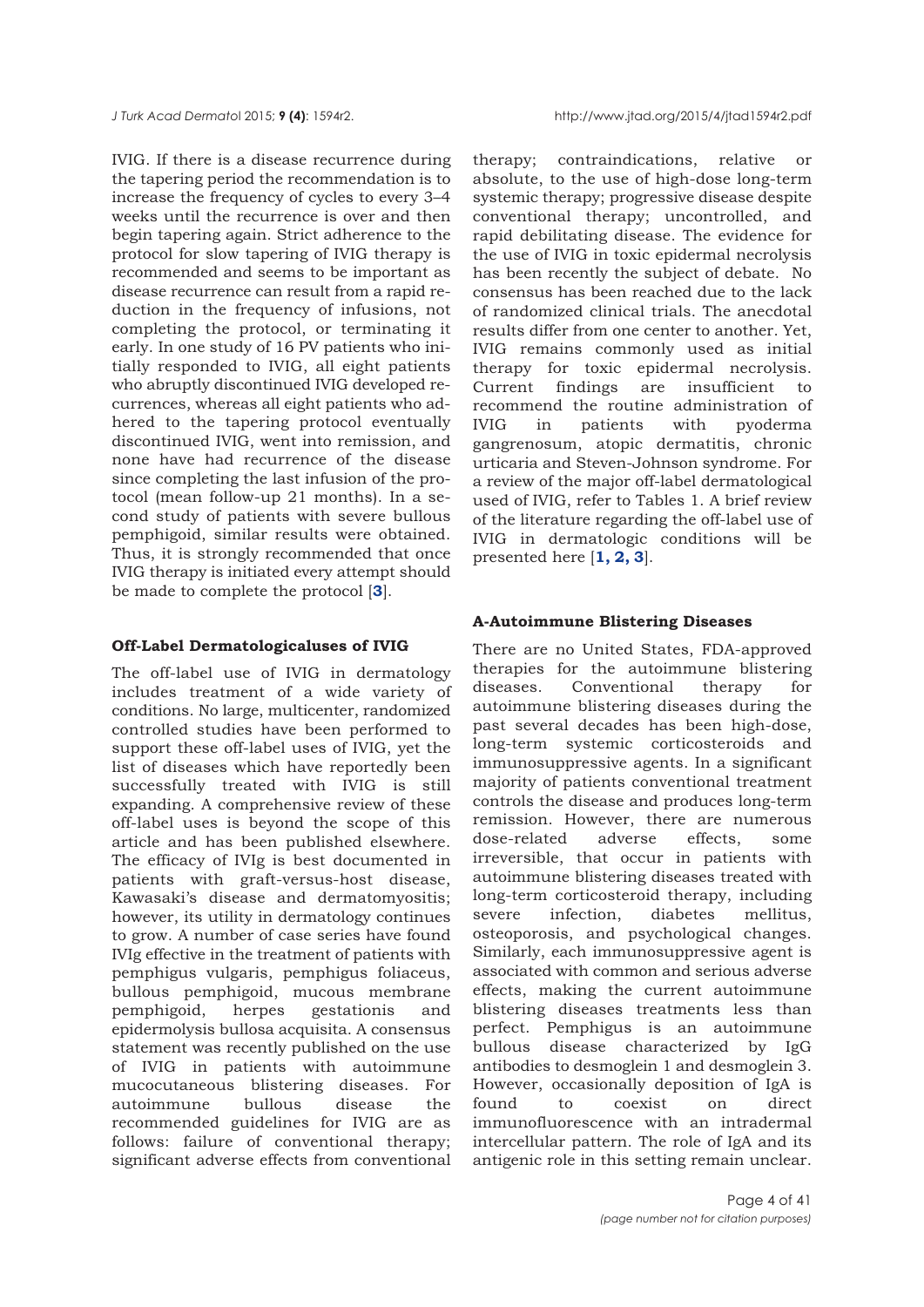As such the role of IVIG in treatment of this subset of pemphigus is unknown [**[5, 6](#page-35-0)**].

#### **1-Bullous Pemphigoid**

Bullous pemphigoid (BP) is a subepidermal blistering disease with auto-antibodies directed against 180 or 230 kDa BP antigens that are components of dermoepidermal hemidesmosomal adhesion complexes. It is a rare acquired blistering skin disease characterized clinically by large, tense blisters or bullae, which are often present on the surfaces of the extremities, such as the ankles, the palms, also in the axilla, groin, and abdomen with a prominent inflammatory component. Mucosal lesions are extremely rare in typical BP. Biopsy of an early lesion reveals a subepidermal blister with a dermal infiltrate. This dermal infiltrate may be rich in eosinophils or polymorphonuclear leukocytes and histiocytes or contain a mixed infiltrate. Direct immunofluorescence performed on perilesional skin will demonstrate IgG and C3 at the basement membrane zone (BMZ). Although it is considered a disease of elderly people, it can also affect children. The autoantibodies in BP recognize two very distinct autoantigens present in the hemidesmosome within the basal keratinocytes. The BP antigen 1 is a 230-kDa protein and is considered to be a desmoplakin protein. BP antigen 2 is a hemidesmosomal 2180-kDa protein, which has a cytoplasmic and intracellular component. Lesions result from a failure of basal keratinocytes to adhere to the epidermal basement membrane. BP is traditionally treated with systemic or topical steroids with or without other immunosuppressive medication. Not infrequently, it is resistant to this therapeutic approach. Published data show a positive response of BP to IVIG in 35 reported cases. In these patients IVIG was used at 2 g/kg per monthly cycle over 3 months or initially as an adjunctive treatment. Once conventional therapy was tapered and withdrawn, IVIG could be used as a monotherapy to sustain the remission. In most patients, BP is not a lifethreatening disease and usually responds rapidly to treatment. The disease usually spontaneously clears within 6 years and all medication can be stopped. The mortality rate for bullous pemphigoid has been reported to

be between 11% and 40%, and an estimated 25% of bullous pemphigoid patients do not respond to standard treatment with immunosuppressive therapies. There are reports of over 35 patients with bullous pemphigoid who have been successfully treated with IVIG in the literature. In most of these cases, patients were not responsive to conventional therapy and IVIG administration resulted in significant clinical improvement. In the only prospective study, 15 patients with bullous pemphigoid who were unresponsive to conventional therapies were treated with IVIG  $(2 g/kg)$  and all cleared, were able to discontinue prednisone, and achieved a sustained remission. There are also published case series and case reports reporting the successful use of IVIG in the treatment of BP. There have been two reported treatment failures. IVIG lowers autoantibody titers to both BP Ag 1 and 2. In the only prospective study, *Ahmed* et al treated 15 patients with BP with IVIG (2 g/kg every4 weeks). The interval between IVIG treatments was then gradually lengthened to every 16 weeks after patients cleared. All 15 patients cleared after a mean of 2.9 months and were able to discontinue prednisone after mean of 3.3 months. IVIG was used as monotherapy thereafter. All 15 patients achieved sustained remission with a mean duration of follow- up off IVIG of 22.9 months. Indication for IVIG use includes the bullous pemphigoid resistant to topical and systemic glucocorticoids and immunosuppressive therapy. If the moderate to severe disease diagnosed by a dermatologist and corticosteroids or immunosuppressive agents are contraindicated; or the condition is unresponsive to corticosteroids and immunosuppressive agents; or presenting with severe side-effects of therapy, IVIG treatment can be started. Efficacy dose was demonstrated with doses of at least 2 g/kg per monthly treatment cycle. To assess the effectiveness of IVIG use, dermatologist should revise the response demonstrated at review at 6 months. Improvement to be demonstrated for continuation of supply; reduction in recurrence of disease or relapse; ability to reduce dose or discontinue other therapies; improved quality of life; resolution of blisters and healing of affected skin; resolution of pruritis must be obtained [**[6](#page-35-0), [7](#page-35-0), [8](#page-35-0), [9](#page-35-0)**].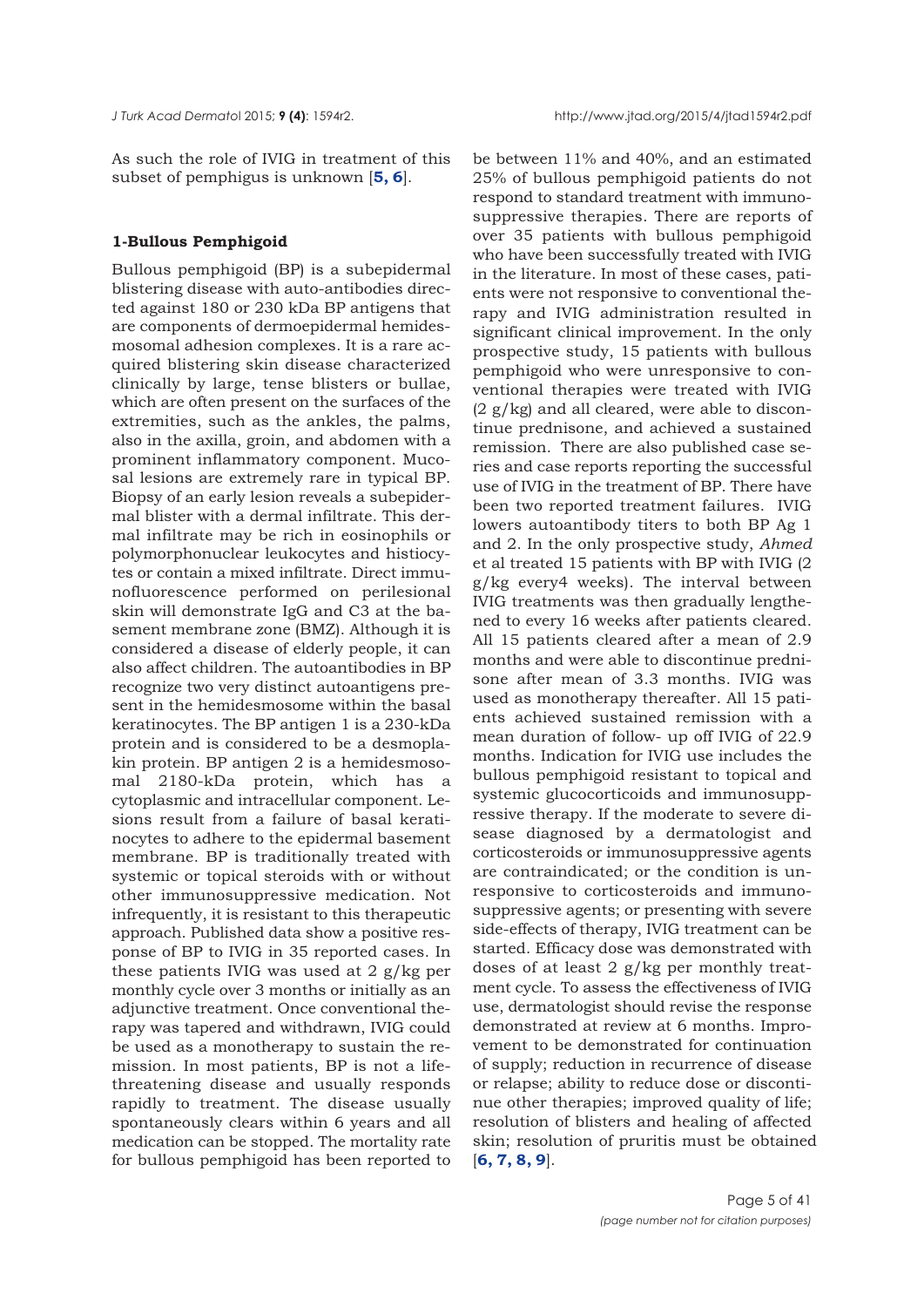## **2-Pemphigus Vulgaris**

Pemphigus vulgaris (PV) is a rare but potentially fatal condition accounting for approximately 70% of pemphigus cases. Pemphigus vulgaris can develop at any age, but is most commonly diagnosed in the fourth to sixth decades of life. In PV, blisters develop just above the basal-cell layer and are associated with autoantibodies to desmoglein 3, a keratinocyte cell surface adhesion molecule. The binding of desmoglein 3 by these antibodies results in disruption of calcium-sensitive adhesion function and resultant splitting of the desmosome occurs with mechanical stress. Skin biopsies from early lesions demonstrate a characteristic intact layer of basal cells with loss of adhesion between epidermal cells (acantholysis), which are often seen floating in the cavity of the blister. Direct immunofluorescence is essential in the diagnosis of PV and demonstrates deposition of IgG on keratinocyte cell surfaces in almost all patients. While the cause is unknown, an immunogenetic predisposition is well established. Individuals with certain HLA allotypes are predisposed to the disease, though the susceptibility gene differs dependent on ethnic origin with, HLA-DRB1\*0402 associated with the disease in Ashkenazi Jews and DRB1\*1401/04 and DQB1\*0503 in non-Jewish patients of European or Asian descent. Pemphigus vulgaris may also be drug-induced. Drugs reported to be most significantly associated with PV include penicillamine, captopril and other thiol-containing compounds. Only about 30% of patients with pemphigus vulgaris enter a sustained medication-free remission and the mortality rate is between 5% and 10%. The cause of death in these patients is usually opportunistic infection secondary to prolonged immune suppression. Over 60 patients with pemphigus vulgaris have been successfully treated with IVIG. In the two largest prospective studies, which are from one institution, 42 patients with severe mucocutaneous disease unresponsive to conventional therapies were treated with IVIG  $(2 g/kg)$ . This led to a clinical remission in all 42 patients and was sustained in many. In 2009, the first multicenter, randomized, placebo-controlled, double-blind trial of IVIG for pemphigus was conducted in Japan. This clinical trial has proved that 400 mg/kg per day for 5 days administration of

IVIG is effective as an adjuvant therapy with systemic steroid therapy and/or immunosuppressive agents. IVIG lowers antibody titers to dsg 1 and dsg 3, often making them undetectable. IVIG has been shown to be effective in the treatment of PV in numerous studies. In the two largest studies, which are from one institution, 42 patients were treated with IVIG (2 g/kg every4 weeks) until control was achieved, as defined by healing of old lesions and no new lesions. The interval between IVIG treatments was then gradually increased to every 16 weeks. Prednisone and immunosuppressive agent were tapered off during this time in all patients; IVIG was used asmonotherapy thereafter. Treatment with IVIG led to a clinical remission in all patients [[10,11](#page-35-0)]. In the study by Ahmed, control was achieved after a mean of 4.5 months, prednisone was tapered off after a mean of 4.8 months, and immunosuppressive agents were tapered off after a mean of 2.9 months [**[12](#page-35-0)**]. Both studies were prospective, but uncontrolled. There have been an additional two case series and 6 case reports of the successful treatment of 23 patients with PV with IVIG. However, 9 case reports of treatment failures from other institutions have been reported. In one case, the patient only received one cycle of IVIG. Among the several mechanisms to explain the mode of action of IVIG, several lines of evidence have suggested that neonatal Fc receptor for IgG (FcRn) plays an important role for rapid clearance of pathogenic antibody in pemphigus induced by IVIG. Additionally, the long suppression of IgG production induced by IVIG has been observed in some cases. Taking these characteristics into consideration, IVIG, which leads to decreased pathogenic IgG, is recommended to use in combination with oral corticosteroids or other immunosuppressants, which suppress the production of pathogenic IgG.. Once a fatal illness, severe pemphigus vulgaris can now be treated successfully with high-dose systemic steroids and the addition of immunosuppressive drugs including azathioprine, cyclophosphamide, mycophenolate mofetil, methotrexate. In some cases, however, patients cannot tolerate high-dose steroids; in others tapering of the steroids causes disease flare-ups. Long-term high-dose steroid treatment does lead to significant side-effects. In certain patient subsets, there is a need for an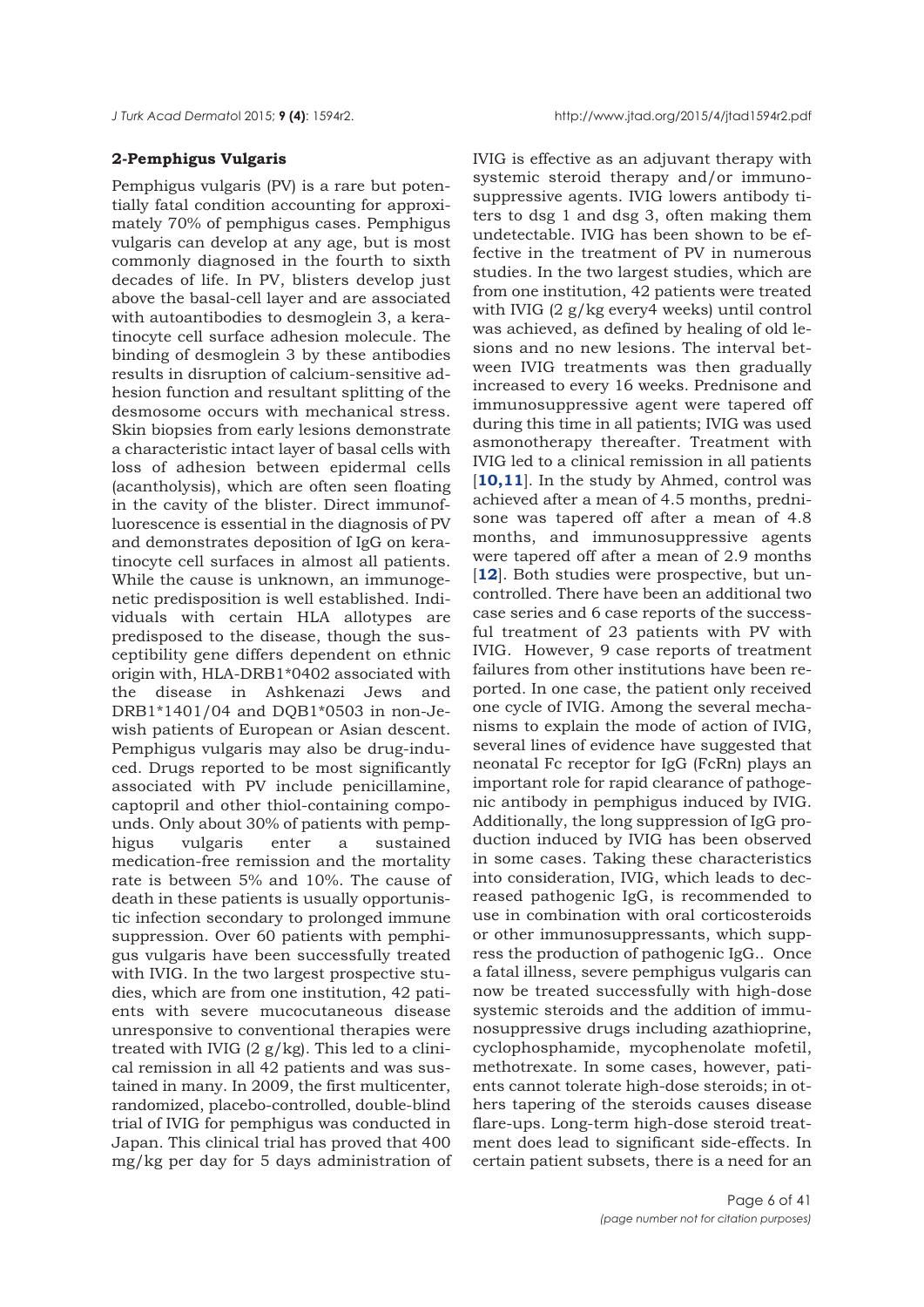alternative therapeutic modality. Over the years, although the first-line treatment of PV was systemic corticosteroids, IVIG has been reported in several interesting uncontrolled studies to serve as an adjuvant corticosteroidsparing regimen in recalcitrant [**[1, 2](#page-35-0)**]. *Bystryn* et al. and *Baum* et al. separately reported in 6 and 12 therapy-resistant patients with PV, respectively, that IVIG resulted in a rapid improvement of disease, and a steroid-sparing effect in over 80% of their patients [**[13,14](#page-35-0)**]. Several studies performed by Ahmed and colleagues have also shown very high rates of response to IVIG, and moreover, in their treatment protocol, patients are tapered off immunosuppressive drugs and can sustain long-term remission using long-term IVIG monotherapy. The treatment scheme proposed for PV is 2 g/kg over 3–5 days (1 cycle) every month. Side-effects were minor in these studies and, as far as cost is concerned, a recent study suggests that IVIG is a cost-effective treatment compared with conventional immunosuppressive therapy in patients who are non-responders to first-line therapy [**[12](#page-35-0)**]. Recently, IVIG in combination with rituximab has been successfully used to treat 11 patients with severe refractory PV who did not respond well to IVIG alone. *Ahmed* et al studied patients with refractory pemphigus vulgaris involving 30% or more of their body-surface area, three or more mucosal sites, or both who had inadequate responses to conventional therapy and IVIG. They treated the patients with two cycles of rituximab once weekly for 3 weeks and IVIG in the fourth week. This induction therapy was followed by a monthly infusion of rituximab and IVIG for 4 consecutive months. Titers of serum antibodies against keratinocytes and numbers of peripheral-blood B cells were monitored. Of 11 patients, 9 had rapid resolution of lesions and a clinical remission lasting 22 to 37 months. All immunosuppressive therapy, including prednisone, could be discontinued before ending rituximab treatment in all patients. Two patients were treated with rituximab only during recurrences and had sustained remissions. Titers of IgG4 antikeratinocyte antibodies correlated with disease activity. Peripheral-blood B cells became undetectable shortly after initiating rituximab therapy but subsequently returned to normal values. Side effects that have been associated

with rituximab were not observed, nor were infections. They concluded that the combination of rituximab and IVIG is effective in patients with refractory pemphigus vulgaris6. The mechanism of action of IVIG in PV is still to be determined precisely. It has been suggested that IVIG decreases serum levels of pemphigus auto-antibodies by increased catabolism, and recent evidence in an animal model provides evidence that IVIG can inhibit the binding of anti-desmoglein-3 antibodies to recombinant desmoglein-3 in a dose-dependent manner in vitro, as well as blistering in vivo in experimentally-induced PV in newborn mice [**[12](#page-36-0)**].

#### **3-Pemphigus Foliaceous**

Pemphigus foliaceus (PF) is an autoimmune blistering disorder characterized by autoantibodies to dsg 1. The superficial variant of the pemphigus family, pemphigus foliaceous can be resistant to conventional therapy and, here too, IVIG has shown benefit in widespread disease. Furthermore, in certain patients long remissions have been observed after discontinuation of IVIG. It is a rare autoimmune blistering skin disease characterized by loss of cohesion of cells in the superficial layers of the epidermis. It accounts for approximately 25% of all cases of pemphigus. The cutaneous involvement in PF is often more extensive than in PV and involves the scalp, face, chest, back and upper extremities, but can extend to areas below the umbilicus. The lesions are generally well demarcated and do not coalesce to form large eroded areas. The histology of an early lesion would demonstrate a subcorneal intra-epidermal vesicle with acantholysis, while direct immunofluorescence demonstrates deposition of IgG in the upper stratum malpighii. Pemphigus foliaceus is mediated by an autoantibody that targets desmoglein 1, a cell-to-cell protein molecule that binds the desmosomes of neighbouring keratinocytes in the epidermis. Similar to the binding of desmoglein 3 in PV, the binding of antidesmoglein 1 antibody in PF results in disruption of adhesion function and splitting of the desmosome occurs with mechanical stress. As with PV, the cause of PF is unknown; however, an immunogenetic predisposition is well established. Sporadic and endemic forms of PF exist. The sporadic form is most common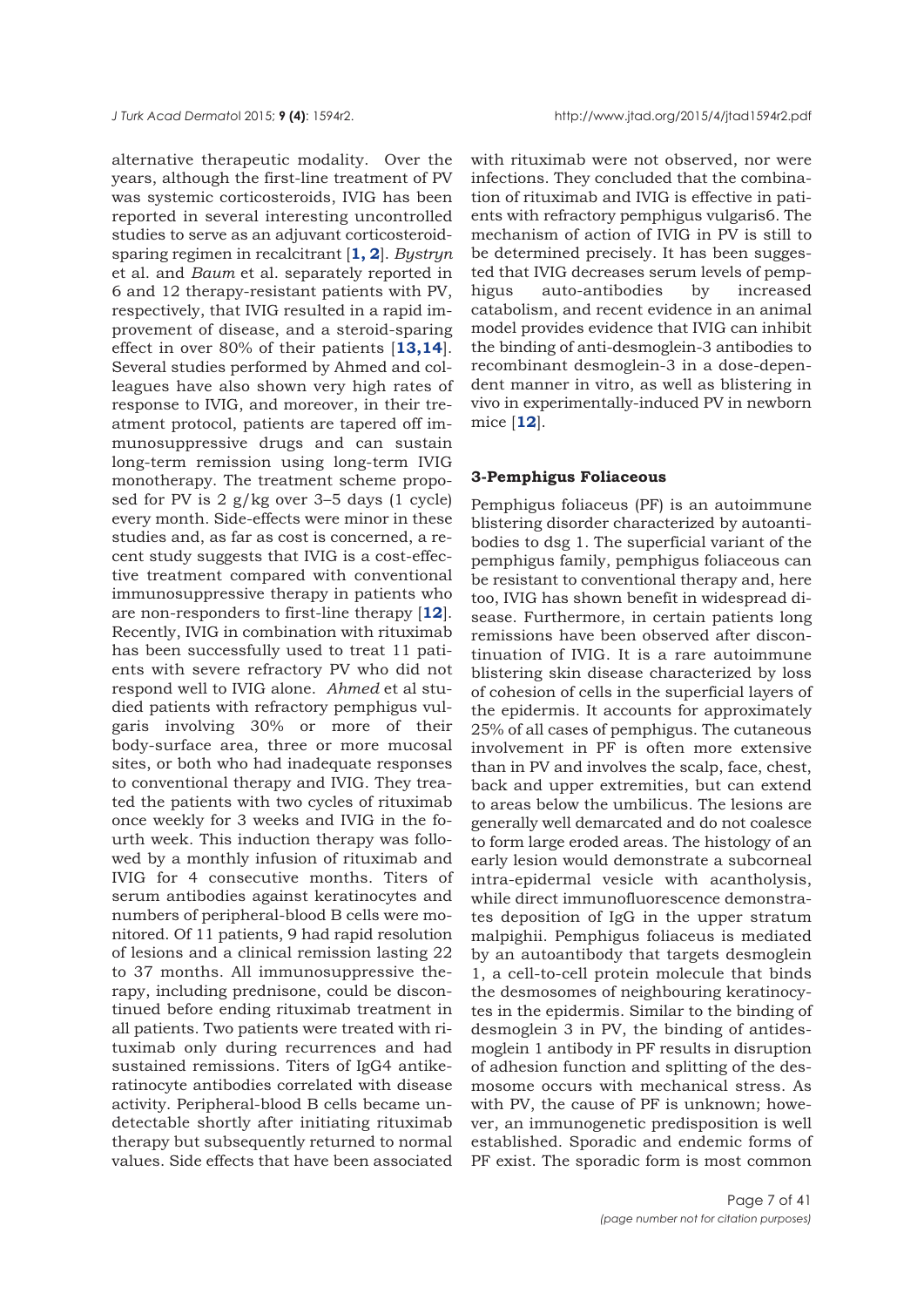in Europe and the USA in association with HLA DRB1\*0102 and 0404. An endemic variant of PF (also known as fogo selvagem and Brazilian pemphigus foliaceous) is frequently diagnosed in certain regions of Brazil and other underdeveloped areas of the world, including Tunisia and Colombia. The susceptibility genes for endemic pemphigus are HLA DRB1\*0102, 0404, 1402s and 1406 [**[15](#page-34-0)**]. At least 25 patients with pemphigus foliaceous resistant to conventional therapies have been successfully treated with IVIG [**[2](#page-35-0)**]. In two prospective studies of 11 and 8 patients with extensive treatment-resistant pemphigus foliaceous, respectively, patients were successfully treated with high-dose IVIG  $(2 \text{ g/kg})$ , allowing previous therapies to be discontinued and IVIG to be used as monotherapy thereafter. In both studies the patients remained in clinical remission for a 3–5-year period after discontinuation of IVIG. There are a few case series and numerous case reports reporting the successful use of IVIG in the treatment of PF. IVIG lowers antibody titers to dsg 1, often making them undetectable [**[16, 17](#page-35-0)**]. *Sami* et al conducted a prospective study of 8 patients with severe steroid-resistant PF. Patients were treated with IVIG (2 g/kg every 4 weeks) until they were completely healed. The interval between IVIG treatments was then gradually lengthened to every 16 weeks. All patients attained clinical control after a mean of 4 months. Prednisone was tapered off in a mean of 2.9 months; IVIG was used as monotherapy thereafter. Ahmed and Sami reported 11 patients with PF who were treated with IVIG (2 g/kg every 4 weeks) until they were completely healed. The interval between IVIG treatments was then gradually lengthened to every 16 weeks. All patients cleared after an average of 5.3 months of therapy. Prednisone was tapered off in a mean of 4.5 months and other immunosuppressive agents after a mean of 2.6 months; IVIG was used as monotherapy thereafter. All 11 patients maintained remission after discontinuation of IVIG for a mean follow-up time of 18.6 months [**[17](#page-35-0)**]. Indication for IVIG use includes the patients with pemphigus foliaceus resistant to corticosteroids and immunosuppressive therapy or when these agents are contra-indicated. Qualifying criteria for IVIG therapy are severe widespread PF, defined as disease involving 30% or more of body surface

area, diagnosed by a dermatologist; and corticosteroids or immunosuppressive agents is contraindicated; or condition is unresponsive to corticosteroids and immunosuppressive agents; or presenting with severe side-effects of therapy. Efficacy dose is at least  $2 g/kg$  per monthly treatment cycle. To review criteria for assessing the effectiveness of IVIG use, dermatologist should evaluate the response demonstrated at review at 6 months; improvement to be demonstrated for continuation of supply; clinical progression: treatment is stopped when patients are clinically free of disease and have a negative finding on direct immunofluorescence; autoantibody titres reflect the response to systemic therapy [**[1, 2, 3](#page-35-0)**].

## **4-Mucous Membrane Pemphigoid (Cicatricial Pemphigoid)**

Cicatricial pemphigoid or mucous membrane pemphigoid (MMP) is a rare, acquired chronic, subepithelial autoimmune disease, which predominantly involves mucosal surfaces although there is involvement of the skin in 25– 35% of cases. The typical bullae, vesicles or erosions, heal with scar formation in most. While scarring is significantly less common in the oral cavity, scarring is often the major problem when the disease involves the conjunctiva. Scarring is also common in the nasopharyngeal, laryngeal, anogenital, vaginal, penile and oesophageal mucosa. The significant morbidity and irreversible sequelae seen in MMP patients are associated with the scarring process. Biopsies of MMP demonstrate a subepithelial blister with an inflammatory infiltrate that can be a mixed but predominantly neutrophilic or eosinophilic picture. Direct immunofluorescence of perilesional tissues typically reveals linear deposition of IgG and complement at the epithelial BMZ. However, immunoglobulin A (IgA), immunoglobulin M and/or fibrin are found in some patients. Efforts have been made to identify the antibodies involved in MMP. It has been shown that the sera of MMP patients bind to human β 4 integrin. Sera of patients with only oral pemphigoid bind to α6 integrin. Other studies have shown that the sera of MMP patients contain antibodies that bind to BP180 and BP230; however, the antibody levels do not correlate with disease activity or severity when studied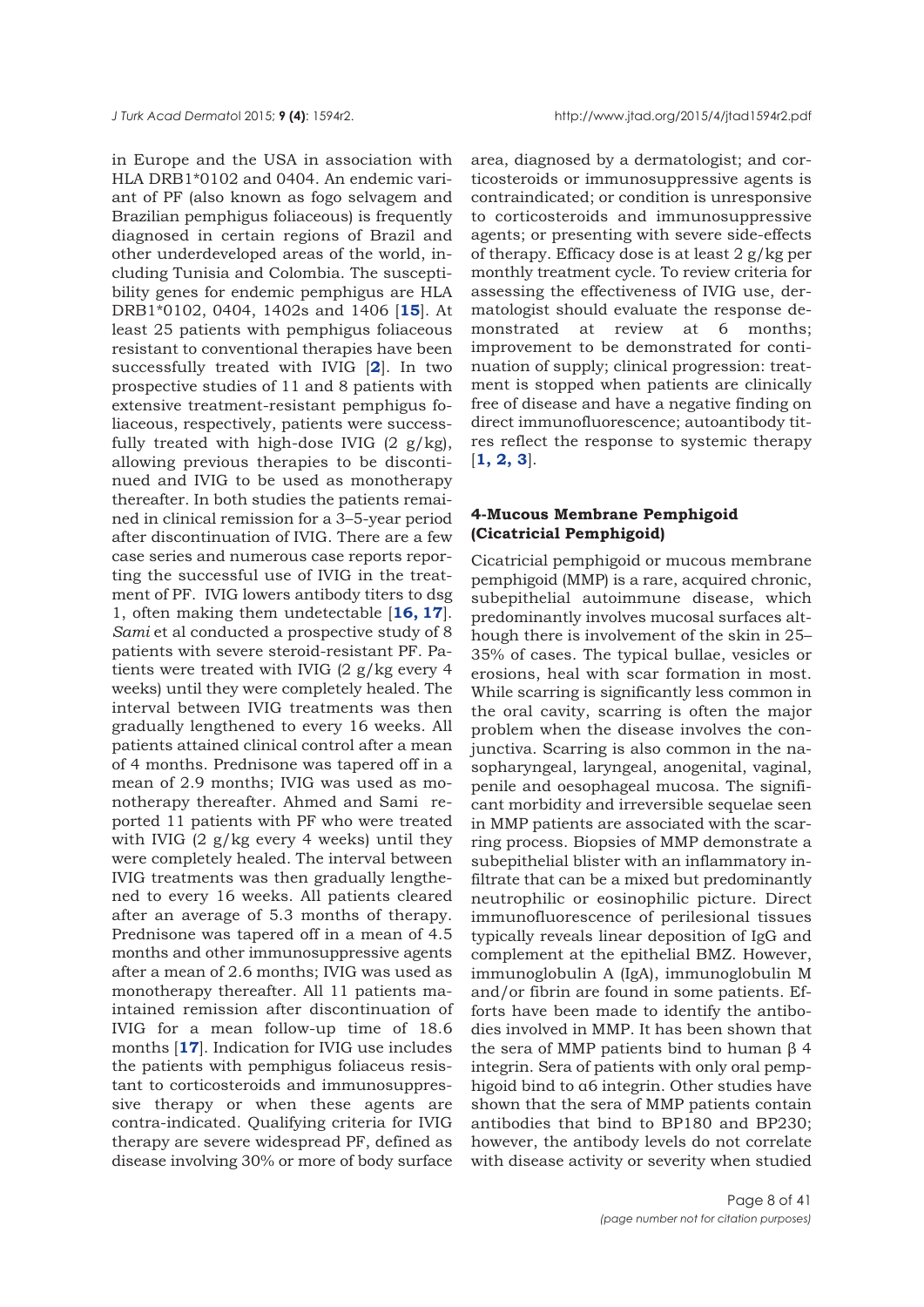over a long duration. Although the antibody involved in most cases of MMP is still yet to be clearly identified there is a subset of MMP patients referred to as anti-epiligrin cicatricial pemphigoid who produce an antibody to lamina 5 and 6. The aim of long-term treatment is cessation of the autoimmune process. Failure to do so results in invariable progression of the disease, culminating in progressive scarring. At least 25% of patients with ocular involvement of mucous membrane pemphigoid, despite the most aggressive therapy, progress to blindness. Other mucous membrane pemphigoid patients develop laryngeal stenosis, esophageal stenosis, anal stenosis, and/or vaginal stenosis. Over 68 mucous membrane pemphigoid patients who have obtained a significant benefit from IVIG therapy in terms of halting disease progression, clinical control, and induction of long-term clinical remission have been reported [**[18](#page-35-0)**]. In one study of 10 patients who were already blind in one eye and had progression of disease despite conventional treatment, high-dose IVIG (2 g/kg) every 2–3 weeks arrested the patients' disease and stabilized vision in the unaffected eye. IVIG has been shown to lower titers of beta4-integrin and alpha6-integrin in patients with MMP. IVIG has been shown to be effective in the treatment of MMP in several prospective studies from one institution [**[19](#page-35-0)**]. There have been two additional case reports of treatment successes and one treatment failure from other institutions. Patients were initially treated with corticosteroids and other immunosuppressive agents, which were tapered off in all cases. Remission was generally attained in 4 to 5 months and treatment with IVIG led to prolonged remissions that persisted after treatment with IVIG was discontinued [**[20](#page-35-0)**]. One study of 16 patients with stage 2 ocular MMP compared IVIG with Standard treatment with corticosteroids and immunosuppressive agents. Randomization was based on whether insurance would pay for IVIG. Eight patients were treated with IVIG until control was achieved. The interval between IVIG treatments was then gradually lengthened to every 16 weeks and corticosteroids and other immunosuppressive agents were tapered off. The other 8 patients were treated with corticosteroids and other immunosuppressive agents. The median time to remission for groups was 4 and 8.5 months,

respectively. There were no recurrences for 1st group, whereas 5 of 8 patients in 2nd group experienced a recurrence. No patients in 1st group experienced progression, whereas 4 of 8 patients in 2nd group progressed to stage 3. In MMP, IVIG given at 2g/kg/cycle initially every 2–3 weeks is a therapeutic option if aggressive first-line immunosuppressive therapy is unable to halt disease progression or the scarring process in vital structures such as the eye [**[18](#page-35-0)**].

## **5-Epidermolysis Bullosa Acquisita, Linear IgA Bullous Disease, Pemphigoid Gestationis**

Epidermolysis bullosa acquisita is a very rare bullous skin condition. It is a difficult-to-treat autoimmune blistering disease characterized by circulating and skin basement membranebound IgG auto-antibodies against type VII collagen. In the majority of epidermolysis bullosa acquisita patients, there is a non-inflammatory blister which occurs at sites of trauma, particularly on the knuckles of the hands, elbows, knees and ankles. The involvement of mucous membranes is not uncommon. The blisters heal with milia formation and scarring. The histological examination of an early intact vesicle, usually demonstrates a subepidermal blister. The infiltrate present will depend upon whether the epidermolysis bullosa acquisita is of an inflammatory subset or non-inflammatory subset. In the non-inflammatory type a few, if any, cells are seen. In the inflammatory type, which resembles BP or MMP, inflammatory cells will be seen in the upper dermal area. Perilesional tissues demonstrate deposition of IgG at the BMZ very similar to that seen in BP and MMP. Epidermolysis bullosa acquisita results from an autoantigen to type VII collagen, a 290-kDa protein, which is present in the anchoring fibres of the upper dermal area very close to the BMZ. Clinically, EBA can be differentiated from BP by indirect salt-split skin immunofluorescence with the IgG antibody of BP labelling the epidermal roof whereas the IgG antibody for epidermolysis bullosa acquisita labels the dermal side of the fractured lamina lucida zone. Epidermolysis bullosa acquisita is felt by some clinicians to be the most difficult of the autoimmune blistering diseases to treat, as most patients are corticosteroid re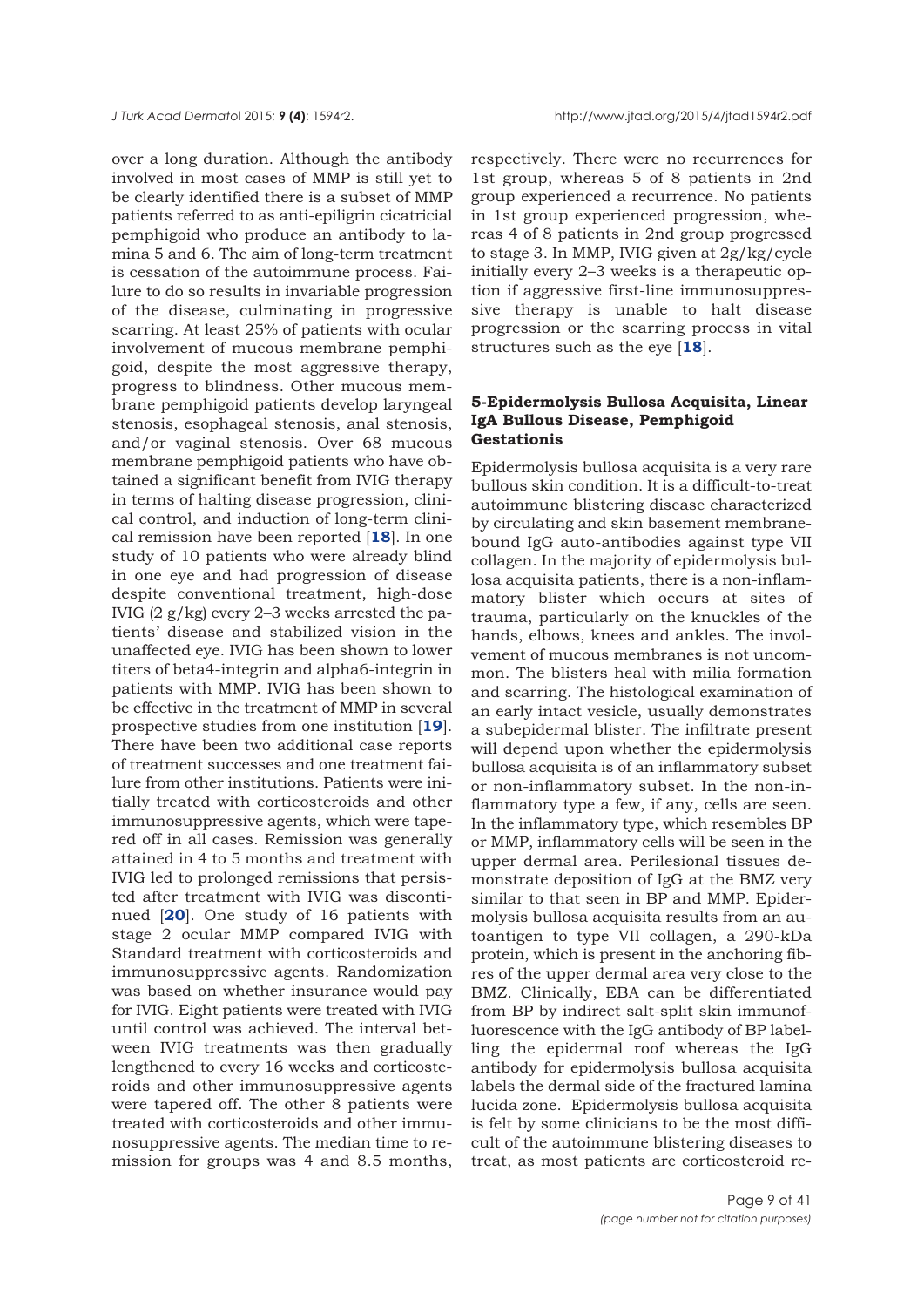sistant and acheivement of long-term remission is uncommon. There are reports describing a total of nine patients with epidermolysis bullosa acquisita unresponsive to other therapies who have been treated with IVIG. Eight of these 9 experienced significant clinical improvements in their mucocutaneous lesions. IVIG was given as monotherapy in 5 cases and in conjunction with corticosteroids or other immunosuppressives in the others. The dose used ranged from 1 to 2 g/kg. Treatment was successful in 8 of these cases with resultant decrease in formation of new blister formation and healing of old lesions. IVIG should be considered for severe epidermolysis bullosa acquisita cases refractory to conventional immunosuppressive therapy. Because of the exceptionally rare nature of this disease there is little literature defining the appropriate IVIG dose in this clinical setting. EBA is a disorder that is often difficult to treat. Therapy of EBA consists mainly of combinations of systemic steroids and immunosuppressants. Recently, an increasing number of case reports point to a possible benefit of IVIG in helping achieve disease control, usually in association with previously introduced immunosuppressive therapy. Further data are needed to establish the real potential of IVIG in EBA [**[21, 22, 23](#page-35-0)**].

Linear IgA bullous dermatosis is also a rare autoimmune bullous skin disease, characterized by subepidermal blister formation and linear IgA deposits along the basement membrane zone. A few case reports, again requiring further clinical confirmation, suggest that IVIG in this setting may be useful in patients who do not respond to dapsone and immunosuppressive treatment regimens. There have been 7 patients with linear IgA bullous dermatosis who have been successfully treated with IVIG. There have also been reports describing a total of seven patients with linear IgA bullous disease and one patient with pemphigoid gestationis who were successfully treated with IVIG [**[24](#page-35-0)**].

There has been a case report of a 17-year-old girl with pemphigoid gestationis that persisted 1.5 years after delivery. This patient had a diffuse bullous eruption and the authors were unable to reduce her prednisone below 40 mg. She received one cycle of IVIG  $(2 g/kg)$ with prednisone (20 mg), which led to a remission and a marked reduction in antibasement membrane zone IgG and C3. Her disease returned 5 weeks later at which time she received a second course of IVIG with concomitant cyclosporine (100 mg/d). She again responded and her disease remains quiescent on 10 mg/d of prednisone. Gan, Doiron and Rodrigues also treated their patients with IVIG treatment succesfully [**[25, 26,](#page-35-0) [27,](#page-35-0) [28](#page-36-0)**].

## **6- Paraneoplastic Pemphigus**

Paraneoplastic pemphigus is a very rare, painful mucocutaneous intraepithelial blistering disease associated with occult or confirmed malignancy. Patients with paraneoplastic pemphigus show severe, progressive mucocutaneous disease with a high mortality rate, because of drug-induced infectious complications. The patients sometimes benefit from high doses of oral corticosteroids. However, pulse therapy with high doses of prednisolone (or dexamethasone) in combination with other immunosuppressants induces variable and inconstant results. IVIG has been applied in different cases of paraneoplastic pemphigus with encouraging results. *Rossum* et al reported a case of paraneoplastic pemphigus responding IVIG treatment. Plasmapheresis or plasma exchange in combination with corticosteroids and/or cyclophosphamide or azathioprine showed similar rapid and beneficial results in association with decreasing autoantibody levels in this group of refractory pemphigus. Plasma exchange leading to prompt depletion of autoreactive antibodies combined with immunosuppressants or synchronisation of plasma exchange with IVIG seems the best treatment modality for this refractory group [**[29, 30](#page-36-0)**].

## **B-Autoimmune Connective Tissue Disease 1-Dermatomyositis and Polymyositis**

Dermatomyositis is a disease mainly of skin and muscle that may affect the lung and other tissues. It is a pathogenetically heterogenous disease characterized by muscle inflammation and weakness, and cutaneous manifestations. Muscle involvement without skin manifestations is called polymyositis (PM). Subsets of patientsmay have an underl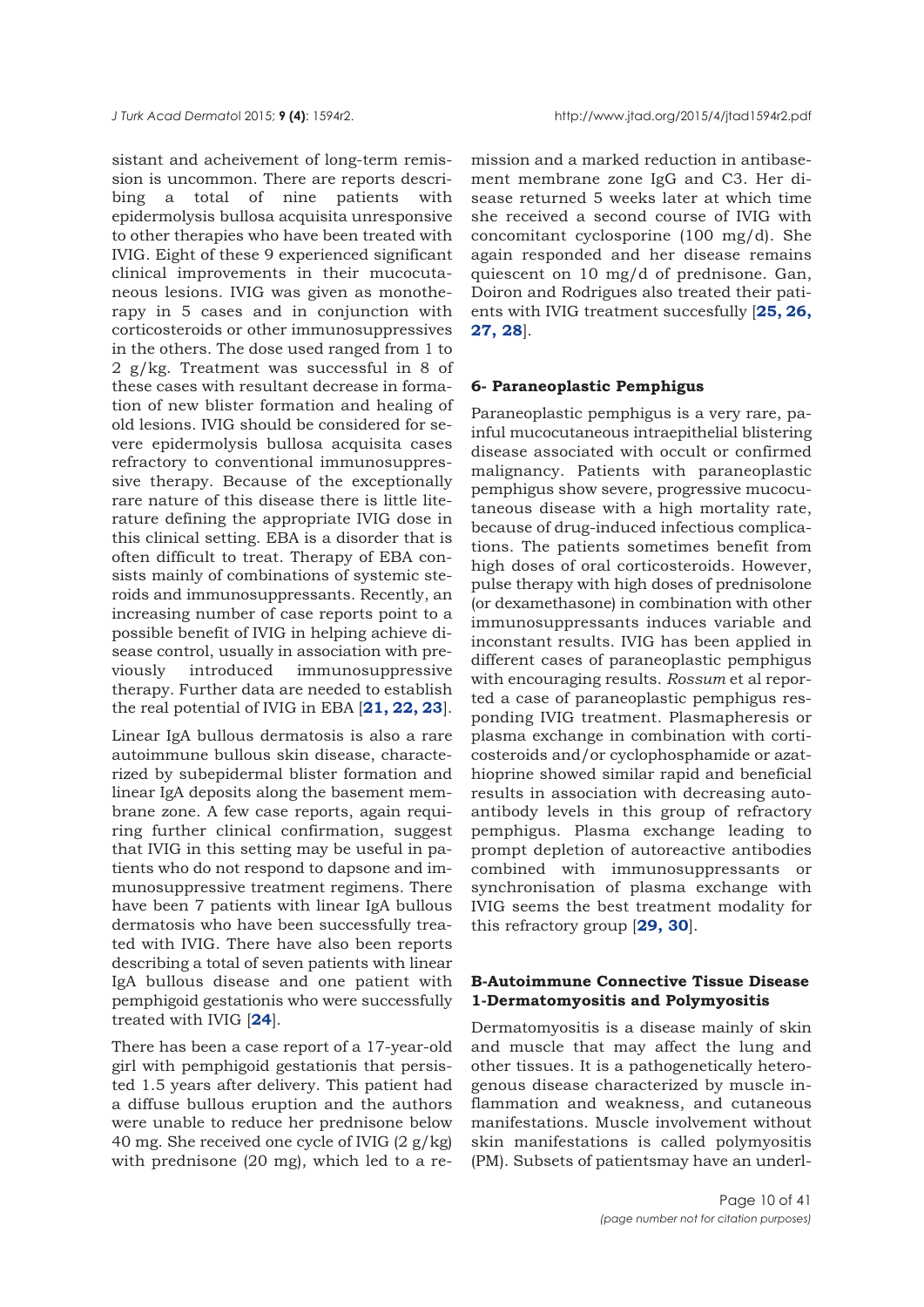ying malignancy, autoantibodies and/or additional autoimmune diseases, or no humoral autoimmunity. It is an auto-immune disease that affects the skin and muscle as a consequence notably of a complement-mediated microangiopathy and T-cell mediated muscle destruction. Proximal or generalized weakness or skin rash are the typical presenting features. Muscle pathology in typical DM is quite distinct, with perivascular inflammatory cells that include plasmacytoid dendritic cells, abnormal capillaries and perimysial perifascicular myofibres. The classic dermatological manifestation of DM is cutaneous Gottron's papules which are found over bony prominences, particularly the metacarpophalangeal joints, the proximal interphalangeal joints and/or the distal interphalangeal joints. There is often a characteristic periorbital heliotrope, and violaceous erythema of upper trunk and extremities. Other skin manifestations have been noted with active disease including bullous and erosive lesions, exfoliative erythroderma, panniculitis, urticaria, and hyperkeratosis of the lateral fingers and palms. The evidence remains strong that DM is a disorder with capillary pathology but precise pathogenic mechanisms remain uncertain and debated. However, a recent evaluation indicates that in DM, genes induced by interferon-α and -β were highly over-expressed, and immunohistochemistry for interferon-α and -β-associated protein Myxovirus-resistance protein A showed dense staining of myofibrils and capillaries. This may indicate that the innate immune response in addition to an adaptive immune response contribute to the pathogenesis of DM. While the factors that initiate the autoimmune process in DM or juvenile DM has not been established, there is the suggestion that the onset of some cases is seasonal and in children disease may follow a viral infection. The classic manifestations of DM are easily recognized when present. However, early diagnosis remains a challenge, especially prior to manifestation of characteristic rash or in cases where crossover with other connective tissue disease is present. Many treatment options exist to treat DM including systemic corticosteroids, methotrexate, cyclosporin and IVIG. Treatment of DM with high-dose systemic steroids (1 mg/kg) alone or in association with other immunosuppressive drugs such as

cyclosporine, azathioprine, methotrexate, and cyclophosphamide is effective, but the associated side-effects are severe and some patients are partially or completely resistant to such therapy. Skin and muscle inflammation in this disease has been shown to be associated with an early microvascular injury mediated by the membrane attack complex of complement. Patients with refractory disease or poor prognostic factors, such as progressive disease despite other immunosuppressant therapies, malignancy and dysphagia affecting nutrition, intensive immunosuppressant therapy, for example with IVIG, should be considered. However, while IVIG has been suggested for treatment of calcification secondary to juvenile DM. IVIG (2 g kg) appears to be a promising treatment for a subset of patients with dermatomyositis and/or polymyositis resistant to conventional therapies and has reported efficacy in dermatomyositis in both controlled and open-label studies. In a randomized, double-blind, placebo-controlled trial, 11 of 13 patients who received IVIG had clinical improvement. Moreover, multiple case series and open-label studies in which IVIG has been used to treat dermatomyositis also show efficacy of this treatment. IVIG has been shown to prevent the formation of the membrane attack complex by scavenging C3 fragments, and their therapeutic potential in DM has therefore been studied intensely [**[31, 32, 33](#page-36-0)**]. *Peake* et al also reported a case of cutaneous ulcers of refractory adult dermatomyositis responsive to IVIG [**[34](#page-36-0)**]. Recently, data showing that IVIG also down-regulates ICAM-1 expression on blood vessels and certain muscle fibres provides a basis whereby IVIG could limit the migration of activated T cells from capillaries towards the muscle fibres [**[35](#page-36-0)**]. Several case reports, uncontrolled trials and a placebo-controlled crossover trial conducted by *Dalakas* et al. provide evidence for a benefit of IVIG in patients with DM. In the latter double-blind placebo-controlled study performed in 15 patients with treatment-resistant DM, IVIG at a dose of 2 g/kg per month was shown to be very effective in improving both skin involvement and muscle strength as early as following the second infusion. IVIG has been used to treat both DM and PM. Evidence strongly suggests that IVIG is effective in improving muscle weakness. Of 133 patients with DM or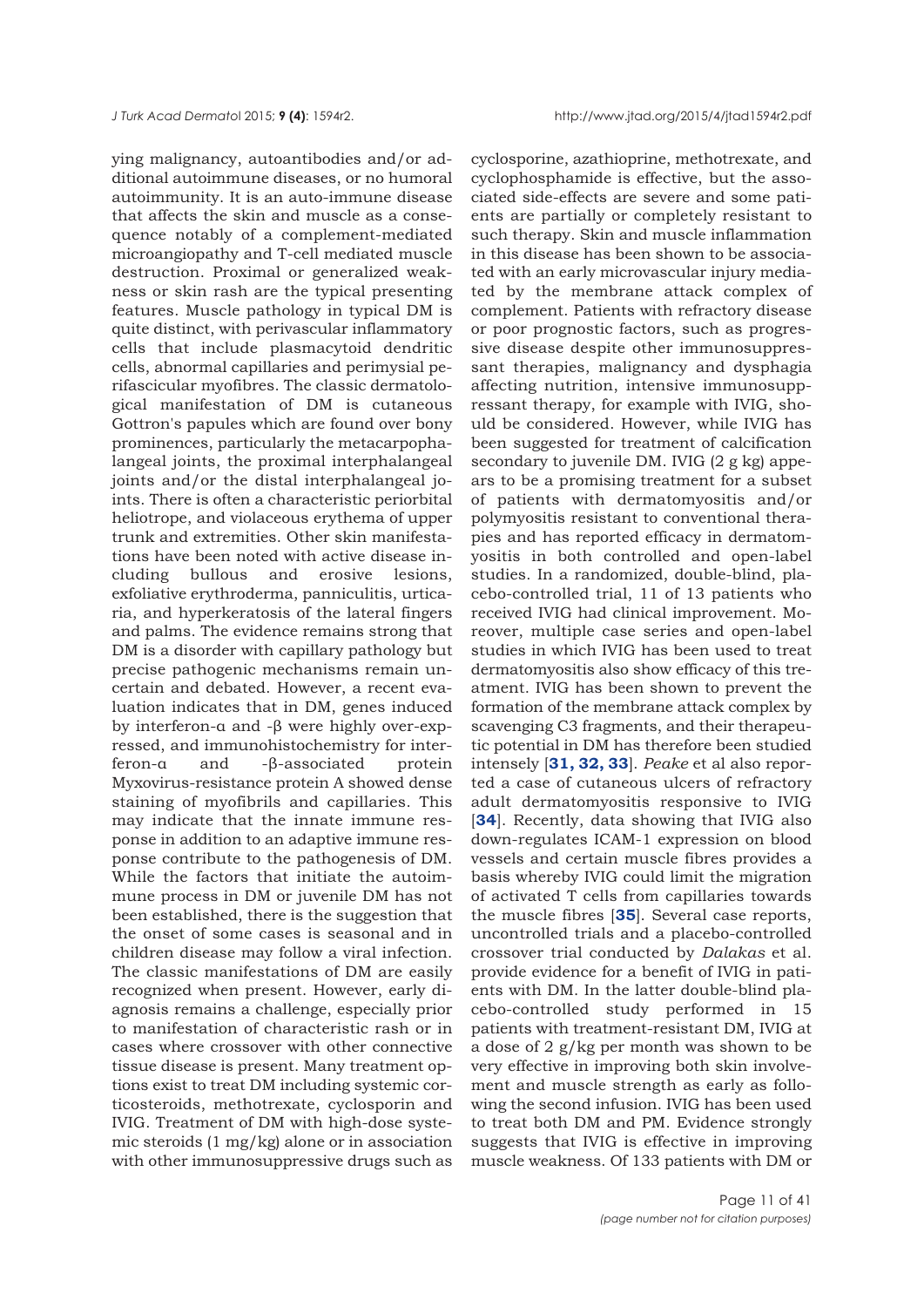PM, 103 had improvement in muscle strength in 11 case series including 11 of 12 patients in a randomized, placebo-controlled, crossover trial. However, caution should be used because comparison across studies is difficult as a result of differences in severity of disease, efficacy variables, and outcome measures. Moreover, most patients in these reports were on various combinations of corticosteroids and other immunosuppressives. The effectiveness of IVIG on cutaneous manifestations of DM is less clear. Reports on the treatment of DM with IVIG have been exclusively in neurologic and rheumatologic journals, often with little to no attention paid to the cutaneous response to IVIG. However, in those reports that did discuss the cutaneous response, a resolution of the rash usually correlated with an improvement in muscle strength. Most patients tend to relapse after IVIG is discontinued. The mechanism of action of IVIG in the treatment of DM has been elucidated in several studies [**[32](#page-36-0)**]. Basta and Dalakas examined sera and muscle biopsy specimens in 13 patients from their double-blind, placebo-controlled crossover study and concluded that IVIG exerts its beneficial effects by intercepting the assembly and deposition of membrane attack complex on the endomysial capillaries through the formation of complexes between the infused immunoglobulins and C3b [**[36](#page-36-0)**]. *Dalakas* et al have demonstrated that IVIG leads to a decrease in major histocompatibility complex-1 and intracellular adhesion molecule-1 in muscle suggesting that IVIG binds Fc receptors on macrophages, leading to decreased production of pathologic cytokines [**[32](#page-36-0)**]. Taken together, favourable responses can be expected after 2–4 months in approximately 80% of the patients treated, but the effect does not seem to be permanent, and maintenance treatment is often required. Recognizing certain limitations to the interpretation of the published data, such as the heterogeneous composition of patients included in the studies, and the generally low number of patients in each study, high-dose IVIG does appear to have significant efficacy in the treatment of dermatomyositis. It should be considered as a second-line treatment in association with corticosteroids for patients who do not respond completely to first-line therapy with corticosteroids. IVIG use has also been shown to result in clinical improvement in children with refractory juvenile dermatomyositis. Indication for IVIG use includes the patients with DM with significant muscle weakness unresponsive to corticosteroids and other immunosuppressive agents. Diagnosis made by a neurologist, rheumatologist, or immunologist of: patients with DM who have significant muscle weakness or dysphagia and have not responded to corticosteroids and other immunosuppressive agents. Induction dose of IVIG is 2 g/kg in 2– 5 divided doses for DM and maintenance doses are 0.4–1 g/kg 4–6 weekly. IVIG should be used for 3–6 months (three to six courses) before determining whether the patient has responded. If there is no benefit after three to six courses, IVIG therapy should be abandoned. Regular review by a neurologist is required: frequency as determined by clinical status of patient. For stable patients on maintenance treatment, review by a neurologist is required at least annually. Clinical documentation of effectiveness is necessary for continuation of IVIG therapy [**[32](#page-36-0)**].

## **2-Cutaneous and Systemic Lupus Erythematosus**

Current therapies for systemic lupus erythematosus (SLE) are targeted at immunosuppression and at reducing inflammation. Topical agents and first-line systemic treatment options including systemic steroids, azathioprine, cyclophosphamide, cyclosporine, and methotrexate have been used for cutaneous lupus erythematosus. Further second-line treatment includes retinoids, dapsone, and mycophenolate mofetil. Because of severe side effects or high costs, other agents, such as thalidomide or high-dose intravenous immunoglobulins, are reserved for severe recalcitrant cutaneous lupus erythematosus. Multiple retrospective studies, uncontrolled studies, and case reports have reported the successful treatment of systemic lupus erythematosus patients with high-dose IVIG, including improvement or resolution of cutaneous manifestations and resolution of organ-specific complications of SLE. In addition, IVIG has been used to successfully treat patients with cutaneous lupus, including subacute cutaneous lupus erythematosus. The current therapies are broad-spectrum and include steroids and cytotoxic agents that are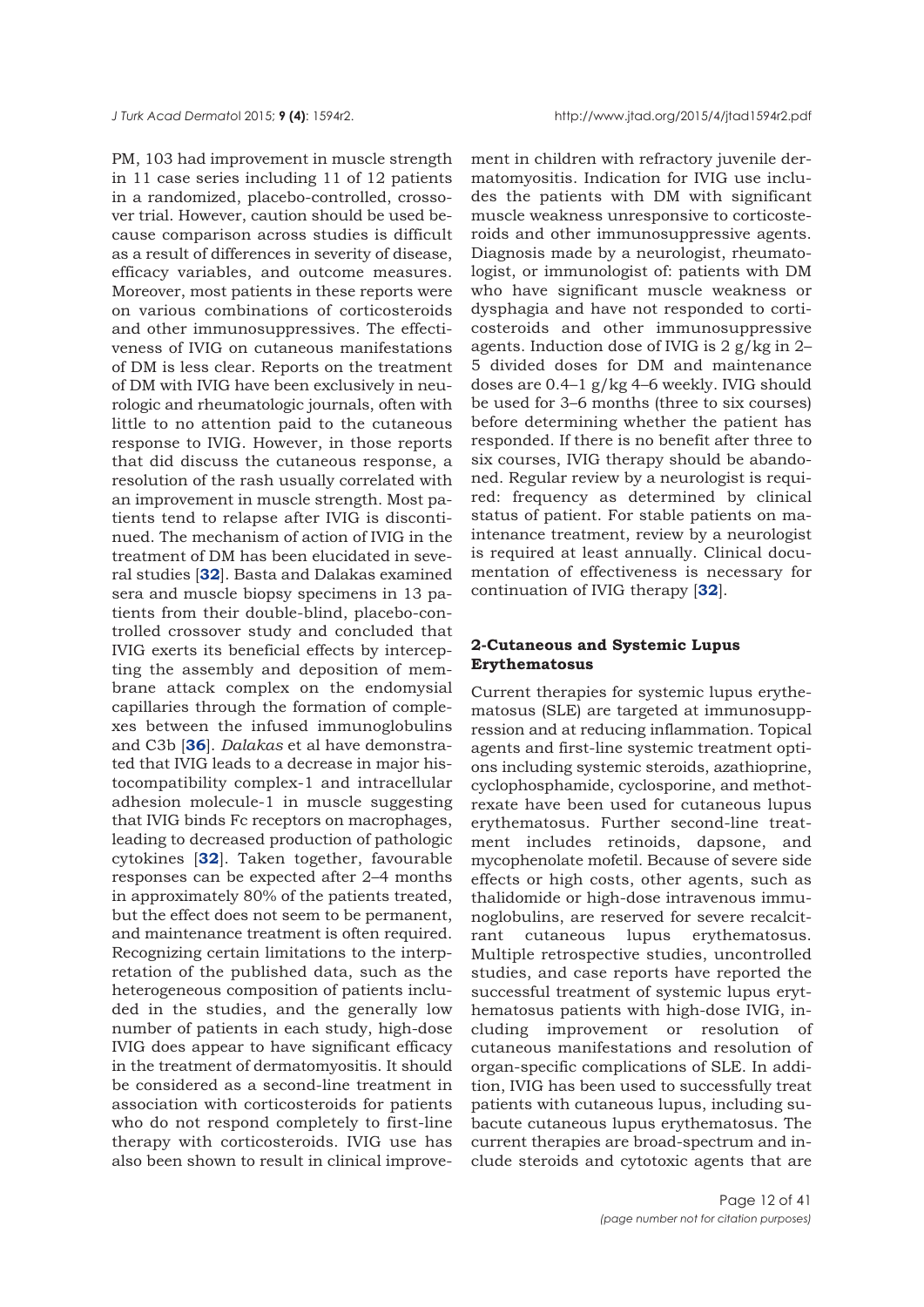counterbalanced by toxicity and side effects of the medications. Methotrexate can be utilized to reduce steroid requirements in mild to moderate SLE. Manipulation of the hormonal axis includes DHEA and bromocriptine. Mycophenolate mofetil is an immunosuppressive agent that is being investigated for SLE renal disease. Autologous stem cell transplantation or high-dose cyclophosphamide may be an option for severe refractory SLE. The aim of the future is to target therapies by altering specific known mechanisms of inflammation and autoimmunity. Although the inciting antigen is still unknown in SLE, it may be possible to alter the regulation of the immune response by targeted molecular therapy. Methods to do so would include manipulation of idiotypes, manipulation of second signal stimulation of the immune response, manipulation of cytokines, and the induction of tolerance by administration of blocking peptides. IVIG is an immunomodulator that has been successful in the treatment of SLE [**[37,38](#page-36-0)**]. *Goodfield* et al describe 10 patients with cutaneous LE who were treated with IVIG (1 g/kg for two cycles followed by 400 mg/kg/mo until disease resolution or for 6 months). Five patients had complete or near complete clearing of their skin disease, two had partial but helpful improvement, and 3 had limited responses [**[39](#page-36-0)**]. *Levy* et al reported a case series of 20 patients with various manifestations of systemic LE who were treated with IVIG  $(2 g/kg)$ . The 4 patients with cutaneous manifestations experienced resolution or marked improvement [**[40](#page-36-0)**]. *Schroeder* et al treated 12 patients with SLE with IVIG (120 g over 4 days for two cycles) in an uncontrolled study. Five patients had facial erythema, of which 3 experienced partial remissions. Two of 4 patients with Raynaud's phenomenon showed marked improvement [**[41](#page-36-0)**]. *Francioni* et al treated 12 patients with SLE with IVIG (2 g/kg once/mo for 6-24 cycles) in an uncontrolled study. The authors report that the majority of patients with rash, vasculitis, and cutaneous and buccal mucosa ulcerations experienced regression; specifics were not provided [**[42](#page-36-0)**]. *Genereau* et al described one patient with cutaneous lupus who was successfully treated with IVIG  $(2 \text{ g/kg})$ [**[43](#page-36-0)**]. *Krueter* et al described one patient with severe, recalcitrant subacute cutaneous lupus erythematosus who nearly cleared after

IVIG (3 g/kg) [**[44](#page-36-0)**]. However, the patient later progressed to sytemic LE and died. In contrast, two patients with subacute cutaneous lupus erythematosus described by *De Pita* et al did not respond to IVIG therapy [**[45](#page-36-0)**].

## **3-Systemic Sclerosis, Mixed Connective Tissue Disease, Hyper-IgE Syndrome**

There are two reports describing clinical improvement in patients with scleroderma after high-dose IVIG (2 g/kg), including one openlabel study with 15 patients who experienced a mean decrease in Rodnan skin score of 35%. The same authors previously reported 3 patients with scleroderma who responded to IVIG [**[46, 47, 48, 49, 50](#page-36-0)**]. Reports of patients with both mixed connective tissue disease  $(2 g/kg)$  and Hyper-IgE syndrome who experienced significant clinical improvement after treatment with high-dose IVIG have also been reported [**[51, 52](#page-37-0)**]. *Ulmer* et al described a patient with mixed connective tissue disease manifested by macular erythema and acral cyanosis, and other systemic manifestations. The patient responded after two monthly cycles of IVIG (2 g/kg), cleared after 16 weeks, and has maintained remission with IVIG cycles every 6 weeks [**[51](#page-37-0)**]. *Wetter* et al described a patient with widespread ulcerations, Raynaud's phenomenon, and mysositis who experienced complete healing of his ulcerations within 3 weeks of treatment with two cycles of IVIG (2 g/kg), prednisone, and mycophenolate mofetil. The patient had previously failed 6 months of treatment with prednisone and mycophenolate mofetil [**[53](#page-37-0)**].

#### **4-Behçet's Disease**

*Seider* et al reported the successful use of IVIG in the treatment of ocular Behcet's disease in 4 patients resistant to corticosteroids and cyclosporine. In this report, 6 eyes of four patients with ocular Behçet's disease refractory to steroids and cyclosporin A were treated with a course of IVIG and followed up for their response to treatment. Patients were treated with IVIG  $(0.4 \text{ g/kg/d})$  for 5 days, followed by 3 infusions over that month. Infusions were then repeated every 3 weeks for 3 cycles, followed by infusions every 6 weeks for 1 year. All 4 patients responded to treatment.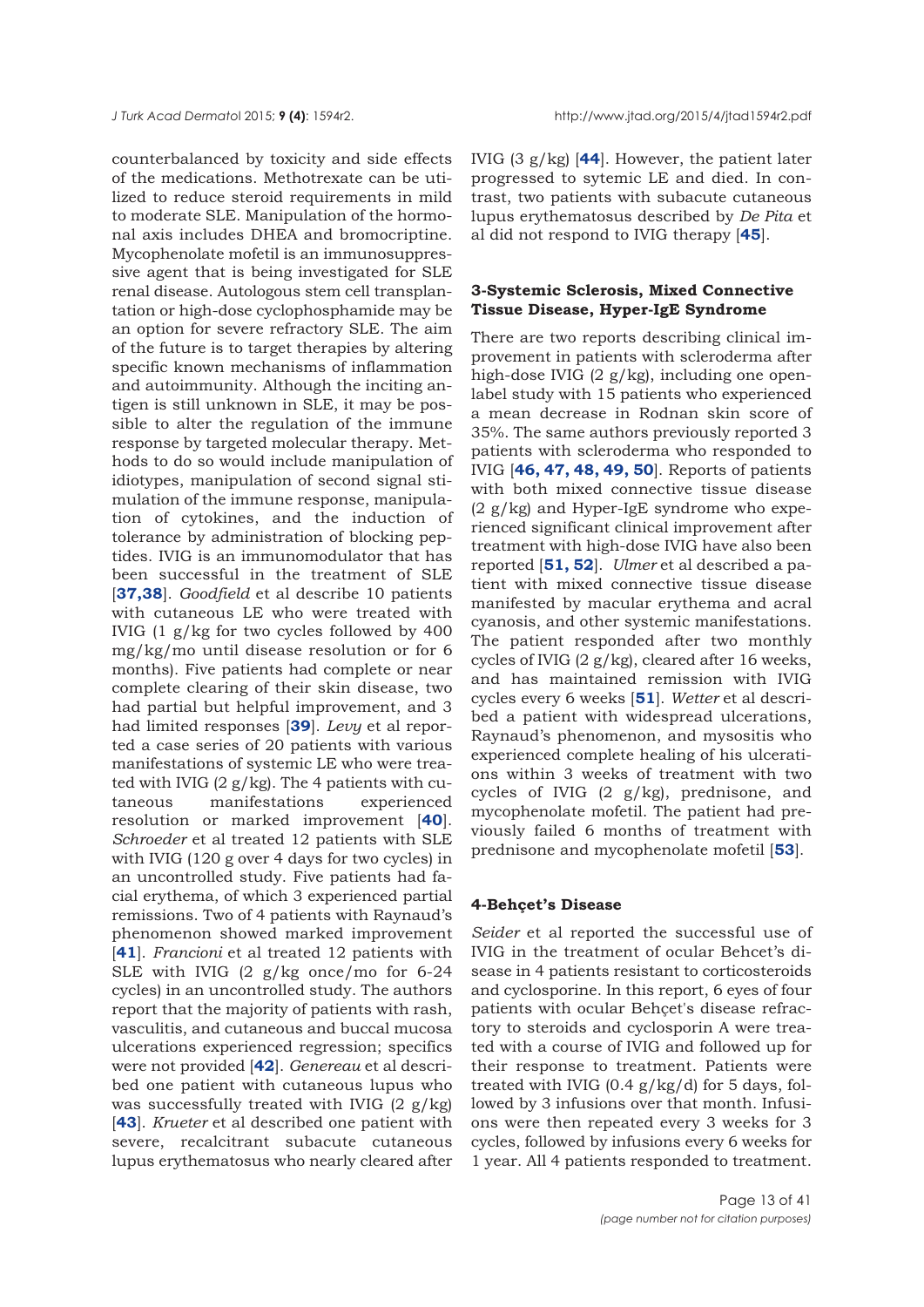All six eyes of all four patients showed good response to IVIG therapy. They concluded that IVIG could have a role in treating refractory ocular Behçet's disease. They suggested that a wide range of controlled studies with longer follow up was needed to substantiate this impression [**[54](#page-37-0)**]. Gastrointestinal involvement in Behçet's syndrome may be relatively rare, but may be the cause of significant morbidity. Treatment may be difficult; a recent experience with a case of Behçet's colitis suggests IVIG may be beneficial [**[55, 56](#page-37-0)**]. *Shutty* et al also described the optimal use of IVIG in a patient with Behçet syndrome and common variable immunodeficiency [**[57](#page-37-0)**].

## **C-Drug-Eruptions 1-Stevens–Johnson Syndrome and Toxic Epidermal Necrolysis**

Stevens-Johnson syndrome (SJS) and toxic epidermal necrolysis (TEN) are now considered to be distinct clinical entities within a spectrum of adverse cutaneous drug reactions of increasing severity based on their surface of skin detachment. Both SJS and TEN are characterized morphologically by the rapid onset of keratinocyte cell death by apoptosis, a process that results in the separation of the epidermis from the dermis. Recent evidence is supportive of a role for inflammatory cytokines and the death receptor Fas and its ligand FasL in the pathogenesis of keratinocyte apoptosis during TEN. TEN is a rare, life-threatening hypersensitivity reaction to certain medications, such as sulphonamides, antibiotics, non-steroidal anti-inflammatory drugs and anticonvulsants. Drug-induced epidermal apoptosis has been proposed as a possible pathogenesis. SJS is considered as a less extensive manifestation of the same phenomenon. Clinically, TEN and SJS are characterized by a severe bullous reaction with extensive destruction of the epidermis, and morphologically by ongoing apoptotic keratinocyte cell death that results in the separation of the epidermis from the dermis. It is believed that IVIG inhibits TEN by blocking the interaction of Fas receptor (FasR) with its natural membrane-anchored ligand, Fas ligand (FasL). While FasR is normally expressed in keratinocytes, high levels of soluble FasL were observed in the sera of patients with TEN. The observed beneficial effect of IVIG in TEN is believed to be due to the presence of naturally occurring antibodies against FasR in IVIG that block FasR–FasL interaction. TEN remains an unpredictable, life-threatening disease process associated with 30% mortality rate. While optimal treatment of this condition is still yet to be classified, discontinuation of the presumed offending drug and careful symptomatic relief are considered mainstays. The use of IVIG in TEN in debate as it does not always limit the progression of TEN. However, as IVIG has minimal toxicities and the given the gravity of the underlying clinical condition, the risk/benefit ratio remains favourable for the early administration of IVIG to treat TEN. The average mortality of patients with TEN ranges between 25% and 35%, whereas the mortality of SJS is about 1%. Current treatment options are essentially limited to supportive care in intensive care or burn units, although there is some evidence that cyclosporine, cyclophosphamide, and plasmapheresis may be beneficial. Treatment with corticosteroids and other immunosuppressive agents is controversial because of a possible increased risk of sepsis [**[58,](#page-37-0) [59, 60, 61](#page-37-0)**].

Randomized controlled studies have not been performed in the treatment of TEN, likely because it is rare and associated with high rate of mortality. The evidence supporting or refuting IVIG in the treatment of SJS and TEN consists of multiple open-label, prospective studies, retrospective case series, and case reports. More than 70% of the case series conclude that toxic epidermal necrolysis patients benefit from treatment with IVIG, although in only one of the studies using a comparator group was the benefit statistically significant [**[58, 59, 60](#page-37-0)**]. Of note, Prins et al. found survival correlated with relatively high doses of IVIG (mean total dose of 2.8 g/kg in survivors versus 2 g/kg in those who died) and when IVIG treatment began earlier in the course of disease (6.8 days after onset in survivors vs. 10.2 days in those who died) in their retrospective review [**[62](#page-37-0)**]. One prospective, openlabel study and two retrospective studies did not find IVIG to be beneficial in the treatment of TEN. In one of the retrospective studies, 67% of the patients treated with IVIG also simultaneously received corticosteroids. In the other retrospective study, relatively low doses of IVIG (mean total dose of 1.6  $g/kg$ ) were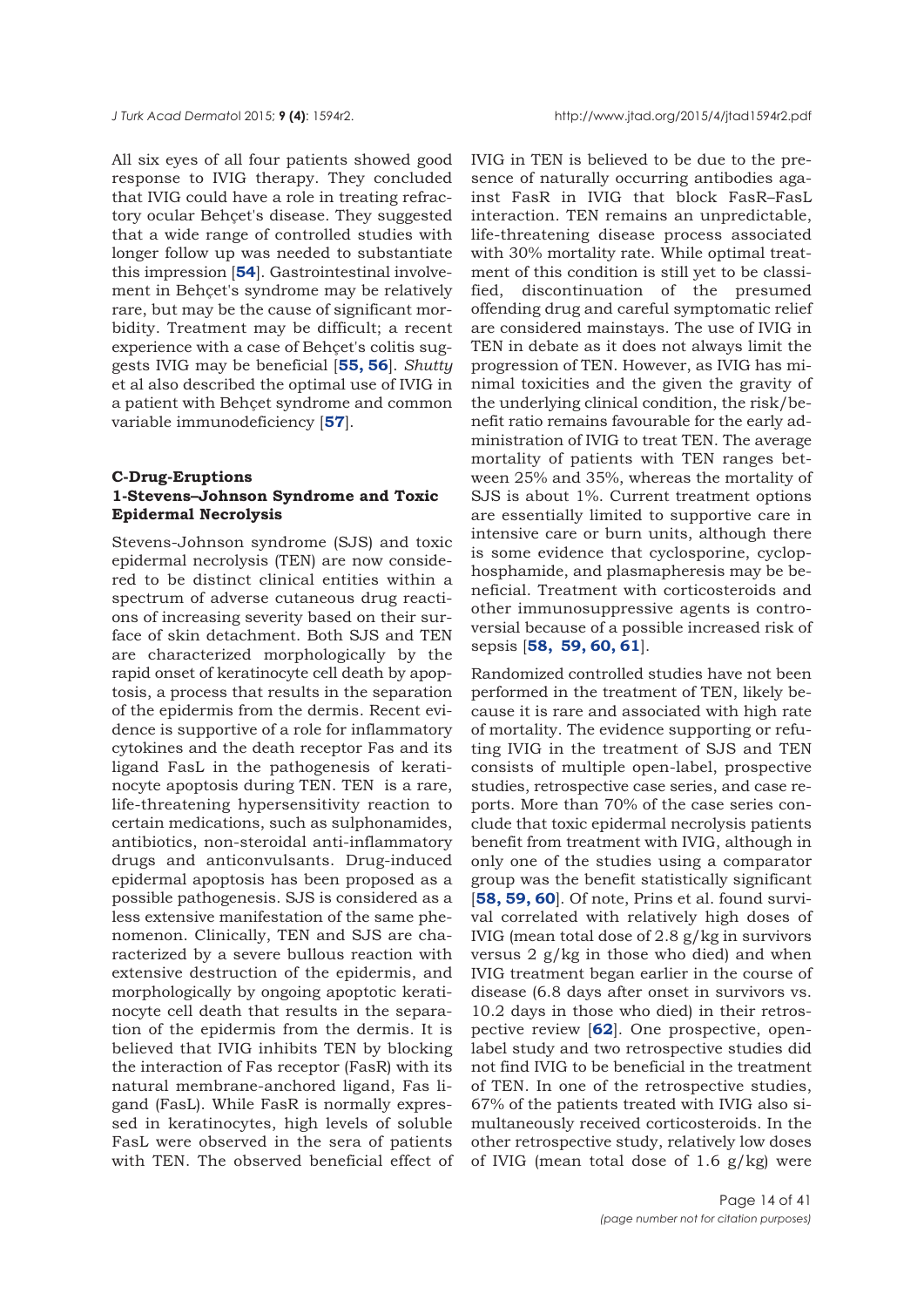used and the time between onset of symptoms to treatment initiation was 9.2 days in the IVIG group versus 5.6 days in the historic control group, although this difference was not statistically significant. Although randomized, controlled, multicenter studies are lacking, the results from the majority of case series supports the use of IVIG in the treatment of TEN and TEN/SJS overlap. Prins et al. recommend a total dose of 3 g/kg given over 3 days. Of the 11 studies, 8 concluded that IVIG was beneficial in the treatment of TEN, although in only one of the studies using a comparator group was a statistically significant result achieved [**[58,](#page-37-0) [59,](#page-37-0) [60](#page-37-0)**]. *Shortt* et al concluded that IVIG was not beneficial in their retrospective series, because although patients receiving IVIG experienced a lower mortality compared with historic control subjects, the difference was not statistically significant [**[63](#page-37-0)**]. There was also a trend toward less progression of skin sloughing in the IVIG-treated group compared with historic control subjects. A prospective, open-label study by *Bachot* et al and a retrospective study by *Brown* et al also did not find IVIG to be beneficial in the treatment of TEN. The study by *Bachot* et al included patients with SJS [**[64](#page-37-0)**]. The study by *Brown* et al was confounded by the fact that 67% of the patients treated with IVIG also received concomitant corticosteroids. *Brown* et al also used lower doses of IVIG than most other studies. This is important, because *Prins* et al found a higher mortality with lower doses in their retrospective review. Moreover, the days from onset of symptoms to treatment was 9.2 in the IVIG group versus 5.6 in the historic control group, although this difference was not statistically significant. Again, *Prins* et al found a higher mortality when treatment was delayed. Because several studies did not include a comparator group, a compilation of mortality benefit from IVIG across studies is not possible [**[58, 59, 60](#page-37-0)**]. Prospective, randomized, multicenter, controlled trials are needed, however, before treatment with IVIG can be considered the standard of care. Over the past 8 years we have been using a protocol for TEN patients at Cedars Medical Center (Miami, FL), which includes IVIG administration at  $1 \frac{g}{kg}$  daily for 4 days (total dose 4 g/kg). Of the 24 patients treated with this protocol only one has died, suggesting high

efficacy. The use of IVIG in the treatment of SJS is not warranted given the low associated mortality and lack of evidence for efficacy. Indication for IVIG use includes to limit progression of TEN or TEN/SJS overlap when administered in early stages.The qualifying criteria for IVIG therapy consist the TEN or TEN/SJS overlap of the following: diagnosis by a dermatologist; and body surface area (erythema and/or erosions) of 10% or more; and evidence of rapid evolution. IVIG should be initiated as early as possible, preferably within 24 hours of diagnosis; urgent skin biopsy should be performed for confirmation but should not delay IVIG therapy if indicated; adverse Drug Reactions Advisory Committee should be notified of the inciting medication. IVIG dose is 2 g/kg, preferably as a single dose, or divided over three consecutive days. To date, no specific therapies for TEN have reached evidence-based medicine standards of acceptance. Numerous case reports and 9 non-controlled clinical studies containing 9 or more patients have analysed the therapeutic effect of IVIG in TEN. Taken together, although each study has its potential biases, 7 of the 9 studies point towards a benefit of IVIG used at total doses greater than 2  $g/kg$  over 3–4 days on the mortality associated with TEN. Detailed analysis of studies published to date, also suggests that total doses of 2 g/kg or lower may be insufficient to obtain optimal therapeutic effect.

## **2-Drug-induced Hypersensitivity Syndrome**

Drug-induced hypersensitivity syndrome (DIHS) is a severe multi-organ system reaction caused by specific drugs. Many reports have revealed that human herpesvirus 6 (HHV-6) reactivation contributes to the development of DIHS. In addition, recent articles have shown that reactivation of other herpesviruses such as human herpesvirus 7 (HHV-7), Epstein-Barr virus (EBV), cytomegalovirus (CMV) might be also implicated in the development of DIHS. These observations suggest that not only HHV-6 but also other herpesvirses might reactivate from the latency and play an important role in the appearance of clinical manifestations of DIHS. Several patients with DIHS were treated with IVIG in addition to systemic corticosteroids by *Kano* et al. The re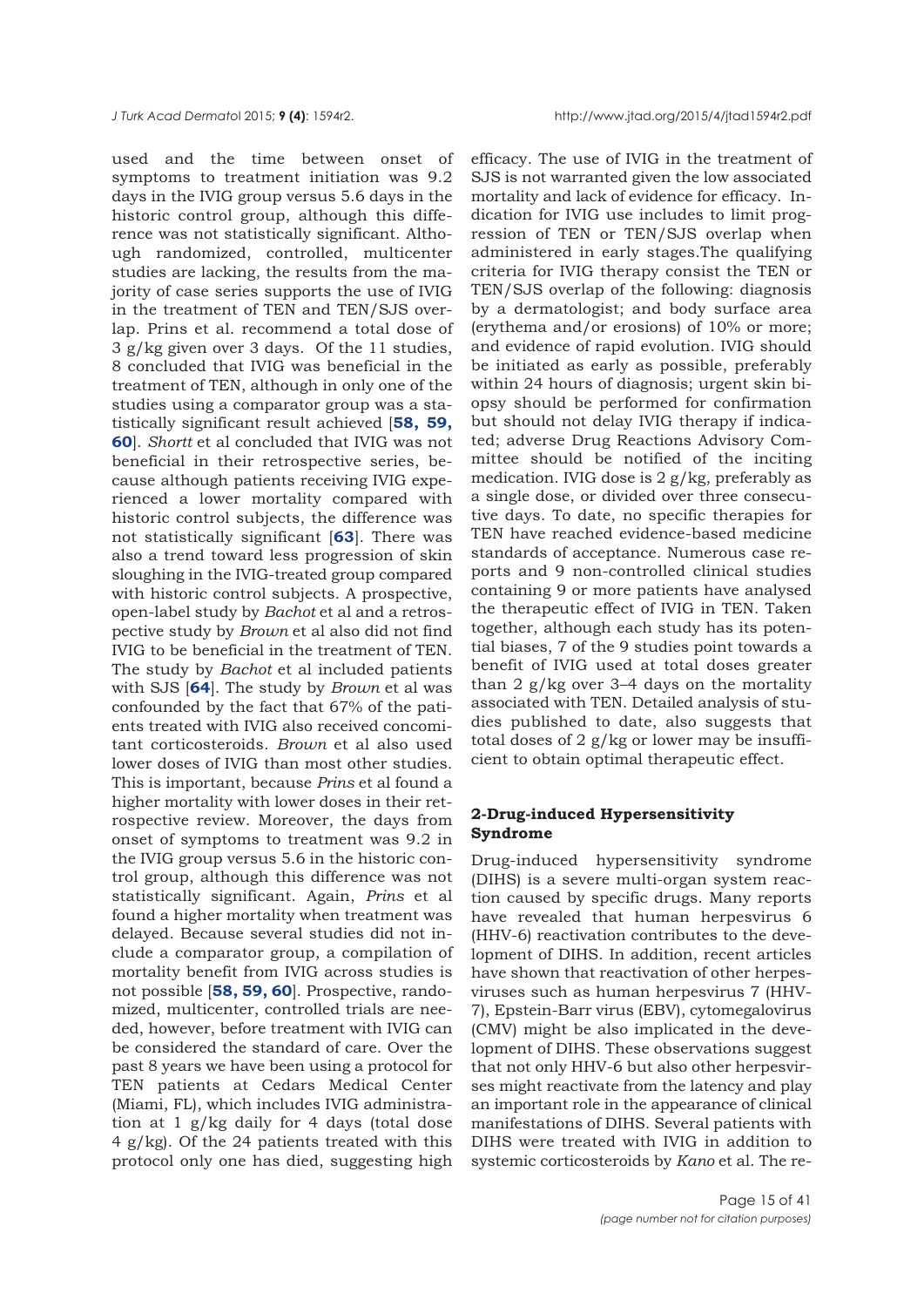sults have been encouraging although virus reactivation could not be suppressed. Although the pathomechanism of IVIG treatment in patients with DIHS remains unknown, the therapeutic effects of IVIG could be dependent, in part, on functional capabilities of anti-virus IgG contained in IVIG. *Mostella* et al reported a patient with anticonvulsant hypersensitivity syndrome. The patient was treated with one infusion of 30 g of IVIG in conjunction with pulse methylprednisolone. These treatments resulted in rapid improvement of her illness, but it is not possible to discern whether the IVIG played a role [**[65](#page-36-0)**].

#### **D-Vasculitis**

Treatment with IVIG has been reported to clinically improve or resolve a variety of vasculitides, including antineutrophil cytoplasmic autoantibody-positive vasculitides (such as Wegener's granulomatosis and microscopic polyangiitis, Churg–Strauss Syndrome, cutaneous polyarteritis nodosa, antineutrophil cytoplasmic antibody–negative nonleukocytoclastic vasculitis, leukocytoclastic vasculitis, and Behçet's disease. Among these reports, IVIG has been used to successfully treat 12 patients with rapidly progressive glomerulonephritis from antineutrophil cytoplasmic autoantibody-positive vasculitides. In one report describing 15 patients with Churg– Strauss Syndrome, treatment with 2 g/kg of IVIG in addition to corticosteroids with or without cyclophosphamide improved motor neuropathy in 13 of 15 patients and cardiac function (in terms of improved left ventricular ejection fraction) in all five patients with heart failure [**[66](#page-37-0)**].

## **1-Kawasaki Disease**

It is an acute, self-limited vasculitis that occurs predominately in infants and young children. It is characterized by an acute febrile illness, bilateral non-exudative conjunctivitis, erythema of the lips and oral mucosa associated with fissured lips, strawberry tongue and injected pharynx, distinctive changes in extremities with erythema and oedema of hands and feet and later the typical acral desquamation, a polymorphous exanthem, and cervical lymphadenopathy. The polymorphous exanthema itself is non-specific and has been described as morbilliform, annular, urticarial and erythema multiforme-like targetoid lesions. Coronary aneurysms and ectasia develop in 20–25% of untreated children and may lead to myocardial infarction, sudden death and ischaemic heart disease. The aetiology of Kawasaki disease remains unknown, although an infectious agent is suspected because the syndrome has many of the clinical features similar to those of other infectious diseases, such as adenovirus infection and scarlet fever, as well as a well-documented seasonal peak in the winter and spring months in most geographical areas. There are significant variations in the rates of Kawasaki disease in different ethnic groups with Asian and Pacific Islanders having higher rates of incidence than Caucasians. The peak incidence in the toddler age group with only rare cases in infants under 3 months of age and in adults suggests a role for transplacental antibodies conferring protection as well as the development of protective immunity as a result of asymptomatic infection in most individuals. Up to 20% of cases of Kawasaki disease will require re-treatment due to evidence of ongoing inflammation or failure to respond to initial therapy with IVIG and aspirin. The goal of treatment in Kawasaki disease is to reduce inflammation and prevent the formation of coronary aneurysms. The American Heart Association (AHA) recommends treatment with high-dose aspirin (80–100  $mg/kg/day$ ) and IVIG (2  $g/kg$ ) within the first 10 days of disease. Approximately 10–15% of patients fail to respond to initial IVIG therapy; failure is defined as persistent fever or recurrence of fever within 36 hours of IVIG therapy. Persistent or recurring fever is concerning because it likely indicates on-going inflammation and is associated with an increased risk of developing coronary aneurysms. In a small multicenter randomized prospective trial of a second IVIG infusion versus infliximab, an anti-TNF-α agent (5 mg/kg), for refractory Kawasaki disease there were no statistically significant differences between the two treatment groups in recurrence of fever, coronary artery outcomes, or laboratory markers of inflammation. However, current AHA guidelines recommend re-dosing IVIG at least once in the event of IVIG failure. If two or more doses of IVIG are ineffective then corti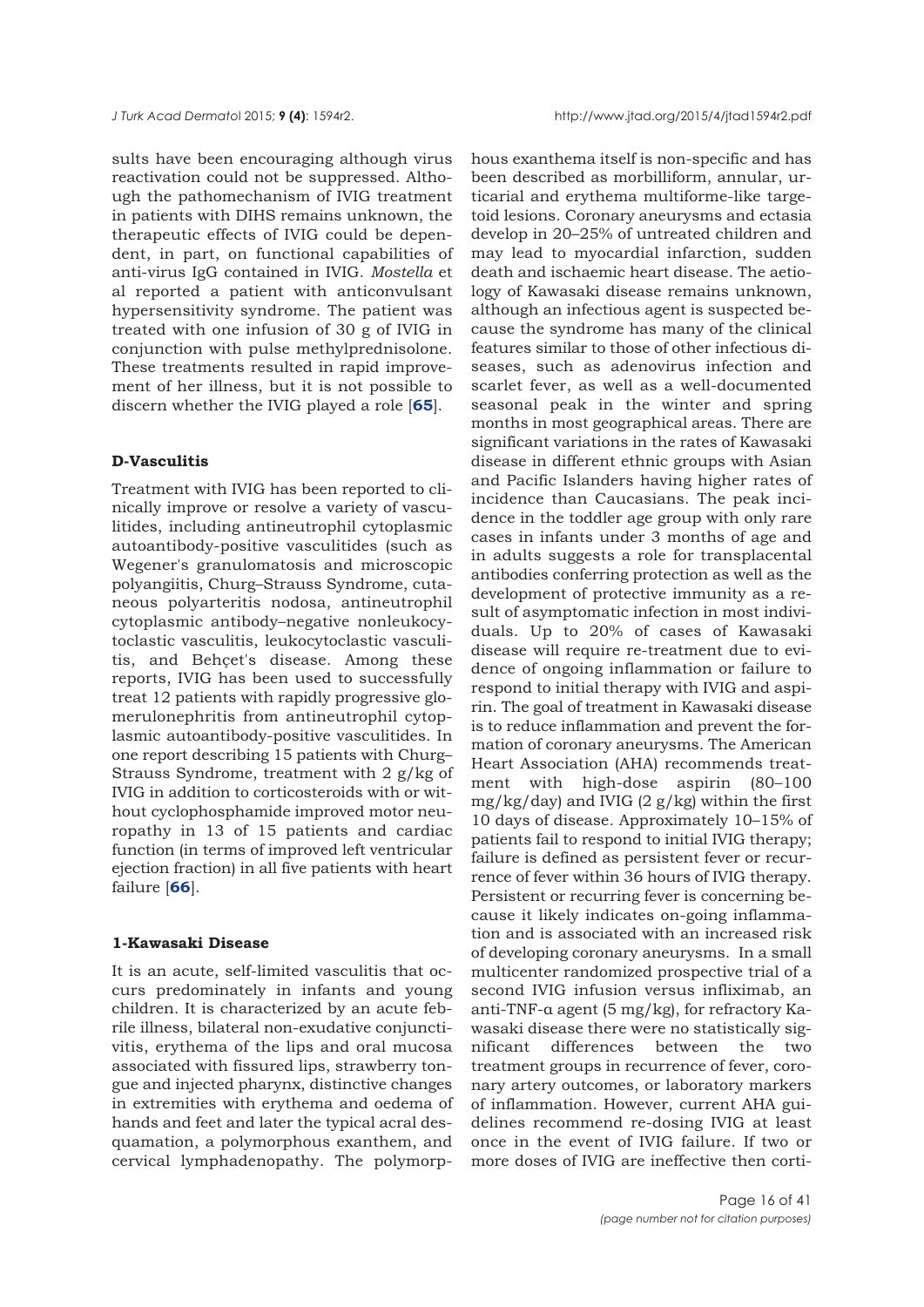costeroid pulse therapy (30 mg/kg for 1–3 doses) or treatment with infliximab (5 mg/kg) should be considered. For uncomplicated Kawasaki disease, an echocardiogram should be performed at diagnosis, at 2 weeks, and then again at 6–8 weeks to assess treatment efficacy for the prevention of aneurysm formation. The diagnosis of recurrent cases in 3–5% of affected children in Japan suggests either a failure to mount a protective immune response in a subset of patients after the first exposure to the causative agent or exposure to multiple agents that cause the same syndrome. While the classic manifestations of typical Kawasaki disease are easily recognized when present, diagnosis of this syndrome remains a challenge, especially prior to manifestation of characteristic rash and oedema of extremities or in cases where only some of the diagnostic criteria are present, sometimes called incomplete or atypical Kawasaki syndrome. Clinical suspicion, prompt diagnosis and referral for institution of IVIG therapy at a dose of 2 g/kg remains essential, with evidence that early initiation of therapy within 10 days of the onset of symptoms associated with a decreased risk of late cardiac complications. Indication for IVIG use includes the early in Kawasaki disease to prevent coronary artery pathology. IVIG dose is 2 g/kg in a single dose over 10–12 hours unless cardiac function necessitates the administration of a prolonged or divided treatment dose, usually once only. Re-treatment with 2 g/kg in a single dose may be given when there is ongoing inflammation [**[67, 68](#page-37-0)**].

#### **2-Polyarteritis Nodosa**

There are 5 case studies reporting the successful use of IVIG in the treatment of cutaneous polyarteritis nodosa, although improvement could not be maintained in two patients. In addition, 3 patients with parvovirus B19 associated cutaneous polyarteritis nodosa who were successfully treated with IVIG have been described. *Asano* et al describe a 58-year-old Japanese female who developed polyarteritis nodosa. Her skin disease and systemic symptoms were resistant to dapsone, high-dose oral prednisone and azathioprine, and intravenous cyclophosphamide pulse therapy. She was ultimately treated with infusion of IVIG at a dose of 0.1 g kg/ daily for five con-

secutive days weekly for a period of 12 weeks, resulting in remission of his cutaneous and systemic symptoms and successful tapering of his prednisone and azathioprine dose. Twelve months later, relapsing fever and polyarthritis recurred, and eventually, 24 months later, indurated erythema and punched-out ulcers appeared on the lower legs. These symptoms were reduced after increasing the dose of oral prednisone. Their case indicated that the IVIG infusion therapy could be useful for controlling polyarteritis nodosa in certain periods since the long-term observation revealed deterioration of symptoms [**[69](#page-37-0)**]. *Balbir-Gurman* et al reported similar cases [**[70](#page-37-0)**]. In polyarteritis nodosa NSAIDs and corticosteroids are the mainstay of therapy. In cases of persistent or relapsing disease steroid-sparing agents like IVIG have been used.

#### **3-Livedoid Vasculopathy**

Livedoid vasculopathy is a thrombotic vasculopathy of the skin of unknown origin. No treatment has been validated in this indication, but case reports suggest the successful use of IVIG in livedoid vasculopathy. *Bounfour* et al treated 5 treatment-resistant ulcerated livedoid vasculopathy patients with IVIG. Treatment with IVIG induced complete remission (based on clinical evaluation and a pain-related visual analog scale) in four patients but was ineffective in one patient. Three patients relapsed; the median time to relapse was 10.7 months. Re-treatment with IVIG in these three patients was successful. Their cases confirmed previous reports that IVIG seems to be a rapid, effective, and safe treatment for patients with idiopathic refractory ulcerated livedoid vasculopathy. They concluded that a placebo-controlled study was mandatory to confirm these results. *Krueter* et al reported an open-label, prospective trial of IVIG in the treatment of 9 patients with livedoid vasculitis. IVIG (1-1.5 g/kg once/mo for a mean of 7.6 cycles) resulted in improvement of skin lesions and pain, and a significant decrease in the clinical score. Case reports of an additional 6 patients with lividoid vasculitis who were successfully treated with IVIG have been reported. These cases confirm that IVIG seems to be a rapid, effective, and safe treatment for patients with idiopathic refractory livedoid vasculopathy. However, a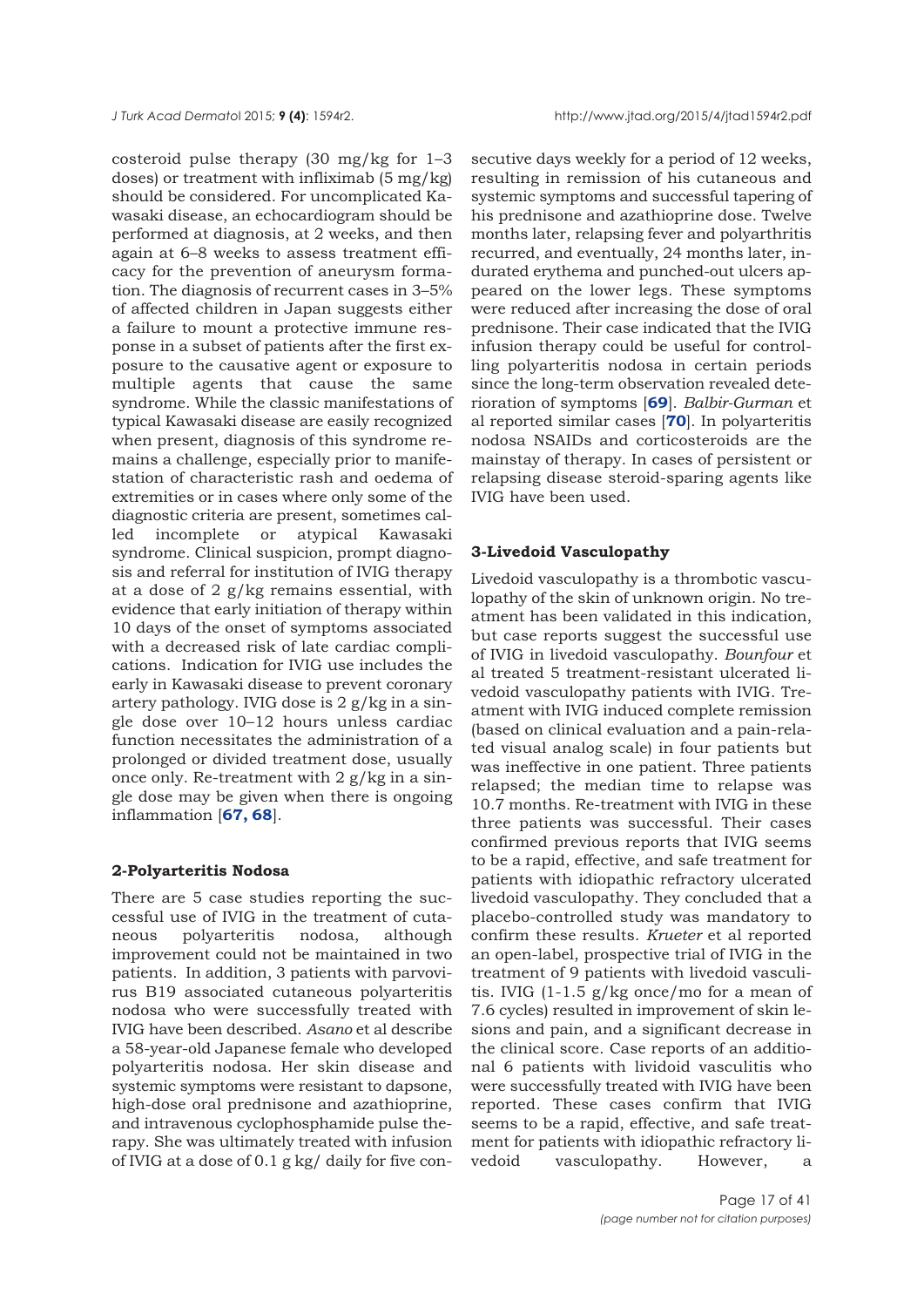placebo-controlled study is mandatory to confirm these results [**[71, 72, 73](#page-37-0)**].

## **4-Urticarial Vasculitis**

Hypocomplementemic urticarial vasculitis is a type of urticarial vasculitis with multisystemic involvement and poor prognosis, sometimes associated with systemic lupus erythematosus. Several therapies have been attempted with no consensus on an effective therapeutic regimen. IVIG has been used in severe manifestations of systemic lupus erythematosus and recently in hypocomplementemic urticarial vasculitis. Yamazaki-Nakashimada reported IVIG therapy for hypocomplementemic urticarial vasculitis associated with systemic lupus erythematosus in a 7-year-old child. *Shah* et al also reported a case of hypocomplementaemic urticarial vasculitis associated with non-Hodgkin lymphoma and treatment with IVIG [**[74, 75](#page-37-0)**].

## **5-Antineutrophil Cytoplasmic Antibody Associated Vasculitis**

*Jayne* et al have shown that IVIG is effective in treating antineutrophil cytoplasmic antibody associated systemic vasculitis, but do not specifically remark on the response of skin manifestations. *Richter* et al reported a clinically significant benefit of IVIG in the treatment of 6 of 15 patients with antineutrophil cytoplasmic antibody associated systemic vasculitis who were poor responders to conventional therapy. Three patients had skin manifestations, of which two improved. *Ito-Ihara* et al successfully treated 12 patients with rapidly progressive glomerulonephritis from antineutrophil cytoplasmic antibody associated systemic vasculitis with IVIG. One patient had cutaneous involvement, but the response to treatment was not provided. Additional small case reports support the use of IVIG in the treatment of antineutrophil cytoplasmic antibody associated systemic vasculitis including one additional case of a patient with palpable purpura. In this vasculitis, methotrexate and corticosteroids are used for induction in milder cases. Maintenance therapy is typically with mycophenolate mofetil or azathioprine for 18 to 24 months. IVIG

(2g/kg/month) is an option for refractory disease [**[76,](#page-37-0) [77, 78](#page-38-0)**].

## **6-Antineutrophil Cytoplasmic Antibody Negative, Nonleucocytoclastic Vasculitis**

*Altmeyer* et al treated 7 patients with recurrent necrotizing antineutrophil cytoplasmic antibodyenegative nonleucocytoclastic vasculitis with IVIG. Complete clearance of disease was observed in 5 of 7 patients within 6 months while receiving IVIG (0.5 g/kg every 4 weeks for 1 year). Two of the 5 responders healed completely and therapy could be stopped after 6 months [**[79](#page-38-0)**].

## **7-Leukocytoclastic Vasculitis**

Two cases of leukocytoclastic vasculitis successfully treated with IVIG have been reported in the literature. Ong and Benson successfully treated a patient with recalcitrant leukocytoclastic vasculitis with IVIG (2g/kg for 9 cycles). IVIG resulted in complete healing of the patient's ulcer and enabled discontinuation of prednisone, cyclosporine, and azathioprine. *Sais* et al successfully treated a patient with common variable immunodeficiency and leukocytoclastic vasculitis manifested by confluent palpable purpura with IVIG (300 mg/kg every 3 weeks). The purpura resolved in 10 days. *Wetter* et al noted a PR in one patient [**[53,](#page-36-0) [80, 81](#page-38-0)**].

## **E-Infectious diseases 1-Streptococcal and Staphylococcal Toxic Shock Syndrome**

Pyrogenic toxin superantigens comprise a large family of exotoxins made by Staphylococcus aureus and group A streptococci. These toxins include toxic shock syndrome toxin-1, the staphylococcal enterotoxins, and the streptococcal pyrogenic exotoxins, all of which have the ability to cause toxic shock syndromes and related illnesses. These toxins have a similar three-dimensional structure that allows them to interact with relatively invariant regions of major histocompatibility complex class II molecules on the surface of antigen-presenting cells and with certain variable regions of the T-cell receptor-beta chain. The consequence of these interactions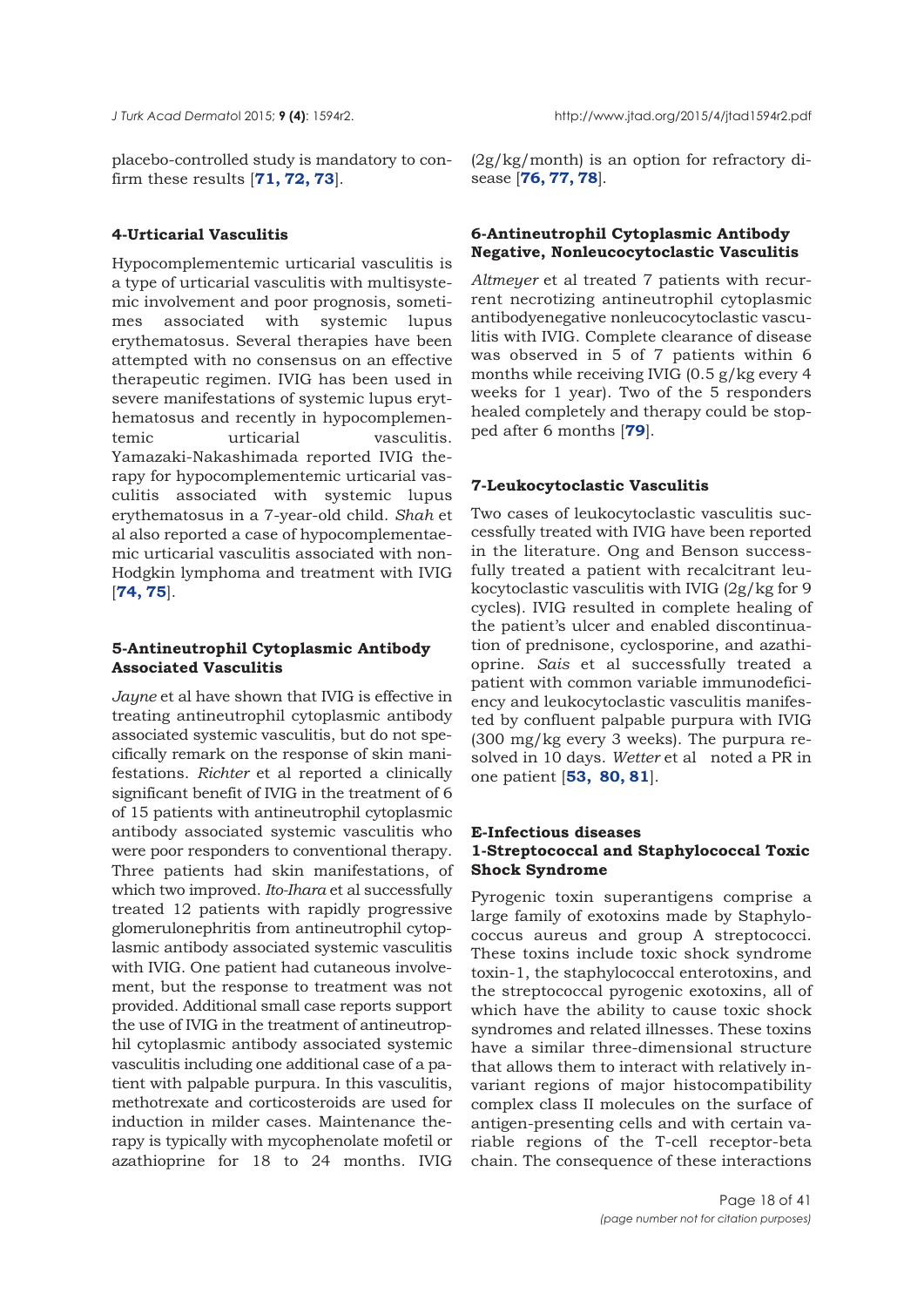is the exaggerated release of bioactive cytokines. The latter molecules are responsible for the clinical signs of illness associated with these toxins. Both in vitro and in vivo studies have suggested that IVIG inhibits the activity of streptococcal antigens and superantigens, and numerous reports suggest benefit from IVIG in patients with streptococcal toxic shock syndrome. The use of IVIG in treating streptococcal toxic shock syndrome in one case-control series provided an odds ratio for survival of 8:1. Schlievert indicated use of intravenous immunoglobulin in the treatment of staphylococcal and streptococcal toxic shock syndromes and related illnesses [**[82](#page-38-0)**].

#### **2-Necrotizing Fasciitis**

Multiple studies have also examined clinical use of IVIG in necrotizing fasciitis. Currently at least one major United States hospital (Massachusetts General Hospital) patients are candidates for IVIG if they are sufficiently ill to require intensive care units support and have documented evidence of fasciitis and microbiologic data consistent with invasive streptococcal infection [**[83](#page-38-0)**].

#### **F- Other Inflammatory Dermatoses**

A variety of other dermatologic disorders have reportedly improved or resolved after treatment with IVIG, including pretibial myxedema and Graves' ophthalmopathy, psoriasis, atopic dermatit, livedoid vasculopathy, nephrogenic fibrosing dermopathy, pyoderma gangrenosum, hidradenitis suppurativa, Kaposi sarcoma secondary to immunosuppression, anticonvulsant hypersensitivity syndrome, and polymorphous light eruption.

#### **1-Pyoderma Gangrenosum**

Pyoderma gangrenosum is a neutrophilic dermatosis of unknown aetiology characterized by typical skin ulcers with an undermined border. In 50% of affected patients, pyoderma gangrenosum is associated with systemic disease, including inflammatory bowel disease, autoimmune arthritis and haematological malignancies. It is an inflammatory disease characterized by painful ulcerations. It does not have characteristic serologic or histologic

features. Therefore, other potential causes such as malignancy, vasculitis, infection, and coagulation disorders should be ruled out. In addition, patients often have aggressive disease that is refractory to immunosuppressive therapy, but there is only a paucity of clinical data to help direct therapy. There are several lines of evidence to support an immunologic etiology of pyoderma gangrenosum. Although the pathogenesis is still not well understood, it is clear that pyoderma gangrenosum is associated with the upregulation of several cytokines including IL-8, TNF, IL-1β, IL-6, and interferon gamma, among many others. TNF and IL-1β are of particular interest, because some biologic medications that target these cytokines have been effective in treating pyoderma gangrenosum. Immunosuppressive treatment is central to the management of pyoderma gangrenosum once specific treatment of the underlying systemic disease has been initiated. Response to immunosuppressive treatment is variable, and a few reports concerning a total of 6 patients suggest that IVIG (2 g/kg/cycle) may be of use in an adjunctive setting in cases that have failed to respond to immunosuppressive therapy alone. There have been 6 reports about patients with pyoderma gangrenosum who have been successfully treated with IVIG [**[84, 85,](#page-38-0) [86](#page-38-0)**]. The first describes a 35 year old woman with no identifiable underlying cause for PG who received multiple other treatments including: oral, intravenous, and intralesional steroids, dapsone, and cyclosporine with no sustained benefit. The ulcer continued to enlarge and IVIG was given at 0.4 g/kg/d for 5 days with improvement within 2 weeks. A second cycle of IVIG was given at 1 g/kg/d for 2 days and sustained benefit was observed, in that the ulcer gradually healed and cyclosporine and prednisolone were reduced. Eight months later the ulcer had not recurred. The second report describes a 37 year old woman with large painful PG ulcers on her feet and distal legs for 15 years, who failed to respond to high-dose oral steroids and cyclosporine. The cyclosporine was discontinued due to renal side effects and IVIG was introduced as adjunctive therapy with prednisolone at 60 mg/d. Improvement was noted after 1 week and monthly cycles of IVIG were continued for 4 months resulting in complete healing. During this time it was also possible to taper the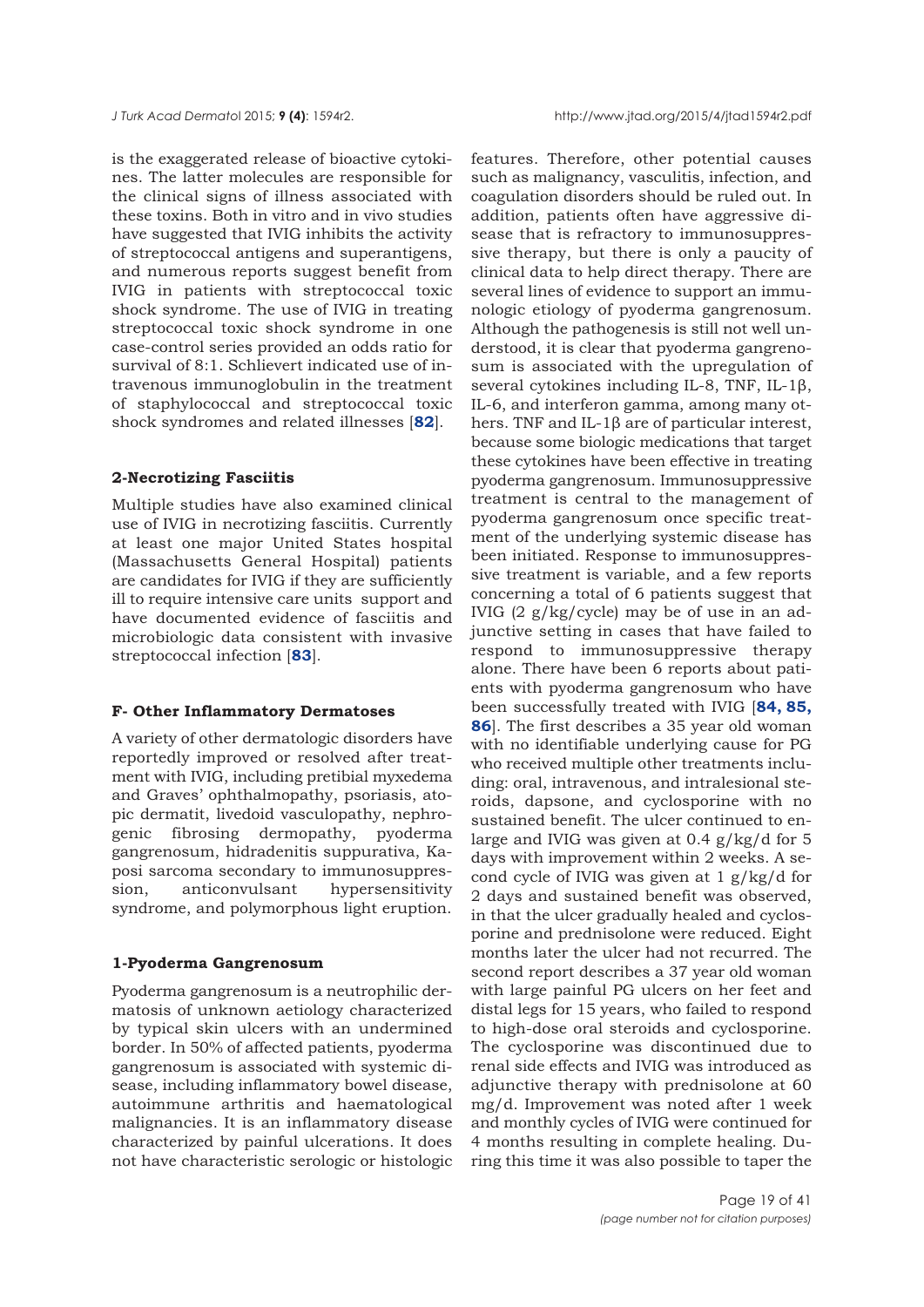prednisolone to 10 mg/d. In a further report, a 45 year old female patient with a preexisting IgG monoclonal gammopathy developed posttraumatic pyoderma gangrenosum following a cardiac bypass procedure and was treated with combination IVIG and high-dose steroids, which rapidly halted progression of the disease [**[84](#page-38-0)**]. *Gupta* et al first reported a patient with pyoderma gangrenosum who experienced marked improvement within 2 weeks of IVIG  $(2 g/kg)$ . After a second course, the ulcer completely healed [**[87](#page-38-0)**]. *Dirschka* et al treated a patient with pyoderma gangrenosum with monthly infusions of IVIG  $(2 g/kg)$ , which resulted in complete healing after 4 months [**[88](#page-38-0)**]. *Hagman* et al described a patient with multiple ulcers who had objective improvement within 2 weeks of one infusion of IVIG (2 g/kg). A second infusion induced a dramatic clinical improvement of one ulcer and healing of the others. They described a patient with pyoderma gangrenosum leg ulcers who was treated with 2 g/kg IVIG over 5 days and subsequently over 2 days. This resulted in the onset of ulcer healing within 2 weeks. The final case describes the development of annular crystalline keratopathy in association with IVIG treatment in a 6 year old boy who's pyoderma gangrenosum had responded to 5 cycles of 0.4 g/kg/d for 5 days in combination with dapsone and methylprednisolone [**[89](#page-38-0)**]. *Dobson* et al reported a patient with superficial granulomatous pyoderma who completely healed in 3 months. Improvement was observed in all patients. He reported an 85 year old man with superficial pyoderma gangrenosum which had failed to respond to topical and oral steroids, anti-tuberculous chemotherapy, minocycline, and topical tacrolimus. A single cycle of 2 g/kg adjunctive IVIG given over 5 days resulted in complete healing over 3 months allowing the cessation of oral steroids [**[90](#page-38-0)**]. *Cummis* et al treated ten pyoderma gangrenosum patients with IVIG at Johns Hopkins Department of Dermatology. In this study, all patients had severe mutilating and/or refractory disease requiring multi-agent therapy. The charts were reviewed retrospectively. Seven of the ten patients had clearance of pyoderma gangrenosum lesions in the setting of IVIG and six of these patients maintained efficacy with repeated IVIG treatment. Five patients complained of nausea with treatment, and in one

case nausea was severe and intractable. One patient developed an immune reaction requiring diphenhydramine and methylprednisolone and another experienced aseptic meningitis. They concluded that IVIG could be an effective adjuvant in the treatment of pyoderma gangrenosum and has an acceptable side-effect profile. Randomized, placebocontrolled, double-blinded trials are needed to confirm this hypothesis [**[84](#page-38-0)**]. *Meyer* et al report ed on two patients with pyoderma gangrenosum for whom immunosuppressants could not be prescribed and who were treated with high-dose intravenous immunoglobulins. One patient was a 58-year-old man who presented with a 6-year history of pyoderma gangrenosum. He was initially treated with prednisone. The 20 mg/day dosage of prednisone could not be reduced and treatment had to be discontinued after 1 year because of serious adverse effects. Minocycline treatment led to improvement but had to be discontinued after 6 years because of facial skin hyperpigmentation. The other patient was a 66-year-old man who presented with a 3-year history of pyoderma gangrenosum. Different therapeutic procedures for pyoderma gangrenosum including prednisone, topical tacrolimus or betamethasone had failed. IVIG was administered monthly at a dose of 2 g/kg for 6 months. They observed that the treatment induced stabilisation of the disease and made it possible to reduce corticosteroid use in both patients. The authors concluded that IVIG represent a therapeutic alternative for pyoderma gangrenosum, but the efficacy of this treatment should be confirmed in further studies85. Finally, pyoderma gangrenosum associated with hypogammaglobulinaemia has been described to respond to replacement therapy with IVIG. Multiple drugs are available to help control pyoderma gangrenosum. Biologics, IVIG, and conventional immunosuppressive drugs have been reported to be effective. Multidrug therapies should be considered for refractory cases. Pyoderma gangrenosum is a complex inflammatory disease with multiple involved pathways. IVIG represent a significant advancement in treatment options. The majority of cases reported were treated adjunctively with IVIG and responded over several weeks where other therapies had failed. It was also clear that it was possible to reduce other treatments when the lesions had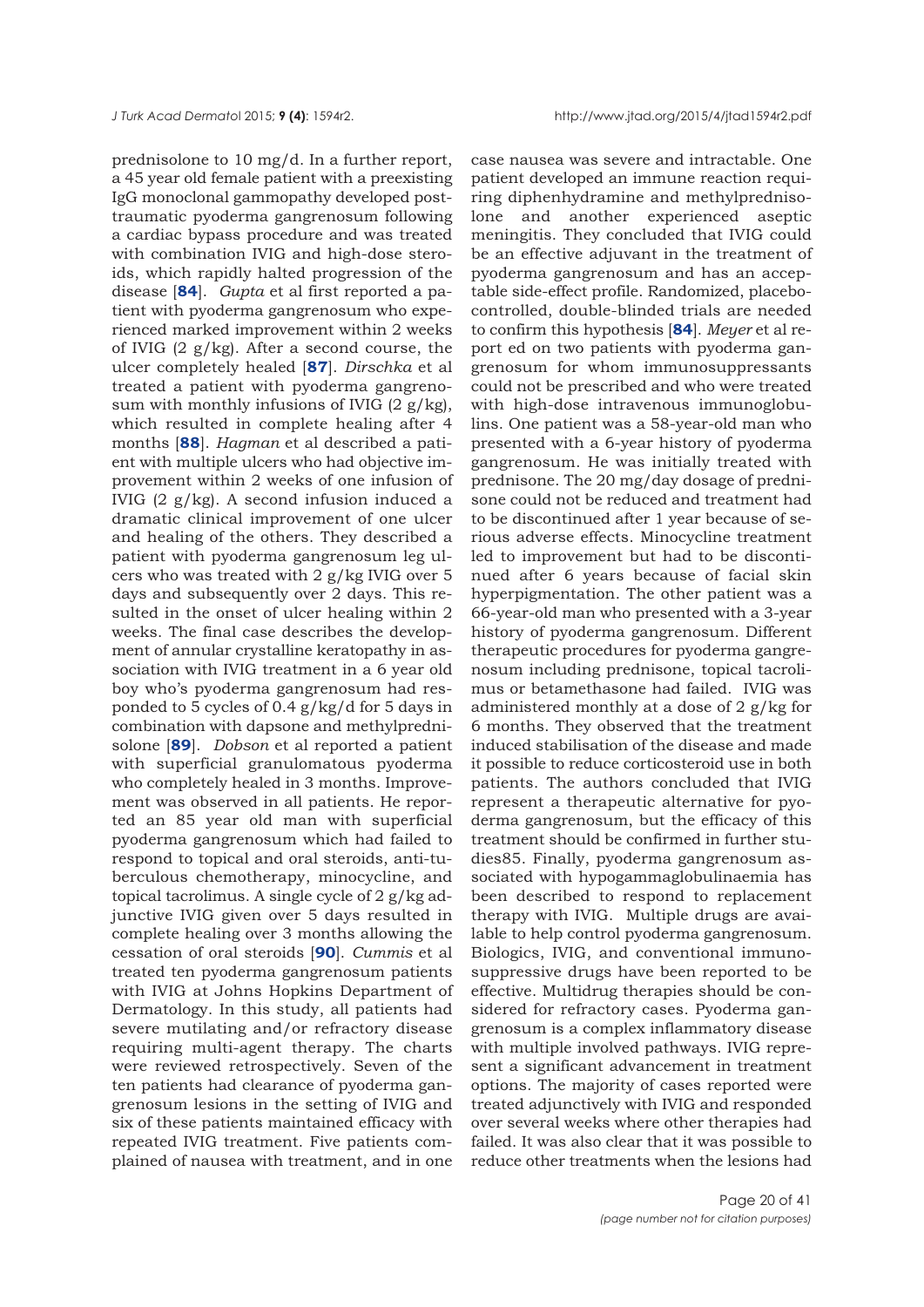healed and to discontinue IVIG. Improvement of pyoderma gangrenosum in the setting of hypogammaglobulinemia has also been described with replacement IVIG. The mechanism of action is not clear; however, it is possible that effects of IVIG on the local cytokine environment particularly at the active edge of the ulcer where a vasculitic histology is observed and modification of cellular recruitment into the ulcer may play a role [**[86](#page-38-0)**].

## **2-Atopic Dermatitis**

Atopic dermatitis (AD) is a common disease with worldwide prevalence, affecting up to 20% of children and 6% of adults. Recent evidence regarding pathogenesis has implicated epidermal barrier defects deriving from filagrin mutations with resulting secondary inflammation. Most cases of AD will benefit from emollients to enhance the barrier function of skin. Topical corticosteroids are firstline therapy for most cases of AD. Topical calcineurin inhibitors are considered second line therapy. Several novel barrier-enhancing prescription creams are also available. Moderate to severe cases inadequately controlled with topical therapy may require phototherapy or systemic therapy. The most commonly employed phototherapy modalites are narrow-band UVB, broadband UVB, and UVA1. Traditional systemic therapies include short-term corticosteroids, cyclosporine, methotrexate, azathioprine, mycophenolate mofetil, leflunamide and most recently IVIG therapies. Since cumulative toxicity and lack of efficacy can limit the immunosuppressive drugs use, IVIG has been tested in this indication. About 40 patients, including both children and adults, with atopic dermatitis treated with IVIG have been reported in the literature. All nine children treated with IVIG as monotherapy clinically improved. On the other hand, none of the 13 adults treated with IVIG as monotherapy exhibited significant improvement. Ten of 17 adult patients treated with IVIG plus corticosteroids or other immunosuppressive agents, though, did clinically improve. Thus, IVIG may be effective as monotherapy for children with atopic dermatitis, but it appears that adults may require simultaneous treatment with immunosuppressive agents [**[91,](#page-39-0) [92](#page-38-0)**]. *Lamb* et al used IVIG for treatment atopic dermatitis. IVIG (2 g/kg in di-

vided doses) has widened to include a number of inflammatory diseases, including atopic eczema. The published experience in severe childhood atopic dermatitis to date suggests that IVIG can improve skin scores, and thus objective skin involvement, when used as monotherapy; 9 of 10 studied children improved when given 2 g/kg IVIG. In adults, monotherapy with IVIG does not appear to have the same effect, as confirmed by a small randomized study of 9 patients treated with one cycle of IVIG monotherapy and evaluated for skin scores 60 days later [**[92](#page-38-0)**]. Some patients with AD treated with IVIG have been reported in the literature. Additional studies conducted by *Noh* et al are not discussed as patients received very low doses of IVIG [**[93](#page-38-0)**]. *Paul* et al conducted the only controlled study. In this randomized, parallel-group, evaluator-blinded trial of 10 patients with severe AD, patients were randomized to immediate or delayed (by 1 month) treatment with one infusion of IVIG (2 g/kg over 2 days). There was a statistically significant, but modest, decrease in the severity scoring index of AD of 22% at 60 days after IVIG infusion. *Paul* et al concluded that IVIG treatment was not associated with clinically significant improvement of AD signs and symptoms [**[94](#page-38-0)**]. *Jolles* et al conducted an open-label study of 6 patients with severe AD. The mean age was 36 years (range 18-53). Patients received IVIG (2 g/kg once/ mo for 6 cycles) with a 3-month follow-up period. Of 6 patients, 4 had major improvements in skin scores and the overall reduction was significant [**[95](#page-38-0)**]. *Huang* et al treated 5 infants with monthly infusions of IVIG  $(2 \text{ g/kg}$  for 3 cycles) as monotherapy. The severity scoring index of AD was significantly reduced compared with a control group treated with topical corticosteroids. In addition, patients attained a prolonged remission of greater than 6 months [**[96](#page-38-0)**]. This finding was similar to another case series of IVIG for AD in children in which 4 children attained a remission of 6 months with IVIG monotherapy. An additional 15 patients with AD have been treated with IVIG. Six improved, whereas 9 had insignificant improvement or none at all. In summary, of 9 children treated with IVIG as monotherapy, all improved. In contrast, none of 13 adults treated with IVIG as monotherapy had significant improvement. However, 10 of 17 adult patients treated with IVIG as an adjunct to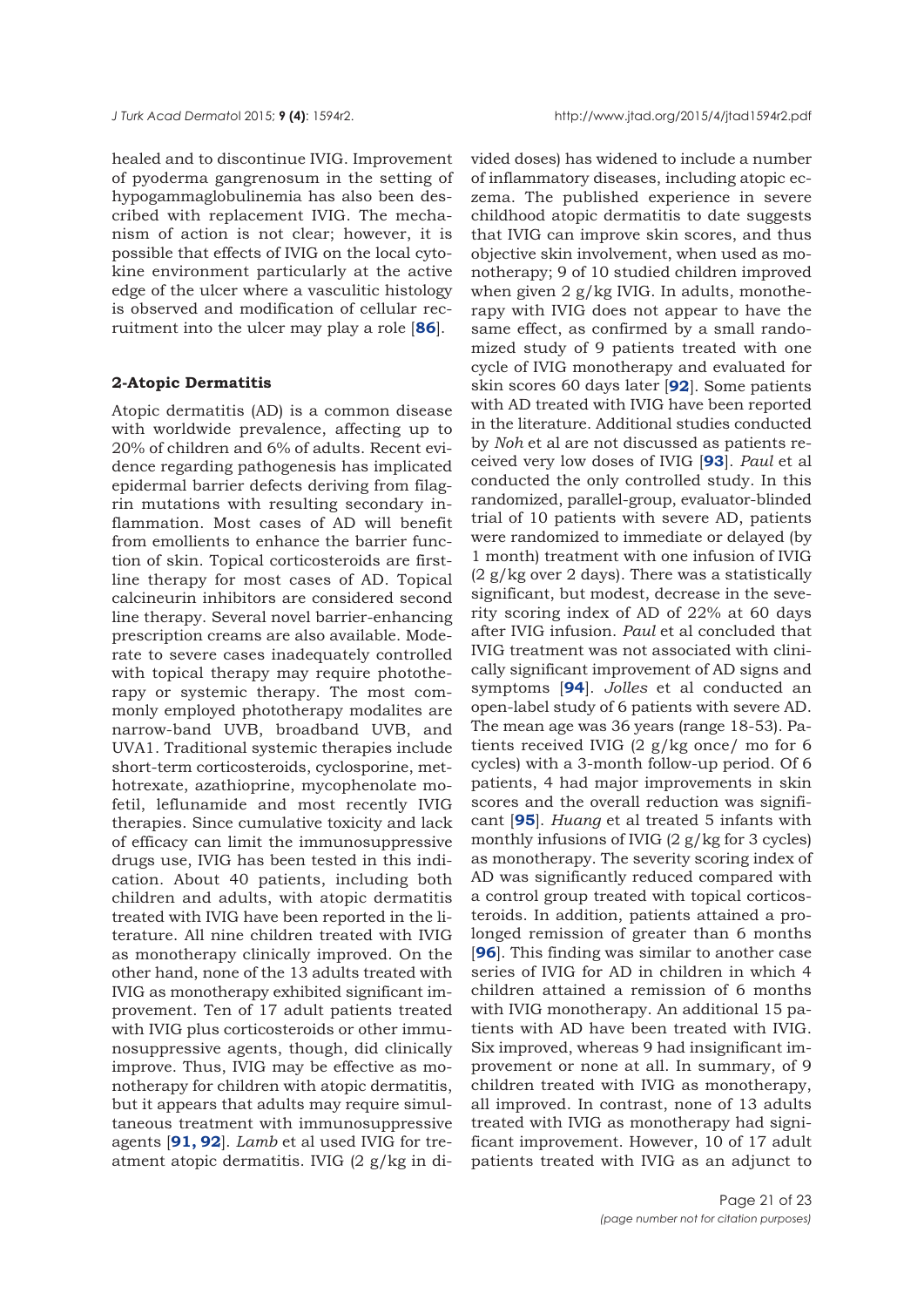corticosteroids or other immunosuppressive agents responded. The 7 patients who did not respond received lowdose corticosteroids. In conclusion, IVIG may be helpful as monotherapy for some patients with AD, particularly children. It appears that adults may need concomitant immunosuppression. The results of published case reports are mixed suggesting that larger, controlled studies are needed before the use of IVIG in the treatment of severe AD can be justified. IVIG does; however, seem to have a positive effect in 50– 60% of adult patients suffering from severe atopic dermatitis when used as adjunctive therapy. High-dose IVIG has been noted to be beneficial in the treatment of AD anecdotally, in case reports, and small trials. As yet, no double blind, placebo controlled studies have been performed. There are now 10 children and 30 adults in the literature with AD who have been treated with IVIG, 17 of these had adjunctive high-dose IVIG. A further study using variable lower dose IGIV with short follow-up is not included in this analysis. Summarizing this small number of patients, 9 out of 10 children improved on monotherapy. The child who failed to respond suffered from Wiskott–Aldrich syndrome. Seventeen of the adult patients were treated with adjunctive therapy and 10 improved (59%); however, of the 7 who did not respond, adjunctive treatment amounted to less than 7 mg of prednisolone per day. None of the adults treated with monotherapy responded. The only randomized study of 9 patients used a single cycle of IVIG monotherapy and the authors concluded that the results did not support the use of IVIG in atopic dermatitis they did; however, note a significant reduction in skin scores at 60 days. When all reports of IVIG for dermatological indications are analyzed, the success of monotherapy versus adjunctive therapy is approximately 40% and 80% respectively, in spite of a likely reporting bias for successful outcomes. In the small number of reports of the use of IVIG in AD, the benefit of adjunctive therapy is obvious only in the adults, while in children, under 6 years of age, 90% responded to monotherapy. Drug costs may be reduced by closely monitoring disease indices and increasing the interval between cycles when remission has been achieved. This addresses the question of duration of immunomodula-

tion rather than the dose required to immunomodulate. Dose reduction may be possible where a lowering in steroid dose has led to weight loss and therefore, the overall dose of IVIG required. In-patient costs can be reduced by using outpatient infusion centers and by making use of an accredited IVIG home infusion program, as is the case for primary antibody deficiencies. Home infusion therapy has also been successfully used in patients with chronic neurological disease. Adjunctive IVIG may offer a useful therapeutic approach in the small group of adults with severe treatment resistant AD. Appropriately designed double blind, placebo controlled trials of at least 4 months adjunctive IVIG are required to decide if this form of treatment has a place in the management of this subset of patients with AD. The mechanism of IVIG anti-inflammatory action has yet to be fully understood. Proposed mechanisms include modulation of IgE responses and a reduction in inflammatory cytokines with a reduction in T-cell proliferation. Antibacterial and antitoxin effects may also play a role. Further controlled studies are needed to define the role of IVIG in the therapeutic approach to severe atopic dermatitis [**[1, 3,](#page-35-0) [91](#page-38-0)**].

#### **3-Psoriasis/Psoriatic Arthritis**

Psoriasis is characterized by chronic scaly symmetrical plaques which may be itchy. It may also affect the hair, nails, and joints with a destructive seronegative arthropathy. Approximately, 2% of the population is affected. There is a single case report describing IVIG therapy for psoriasis and psoriatic arthritis. Treatment with 2 g/kg IVIG in three patients led to dramatic improvement in arthritis with a decrease in erythrocyte sedimentation rate and C-reactive protein levels. Treatment led to dramatic improvement in arthritis after one infusion, although monthly maintenance therapy was required. One patient had severe psoriasis, which cleared after 3 infusions, and another had mild psoriasis, which cleared after one infusion. A third patient with severe psoriasis had minimal improvement, but only received one infusion of IVIG [**[97](#page-38-0)**]. *Taguchi* et al reported a cae of psoriasis improved by IVIG therapy. They concluded that IVIg therapy could be an effective treatment for intractable psoriasis. The authors speculated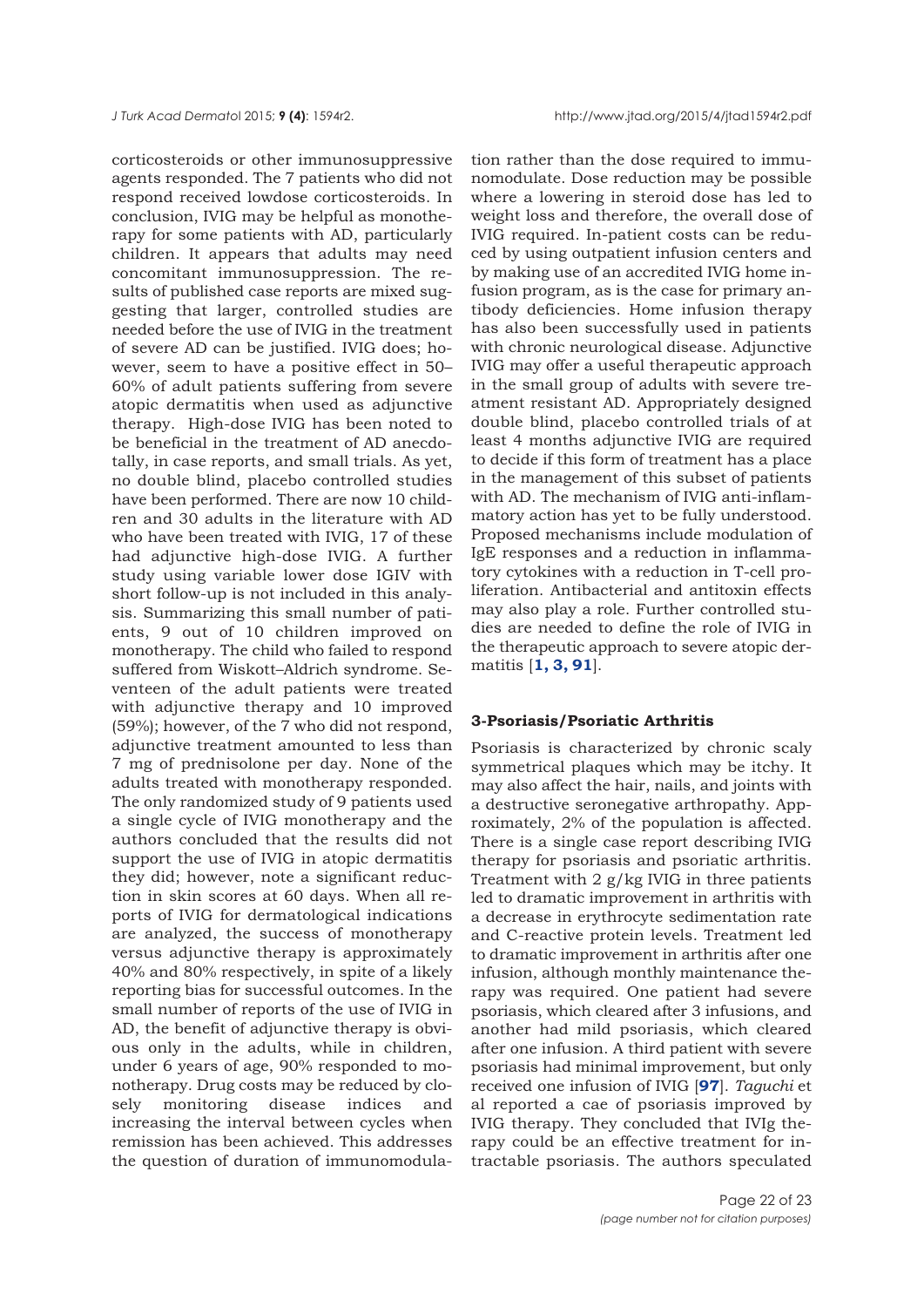that the mechanism of IVIG could involve effects on TNF-α, as some inhibitors of this cytokine have been shown to have efficacy in the treatment of psoriasis [**[98](#page-38-0)**].

## **4-Scleomyxedema and Other Disorders Scleromyxedema**

Scleromyxedema is a chronic, idiopathic disorder characterized by cutaneous dermal mucin deposition in association with increased dermal collagen and absence of thyroid disease. It is a rare cutaneous mucinosis of unknown cause characterized by widespread symmetric 2–3 mm, firm, waxy, closely spaced papules localized especially on the head and neck, dorsum of the hands, accompanied elsewhere by hardened skin causing reduced mobility. The clinical lesions involve sclerosis of skin with numerous, 2-3 mm, firm, waxy, papules in a symmetrical distribution pattern. The skin lesions may progress to widespread and indurated plaques resulting in patient disability via decreased mobility, sclerodactyly and microstomia. Abnormalities in the muscular, neurologic, rheumatologic, pulmonary, renal and cardiovascular systems may accompany the cutaneous lesions. Restrictive disease is also observed in other organs, such as heart, lung, oesophagus, and joints. The most common extracutaneous manifestation of scleromyxoedema is a benign plasma cell dyscrasia. A number of treatments have been tried such as cytotoxic drugs, cyclosporine, interferon alpha, retinoids, plasmapheresis, extracorporeal photopheresis, thalidomide and PUVA therapy with limited efficacy and significant adverse sideeffects. Currently there is no consensus on optimal treatment of this potentially fatal disease because of the lack of randomized controlled trials and limited number of case reports. It is not clear what role the paraprotein plays in the pathogenesis of scleromyxedema; however, there are precedents for the use of IVIG in conditions with paraproteins. The first is when replacement doses of IVIG are used to prevent infection when a paraprotein is associated with immune paresis and significant hypogammaglobulinemia. In the second, IVIG is used at high-dose in the demyelinating neuropathies, such as chronic inflammatory demyelinating polyneuropathy (CIDP), which may be associated with paraproteins. In CIDP, associated with a monoclonal paraprotein, the benefit of IVIG appeared similar to CIDP without a paraprotein, suggesting that the presence of a paraprotein is not necessarily a contraindication to IVIG treatment [**[99, 100, 101, 102](#page-38-0)**].

There are now seven interesting publications reporting a total of 13 patients with scleromyxoedema treated with IVIG 2 g/kg over 5 days. A majority of patients were treated with IVIG as monotherapy, and the remainder in association with prednisolone, thalidomide or melphalan. Improvement in cutaneous and systemic manifestations of the disease was observed in all patients reported within a period of 6 months, and could be maintained in 11 of 13 patients with IVIG maintenance therapy. Controlled study data will be difficult to generate in this rare disease, but it is hoped that small studies or case series will continue to be reported and thus help to strengthen the preliminary but novel evidence suggesting that IVIG is an effective therapeutic option in scleromyxoedema. A total of 24 patients with scleromyxedema have been successfully treated with high-dose IVIG (2 g/kg). All patients received 2 g/kg every 4 to 6 weeks. Improvement was generally seen after 2 to 12 weeks and was sustained after several cycles [**[99,](#page-38-0) [100](#page-38-0)**]. *Sroa* et al reported a case of of scleromyxedema successfully treated with IVIG [**99**]. *Rey* et al. reported a case scleromyxedema associated with the dermatoneuro syndrome successfully treated with IVIG [100]. *Majeski* et al reported a case of scleromyxedema treated with low-dose oral prednisone and IVIG [**[101](#page-38-0)**]. *Shergill* et al reported a case of dementia associated with scleromyxoedema reversed by IVIG. They described a patient with scleromyxoedema who presented with novel central nervous system manifestations of chronic cognitive impairment and dementia, which improved within a week after treatment with IVIG with full restoration at 2 months [**[102](#page-38-0)**].

There are now 5 reports, totalling 10 scleromyxedema patients who have been treated with IVIG following the first report by Lister and colleagues. All were given a dose of 2 g/kg/month given over 5 days and improvement was noted in all patients. The majority were treated with monotherapy and improvements in both cutaneous and systemic mani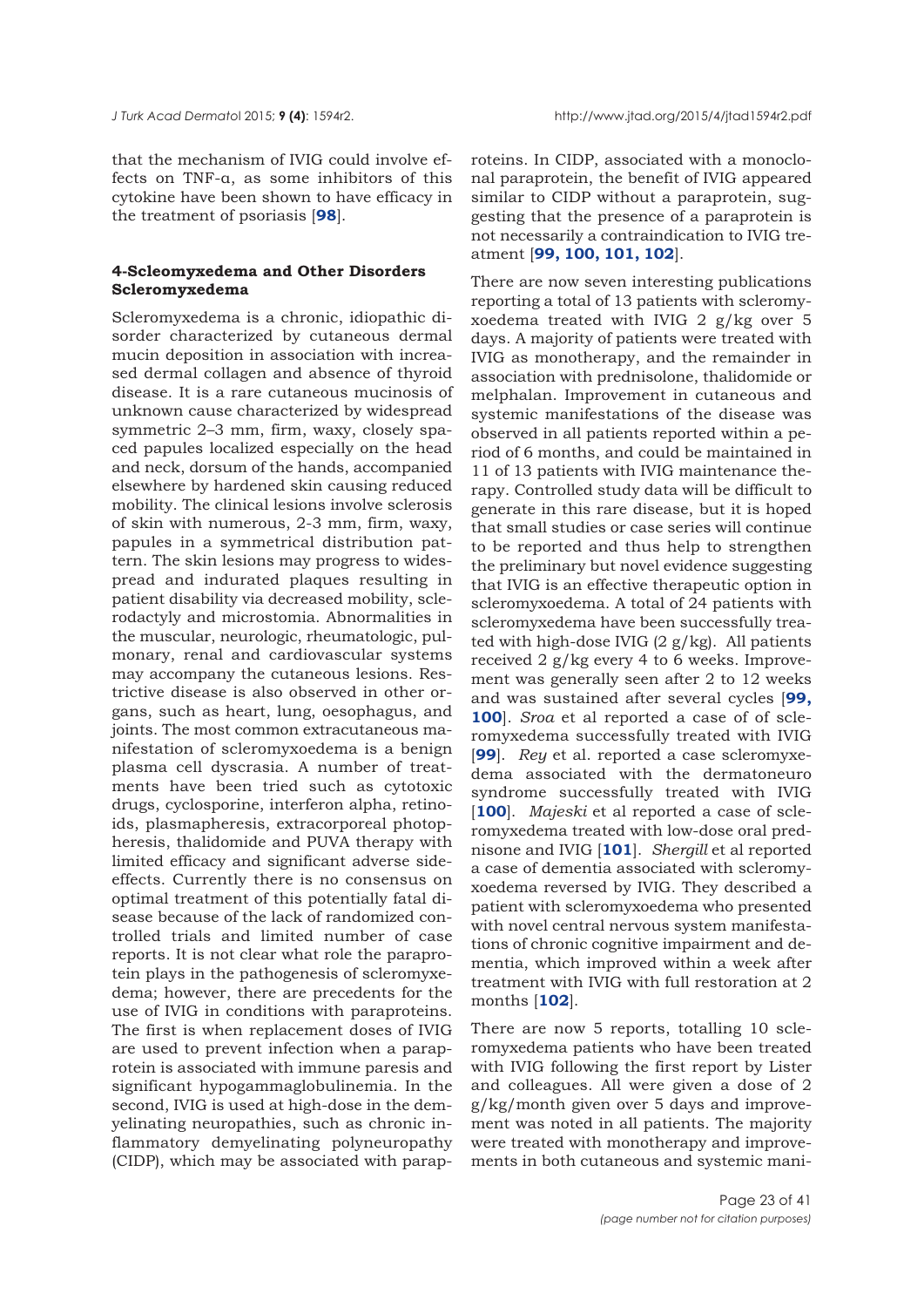festations of their disease were observed. The onset of improvement was gradual in some, and cycles of 6–8 weeks were generally needed to maintain remission [**[103](#page-38-0)**]. One patient with multiple sclerosis treated with interferon beta-1a developed scleromyxedema which responded to thalidomide and IVIG. One of the most serious aspects of scleromyxedema is encephalitis which is associated with a high mortality. It is of particular interest that IVIG was observed to improve encephalitis, and it is possible that inflammation involving the blood brain barrier may make the central nervous system more accessible to IVIG. Although reductions were observed in some patients, there were no consistent overall reductions in the level of paraprotein. A minority of the patients had a long-lasting benefit from IVIG, while in most; the treatment interval could be increased. In view of the lack of understanding of the pathogenesis of scleromyxedema, it is only possible to speculate at the mechanism of action of IVIG. It seems likely that serum factor stimulate fibroblasts to divide and produce excessive matrix components and that IVIG may interfere either with the production or action of these putative factors. The rarity of this condition makes it difficult to envisage controlled studies; and therefore, it will be important to glean as much information from the increasing number of cases treated with IVIG to allow informed therapeutic decisions to be made. Given the lack of other effective therapeutic options, it is likely that IVIG will play an increasing role in scleromyxedema [**[101](#page-38-0)**].

Lichen myxedematosus: It is a rare idiopathic disorder characterized by papules, plaques, and/or nodules in the skin secondary to mucin deposition and variable dermal fibrosis in the absence of thyroid disease. No standard treatment regimen exists, and the response to treatment varies. Macnab and Kenny reported a case of successful IVIG treatment of atypical lichen myxedematosus. They reported an unusual case of atypical lichen myxedematosus associated with hypothyroidism, central nervous system disturbances, and atrial fibrillation in a 64-year-old male. The patient experienced remarkable improvement within 3 months of beginning IVIG treatment; however, he required repeat therapy due to the recurrence of central nervous system symptoms 3 months after treatment. They concluded

that IVIG was an effective treatment, particularly in the setting of systemic complications or acute worsening of lichen myxedematosus [**[104](#page-38-0)**].

#### **Pre-Tibial Myxoedema**

These are localized edematous and thickened pretibial plaques which rarely develop in patients with hyperthyroidism due to Graves' disease. Three clinical types are recognized: nodular, diffuse, and elephantiasic forms. Histology reveals an excessive dermal and subcutaneous deposition of glycosaminoglycans, the mechanism of which is not understood. There is, however, some in vitro evidence that anti-thyroid stimulating hormone receptor antibodies (anti-TSH receptor) may be directed against thyroid antigens on pretibial skin fibroblasts and adipocytes stimulating them to secrete large amounts of glycosaminoglycans. It is a cutaneous mucinosis typically associated with Graves' disease and high serum concentrations of thyroid-stimulating hormone receptor antibodies. Certain forms of pre-tibial myxoedema are associated with elephantiasis. In severe cases of pre-tibial myxoedema, systemic immunomodulation may be necessary, although long-term efficacy of such therapy is nonexistent. Two contradictory reports of the use of IVIG in pre-tibial myxoedema have been published. The first, and larger report, suggests a clear benefit of IVIG at a dose of 2  $g/kg$  in 3-week cycles for a total of  $7-15$ cycles. All 7 patients with pre-tibial myxoedema (4 nodular pre-tibial myxoedema, two diffuse pretibial myxoedema and one elephantiasic pre-tibial myxoedema) treated with IVIG showed clinical improvement of the skin lesions, ophthalmopathy, and a reduction in circulating auto-antibody levels, whereas 2 pre-tibial myxoedema patients treated with systemic steroids alone showed no improvement. In this report, 7 patients with Graves' ophthalmopathy and pretibial myxedema (4 with nodular, 2 with diffuse, and 1 with elephantiasic types) were treated with IVIG. EndobulinR was given to 6 patients at  $2 g / kg$ over 5 days, every 3 weeks, the same dose was then subsequently given over 1 day for 7 to 15 cycles. The remaining female patient with elephantiasic pretibial myxedema was given VenoglobulinR S, using the same proto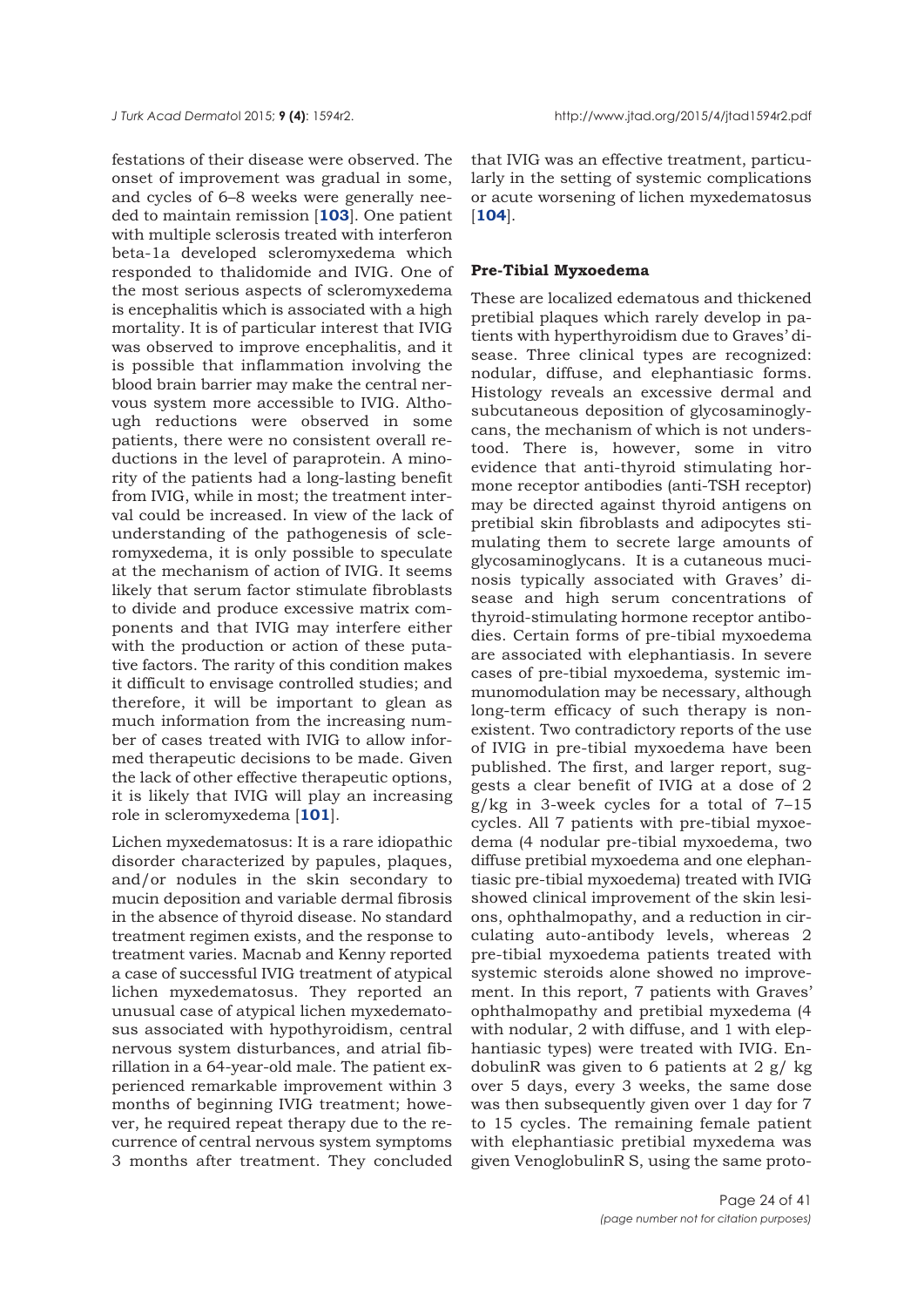col. Clinical improvement of pretibial myxedema and Graves' ophthalmopathy was noted in all patients (in 4 patients, the lesions disappeared) with a reduction of pretibial skin thickness by ultrasonography. Four patients had a reduction in the mucopolysaccharide level in skin; in 3, lymphocytic skin infiltration disappeared; and in 2, IgG deposition decreased. A paralel reduction in the titer of circulating autoantibodies (antithyroglobulin, anti-microsomal, anti-TSH receptor, antinuclear, anti-smooth muscle, and anti-mitochondrial) was observed. Two control patients with Graves' ophthalmopathy and pretibial myxedema treated with systemic corticosteroids did not show any improvement in the skin [**[105](#page-38-0)**].

The second report, of a single case of longstanding elephantiasic pre-tibial myxoedema, describes no response to 2 g/kg IVIG after 6 monthly cycles, but a reduction in anti-TSH receptor antibody titres. *Antonelli* et al reported 7 patients with Graves' ophthalmopathy and pretibial myxedema who were treated with IVIG  $(2 \frac{g}{kg})$  every 3 weeks for 7-15 cycles). Both the ophthalmopathy and pretibial myxedema improved in all 7 patients. This group later reported the result of a prospective, nonrandomized, evaluator-blinded, comparator trial of methylprednisolone to IVIG (2 g/kg every 3 weeks) in 65 patients with Graves' ophthalmopathy. Improvement in soft-tissue involvement, diploplia, and proptosis was nearly identical between the two treatment groups. *Kahaly* et al obtained similar results in a randomized trial comparing IVIG (2 g/kg every 3 weeks for 6 cycles) with prednisolone (100-mg starting dose for 20 weeks). Neither report discusses the effect of IVIG on pretibial myxedema. The second report describes a lack of response with perhaps a disease stabilizing effect of IVIG (2 g/kg/ month for 6 cycles) in a 36 year old female with longstanding elephantiasic pretibial myxedema. There was no major change in the levels of hexuronic acid in the skin 1 month after treatment and a 50% reduction in anti-TSH receptor antibodies was achieved after 5 cycles. At the 1 year follow-up, the anti-TSH receptor antibody titer had returned to slightly higher than pretreatment levels without disease progression. The authors suggest that this reduction may have been insufficient to have a greater effect on the disease process and that long-standing elephantiasic pretibial myxedema remains a therapeutic challenge [**[106](#page-39-0)**]. *Dhaille* et al described an elephantiasic pretibial myxoedema with upper-limb involvement responding to low-dose intravenous immunoglobulins [**[107](#page-39-0)**]. Taken together, although more data is needed in this indication, it appears that the potential for response to IVIG therapy in pre-tibial myxoedema may depend on the type of pre-tibial myxoedema and the duration of disease.

### **Sclerema Neonatorum**

It is a rare neonatal panniculitis that typically develops in severely ill, preterm newborns within the first week of life and often is fatal. It usually occurs in preterm newborns with delivery complications such as respiratory distress or maternal complications such as eclampsia. This condition remains a poorly understood and difficult to treat neonatal disorder. Few clinical trials have been performed to address potential treatments. Successful treatment has been achieved via exchange transfusion, but its use in neonates is declining. Similar to exchange transfusion, IVIG enhances both humoral and cellular immunity and thus may decrease mortality associated with sclerema neonatorum. *Buster* et al. reported a case of sclerema neonatorum treated with IVIG. This patient was a case of sclerema neonatorum in a term newborn who subsequently developed septicemia. Biopsy showed subcutaneous, needle-shaped clefts without associated necrosis, inflammation, or calcifications. Treatment with IVIG led to notable but short-term clinical improvement [**[108](#page-39-0)**].

## **5-Hidradenitis Suppurativa, Folliculitis Decalvans, Furunculosis and Folliculitis**

Hidradenitis suppurativa (HS) is a common inflammatory skin disease. Medical treatment is often disappointing and in severe disease surgery remains the therapy of choice. Extensive surgery may be effective but also mutilating. Patients experience a significant reduction in quality of life and the need for new treatment modalities are urgent. Intramuscular human immunoglobulin (HIG) may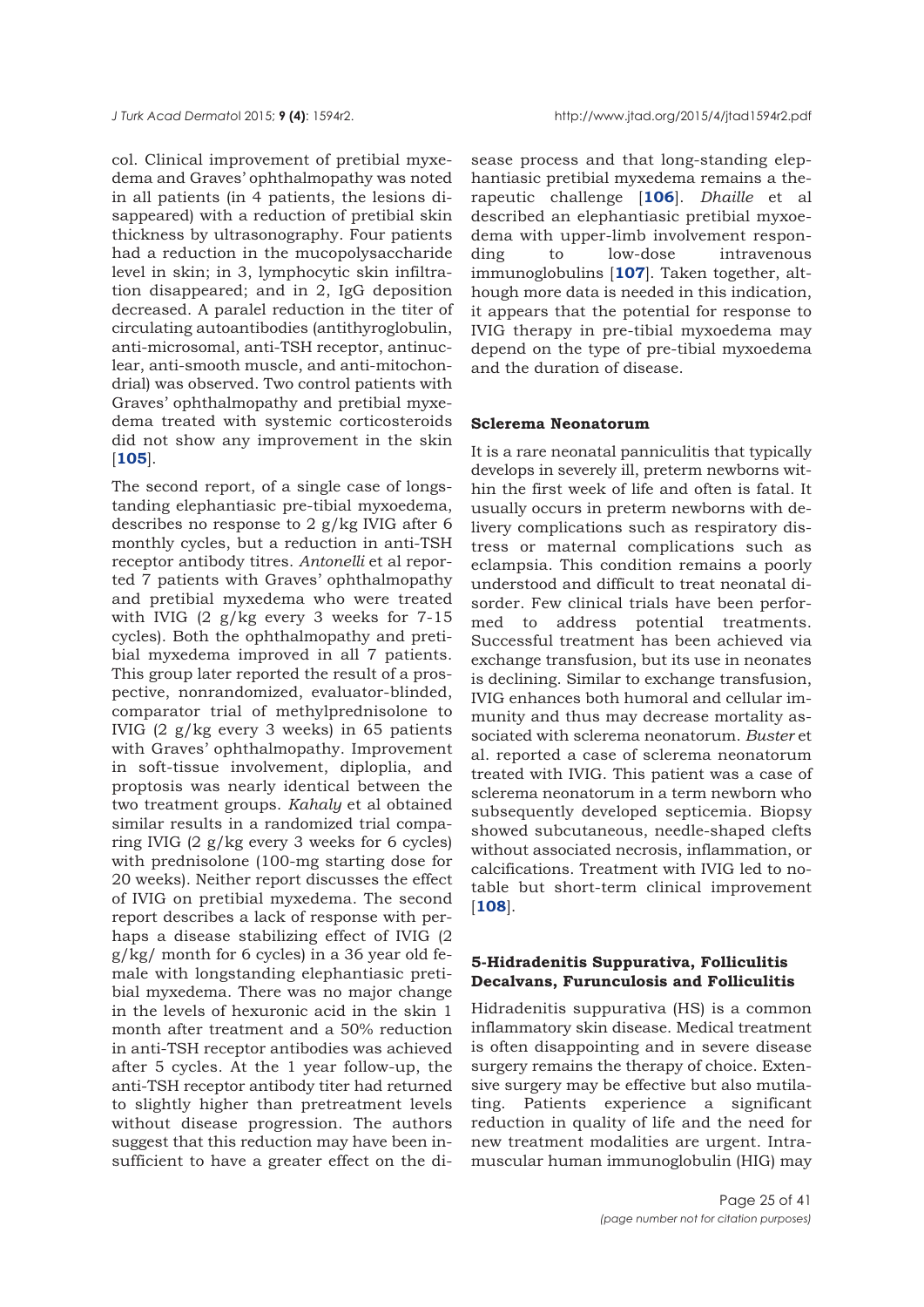provide a therapeutic option as an independent or combined treatment for recalcitrant suppurative skin diseases such as hidradenitis suppurativa, folliculitis decalvans, or chronic recurrent furunculosis or folliculitis. *Goo* et al studied the efficacy and safety of intramuscular HIG for chronic and recalcitrant suppurative skin diseases. In this study the patients who had received HIG for hidradenitis suppurativa, folliculitis decalvans, furunculosis or folliculitis at Severance Hospital, Seoul, Korea, between January 2000 and May 2005 were identified from medical/pharmacy records. All records were analysed retrospectively. In this study, 63 patients were identified. After treatment, 37 patients (59%) showed overall improvement and were rated as having an 'excellent response' or 'good response' by the attending physician. No improvement or worsening was seen in only three patients (5%). A period without new lesions (PWNL) was achieved in 46 patients (73%). The number of times HIG was administered to achieve PWNL ranged from 1 to 12 (mean  $+/-$  SD 2.15  $+/-$  1.69). There was no significant difference in the rating score between the independent intramuscular HIG and the combined treatment groups. Pain at the injection site was the major side-effect, which led to the discontinuation of treatment in five patients. No other significant systemic side-effects were observed. The authors councluded that HIG could be used for the treatment of recalcitrant suppurative skin diseases as an independent or combined treatment [**[109](#page-39-0)**].

#### **6-Urticaria**

Urticaria can be a chronic and debilitating affliction and is a relatively common disorder affecting between 10- 20% of the population. Common causes include reactions to medication, food allergen, physical stimuli and venoms. Urticaria can be acute or chronic. Chronic urticaria lasts for more than 6 weeks and is commonly difficult to treat. Chronic urticaria is a common skin disorder characterized by recurrent, transitory, itchy wheals with individual lesions lasting less than 24 h and affecting patients for 6 weeks or longer. Chronic urticaria is a common condition that can be very disabling when severe. A cause for chronic idiopathic urticaria is only infrequently identified. Potential causes include reactions to food and drugs, infections and, apart from an increased incidence of thyroid disease, uncomplicated urticaria is not usually associated with underlying systemic disease or malignancy. In adults it has been shown that approximately 40% of patients with chronic urticaria have autoimmune urticaria, with demonstrable antibodies to IgE or the IgE receptor. It is a recurrent vascular reaction of the skin that can result from numerous etiologies, with up to one-third of affected patients having an autoimmune disease. The diagnosis is based on patient history and it is vital to spend time documenting this in detail. Extensive laboratory tests are not required in the vast majority of patients. Chronic urticaria resolves spontaneously in 30-55% of patients within 5 years, but it can persist for many years. Treatment is aimed firstly at avoiding underlying causative or exacerbating factors. The use of immunosuppressive agents for this disorder when antihistamines fail can result in significant morbidity. Histamine antagonists remain the mainstay of oral treatment for all forms of urticaria. The newer low-sedating antihistamines desloratadine, fexofenadine, levocetirizine and mizolastine should be tried first. Sedating antihistamines have more adverse effects but are useful if symptoms are causing sleep disturbance. Low-dose dopexin is effective and especially suitable for patients with associated depression. There is controversy as to whether the addition of an histamine or a leukotriene antagonist is helpful. For chronic urticaria, second-line agents include ciclosporin, short courses of oral corticosteroids, intravenous immunoglobulins and plasmapheresis, although the last two were found to be beneficial in small trials only. Cyclosporine is often the most effective but has some unique adverse effects that may prevent it from being used in some patients. Reports describing the successful treatment of chronic urticaria caused by a variety of phenomena with IVIG are numerous, including delayed pressure urticaria (2 g/kg), solar urticaria, chronic idiopathic urticaria, autoimmune urticaria, and angioedema with hypereosinophilia. In one report of 10 patients with autoimmune chronic urticaria treated with IVIG  $(2 \frac{g}{kg})$ , remission was noted in 9 of 10 patients, and 3 patients' experienced long-term remissions (3-year follow-up).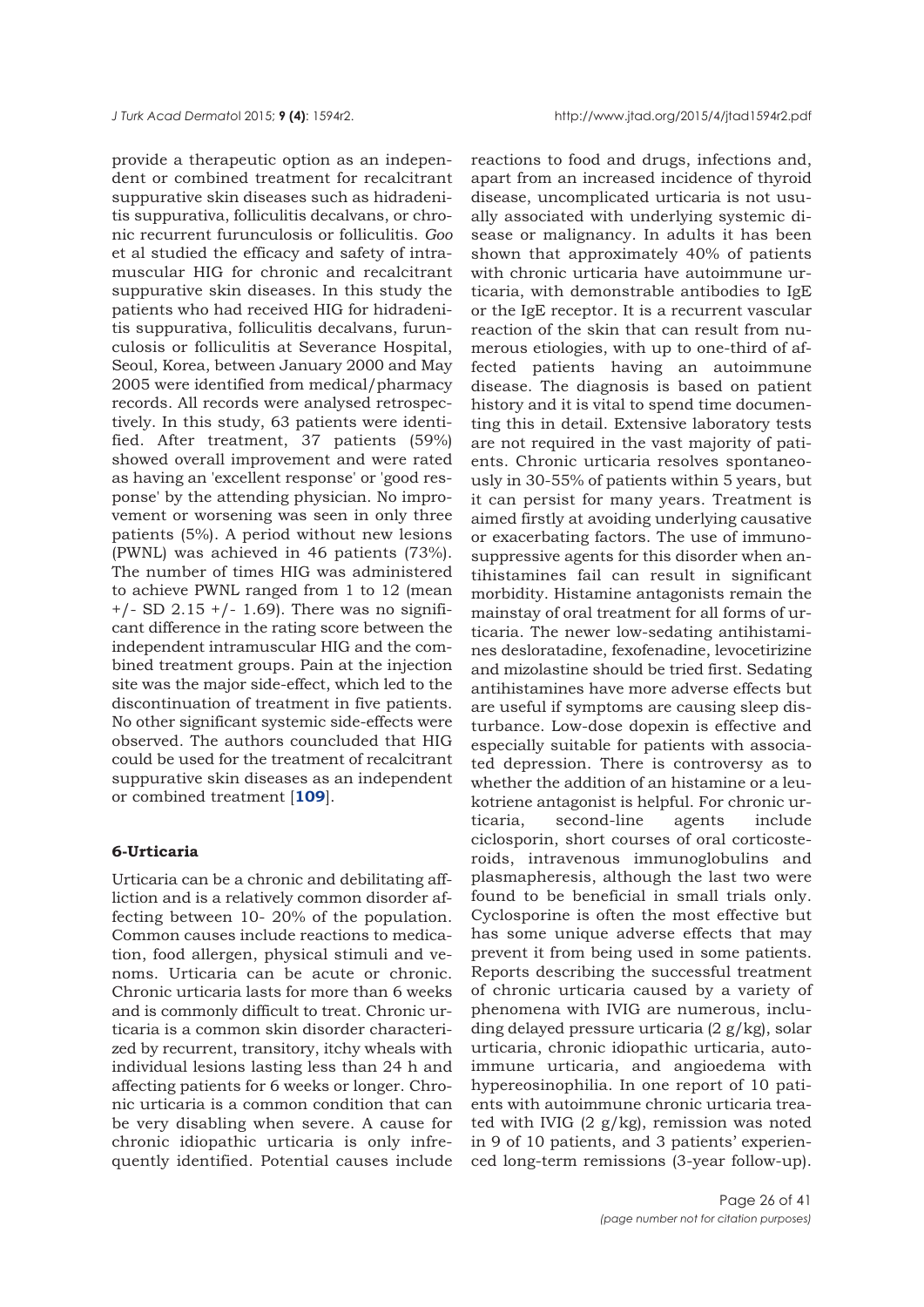To date, there are four reports in the literature, with a total of 23 chronic urticaria patients treated with IVIG. The largest study included 10 patients treated with 2 g/kg over 5 days. Nine patients responded clinically, 3 of which achieved rapid, complete and prolonged remission. A remaining 6 out of 10 patients had either a rapid but less prolonged remission lasting 6–21 weeks, or an incomplete but persistent improvement. Patients with a positive autologous serum test evolved towards a weaker or negative test after IVIG treatment in 70% of cases. This non-controlled study and the other reports referenced suggest that a small percentage of patients with chronic urticaria may benefit significantly from IVIG. Furthermore, a positive autologous serum test does not appear to be predictive of a response to IVIG, but further characterization of the different forms of autoimmune chronic urticaria is likely to help define which will respond best to IVIG. In the above studies patients were given only one cycle of IVIG, and the data should therefore be interpreted in this light [**[110, 111, 112,](#page-39-0) [113, 114, 115](#page-39-0)**].

#### **Chronic Idiopathic Urticaria**

IVIG has also been used for chronic idiopathic urticaria, in both children and adults. *Kroiss* et al treated a 63-year-old woman with chronic idiopathic urticaria with IVIG (200 mg/kg) with maintenance infusions every 4 weeks. Treatment resulted in a decrease of her urticaria score from 8 to 1 [**[116](#page-39-0)**]. *Wetter* et al treated one patient with urticaria resistant to multiple immunosuppressives and antihistamines. The patient responded within 1 day to one infusion with IVIG  $(2 g/kg)$  and remained 95% improved during the next 3 months [**[53](#page-37-0)**]. Jandus describe the clinical course of 6 patients who received IVIG to treat mild antibody deficiency with refractory idiopathic chronic urticaria. Their report provided data on the response to treatment of chronic urticaria with low-dose IVIG. They concluded that lowdose IVIG could only be used as an alternative treatment of chronic urticaria if triggers such as recurrent infections can be eliminated. In autoimmune and inflammatory disorders, IVIG preparations are administered at doses of 1-3 g/kg. Since chronic urticaria is thought to have an autoimmune basis in 30% to

40% of patients with the presence of IgG targeting the Fc receptor αsubunit, high-dose IVIG (2 g/kg every 4-6 weeks) was tried in a small study of 6 patients with severe chronic urticaria. Remarkably, symptoms improved, thus enabling concomitant medication to be reduced after the first cycle. Another approach consisted of IVIG infusions of 0.4 g/kg/day for 5 days in patients with severe chronic urticaria; however, the effect of this treatment was less successful in another study. In contrast, low-dose IVIG replacement therapy  $(0.2-0.5 \text{ g/kg})$  is recommended in primary immunodeficiency disorders such as common variable immunodeficiency. IVIG  $(0.15 \text{ g/kg}$  every 4 weeks for a minimum of 6 months and a maximum of 51 months) proved to be an effective option in patients with severe chronic urticaria refractory to conventional treatment in which an autoimmune mechanism was involved. Eficacy persisted for at least 12 months after treatment111. Mitzel-Kaoukhov and others used high dose IVIG (2g/Kg every 4-6 weeks) in 6 patients with chronic spontaneous urticaria resistant to other therapies. Four of 6 patients had complete remission after 2-4 cycles and symptoms such as itching, hives, and edema were greatly reduced soon after the first treatment113. Dodig and colleagues reported on 3 children with chronic autoimmune urticaria who required high dose IVIG. In this study, neither age of the patient or severity of the disease correlated with a serum-induced basophil histamine release test, used as a surrogate measure of autoantibody [**[117](#page-39-0)**]. *Pereira C* et al. studied a group of 29 patients with chronic autoimmune urticaria. The patients were given low dose IVIG (150 mg/Kg every 4 weeks) for anywhere between 6 and 51 months. Twenty-six out of these 29 patients demonstrated improvement measured by decreased severity of urticarial lesions and decreased medication usage. Nineteen of the 26 patients achieved complete remission of symptoms, which appears quite remarkable given the low dose of IVIG used in this study. Twenty of 26 patients went into sustained remission up to 12 months after cessation of therapy [**[114](#page-39-0)**]. Wetter and colleagues reported on the Mayo Clinic experience in the use of IVIG in various dermatological diseases. Of these, one patient with chronic urticaria had complete remission following treatment. The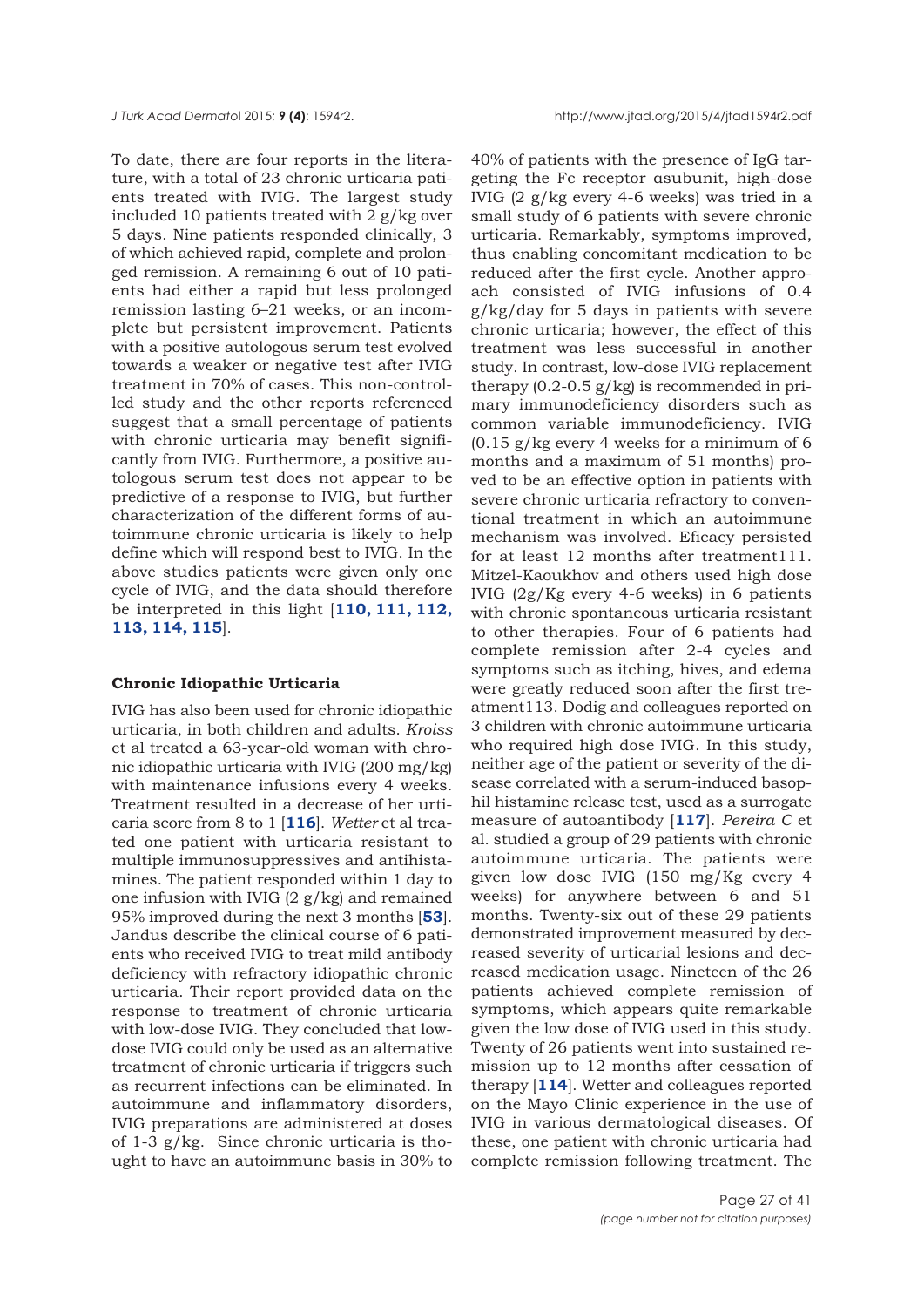role of high dose IVIG (0.4 mg/kg given daily over 5 days) in chronic urticaria was evaluated in a group of 10 patients with severe disease unresponsive or poorly responsive to conventional therapies. Urticarial activity was measured using wheal and itch scores and a visual analog score as well as objectively monitored using the autologous serum skin test. Clinical benefit was noted in 9/10 patients with 3 patients in continued prolonged remission. A reduced wheal and flare response to autologous serum was also observed post-treatment. Minimal adverse effects were experienced by the subjects enrolled in this study [**[53](#page-36-0)**].

### **Autoimmune Urticaria**

There are 3 reports on the use of high doses IVIG with a total of 14 patients. The largest study by *O'Donnell* et al. looked at 10 autologous serum test positive patients with basophil histamine releasing activity in their serum. They treated 10 patients with autoimmune chronic urticaria from histamine-releasing autoantibodies with one cycle of IVIG (2 g/kg). Clinical benefit was noted in 9 of 10 patients: 3 patients experienced prolonged complete remissions, two had temporary CRs, and symptoms in 4 patients improved subsequent to treatment. There was significant improvement in the urticaria activity scores and visual analog scores at 2 and 6 weeks post-IVIG compared with the baseline values. Patients were given 0.4 g/kg/day IVIG for 5 days and assessed using an urticaria activity score. Two patients had rapid (2 weeks), complete, and durable responses lasting more than 3 years; 3 patients had rapid, complete responses lasting between 6 and 21 weeks; 4 patients had gradual, though incomplete improvement, beginning within 2 weeks which persisted; and the final patient had transient improvement only. Post treatment sera showed a reduced or virtually absent autologous serum test in 7 of 10 patients. The authors noted an above average frequency and severity of side effects from IVIG, generally developing on days 2 and 3; which included: headaches, nausea, low grade pyrexia, flu-like symptoms, lethargy, phlebitis, and transient elevation of liver transaminases [[118](#page-39-0)]. Asero treated 3 patients with autoimmune chronic urticaria with one infusion of IVIG (2 g/kg). One patient experienced a 3 week remission. The other two patients had no or a minimal response to IVIG. Three patients were treated in the study by Asero with 0.4 g/kg/day IVIG for 5 days, 1 patient with positive basophil histamine release had a complete remission, 1 had improved control of disease, and the third with no basophil histamine release had no change in their urticaria [**[119](#page-39-0)**]. *Kroiss* et al. treated an autologous serum test negative patient with low-dose IVIG (0.2 g/kg for 1 day repeated monthly) with improvement in the urticaria. In a study on delayed pressure urticaria IVIG was administered at a dose of 2 g/kg over 2–3 days. The response to treatment was assessed subjectively and recorded as remission, improved, or unchanged. Three of 8 patients achieved remission, 2 after 1 infusion and 1 after 3 infusions. Two patients improved and 3 patients remained unchanged. Thus, IVIG induced remission or improved symptoms in 5 of 8 DPU patients with severe unremitting disease who had failed to respond to other therapies or were controlled only with systemic corticosteroids. Those who responded did so with 3 or fewer infusions. Four of 7 patients had a positive autologous serum test, 3 of whom responded to IVIG. The authors concluded that this was not a reliable predictor of response to IVIG [**[116](#page-39-0)**]. *Klote* et al successfully treated one patient with IVIG with remission of disease within 48 hours. However, the patient's disease recurred and only partially responded to a second treatment [**[115](#page-39-0)**]. *Pereira* et al observed the efficacy of low-dose IVIG in the treatment of severe autoimmune urticaria. They assessed the efficacy of IVIG treatment in patients with evidence of autoimmune urticaria. In this study, agroup of 29 patients (with the diagnosis of autoimmune urticaria were selected from the outpatient department. All the patients showed daily symptoms of urticaria and/or angioedema, with unsatisfactory response to conventional therapy and a positive intradermal autologous serum test. They were submitted to low dose of IVIG treatment each 4 weeks (0.15  $g/kg$ , for a minimum of 6 months and a maximum of 51 months. They were evaluated for clinical scores, need of oral medication and AST results, before and after treatment. A clinical improvement was observed in 26 patients, with reduction of urticaria or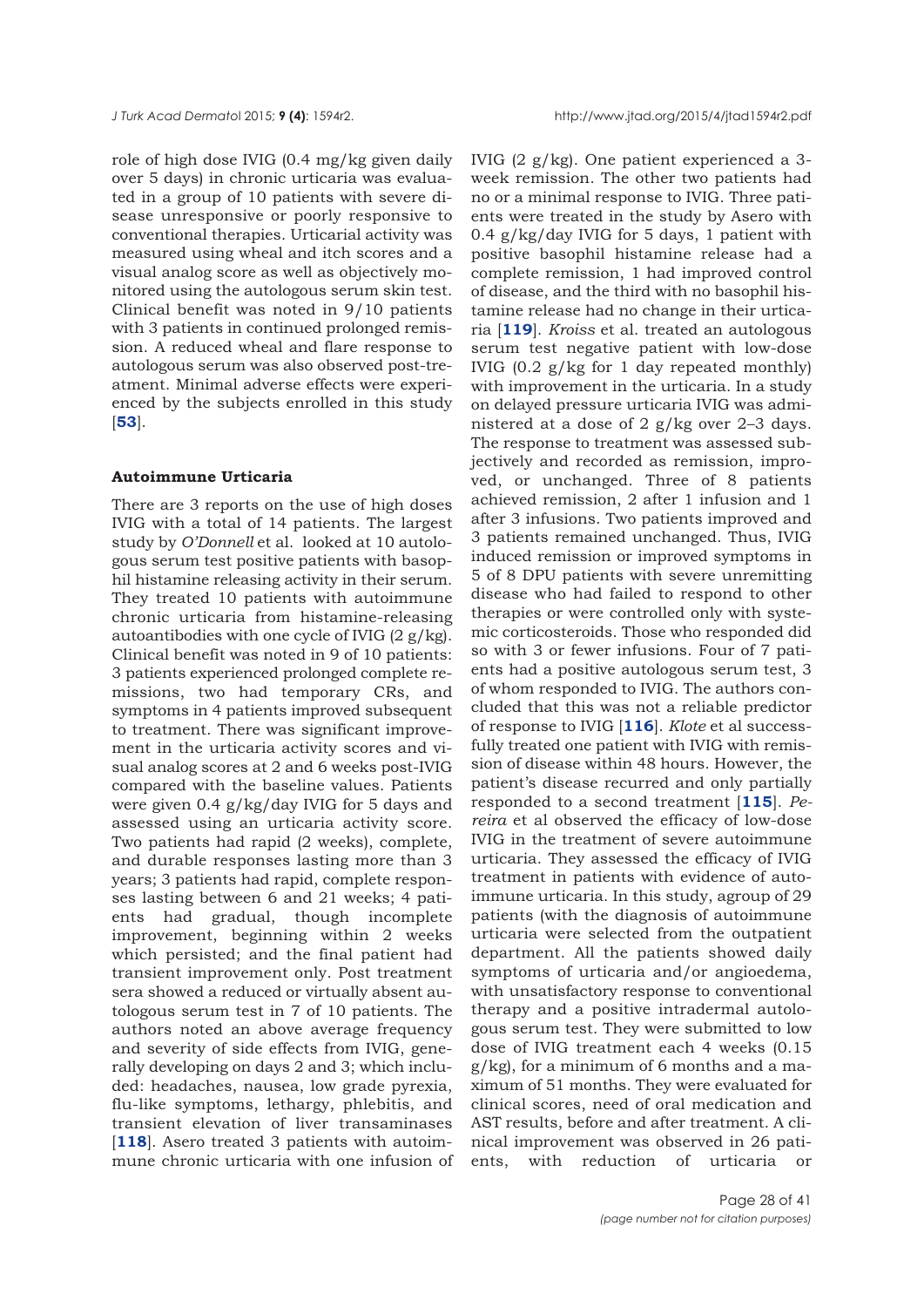angioedema complaints and decreasing need for oral antihistamine medication. A reduction of histamine-releasing activity was found in the majority of the patients, documented by the decrea, se of reactivity in autologous serum test at the end of the treatment. Twenty patients remained without symptoms during 12 months after. the active treatment, and the other 6 only reported non-severe complaints. They thought that IVIG was an effective therapeutic option in patients suffering from severe urticaria refractory to conventional treatment, in which autoimmune mechanism was involved. The efficacy persists for at least 12 months after treatment. They concluded that the number of infusions needed to achieve clinical control, showed great range between patients [**[114](#page-39-0)**].

Delayed pressure urticaria: *Dawn* et al reported 8 patients with delayed pressure urticaria who were treated with IVIG. Of the 8, 5 remitted or improved after 3 or fewer infusions. There has been one report of IVIG use in delayed pressure urticaria (DPU), a frustrating and difficult-to-treat disorder. They evaluated the efficacy of IVIG in 8 patients with DPU. IVIG was administered at doses of 2g/kg over a 2-3 day period. Autologous serum testing was performed on the majority of the patients. Five out of the 8 cases responded favorably to IVIG infusion [**[120](#page-39-0)**].

## **Solar Urticaria**

IVIG has been used in solar urticaria. Solar urticaria is characterized by development of urticarial eruption within a few minutes of exposure to ultraviolet radiation. This photodermatosis commonly results in itching and burning, but in some patients systemic manifestations may occur, including wheezing, hypotension and syncope. It is a rare idiopathic photodermatosis induced immediately after sun exposure. This disorder may considerably restrict normal daily life and management is extremely difficult when treatment with oral H1 antihistamines and sun avoidance are ineffective. Clinical control of the symptoms was optimized when this was combined with antihistamines and PUVA. A further report describes an improvement in solar urticaria in a woman treated with 2.5 g/kg of IVIG over 3 days. Two patients with solar urticaria successfully treated with IVIG have been reported in the literature [**[121, 122,](#page-39-0)**

**[123](#page-39-0)**]. *Darras* et al successfully treated a patient with IVIG  $(2.5 \text{ g/kg})$  in conjunction with PUVA. PUVA therapy alone resulted only in a PR [**[124](#page-39-0)**]. *Puech-Plottova* et al treated a patient with severe solar urticaria with IVIG. The minimal urticarial dose to UVA was increased from 0.025 to 27 J/cm2. One year after treatment, the solar urticaria completely resolved [**[125](#page-39-0)**]. *Adamski* et al reported the effectiveness of IVIG in severe solar urticaria. They performed a retrospective multicentric study via the mailing of a questionnaire to the French photodermatology units to analyze all cases of patients with solar urticaria who were treated with IVIG. In this study 7 patients with a mean age of 40 years and a mean disease duration of 5 years received IVIG. The administration schedule differed from one patient to another: 1.4 to 2.5 g/kg were infused over 2 to 5 days. Five of 7 patients obtained a complete remission. The number of courses necessary to obtain clinical remission varied from 1 to 3 courses. Complete remission was maintained during 4 to more than 12 months but antihistamines were still required. In one case, psoralen plus ultraviolet A photochemotherapy was administered. Retrospective study design, limited number of patients, and variations in the IVIG administration schedule could limit the interpretation of the results. They suggested a beneficial effect of IVIG in severe solar urticaria but additional prospective trials including a larger number of patients were needed to demonstrate the effectiveness of IVIG and to specify the optimal modalities of their administration in this disease [**[121](#page-39-0)**]. However, Llamas-Velasco reported a poorer response of IVIG treatment in solar urticaria [**[122](#page-39-0)**]. *Mitzel-Kaoukhov* et al assessed the efficacy and safety of high-dose IVIG as a treatment option in patients with therapy-resistant chronic spontaneous urticaria. In this study, 6 patients with severe chronic spontaneous urticaria unresponsive to other treatment options according to the newest guidelines for several weeks were treated with IVIG as 2 g/kg every 4-6 weeks. The response to treatment was observed on the basis of clinical signs and reduction of co-medications using a special treatment score. Patients were studied during the treatment period and were followed up for an average of 16 months. Patients showed an improvement in symptoms and a reduction in co-medica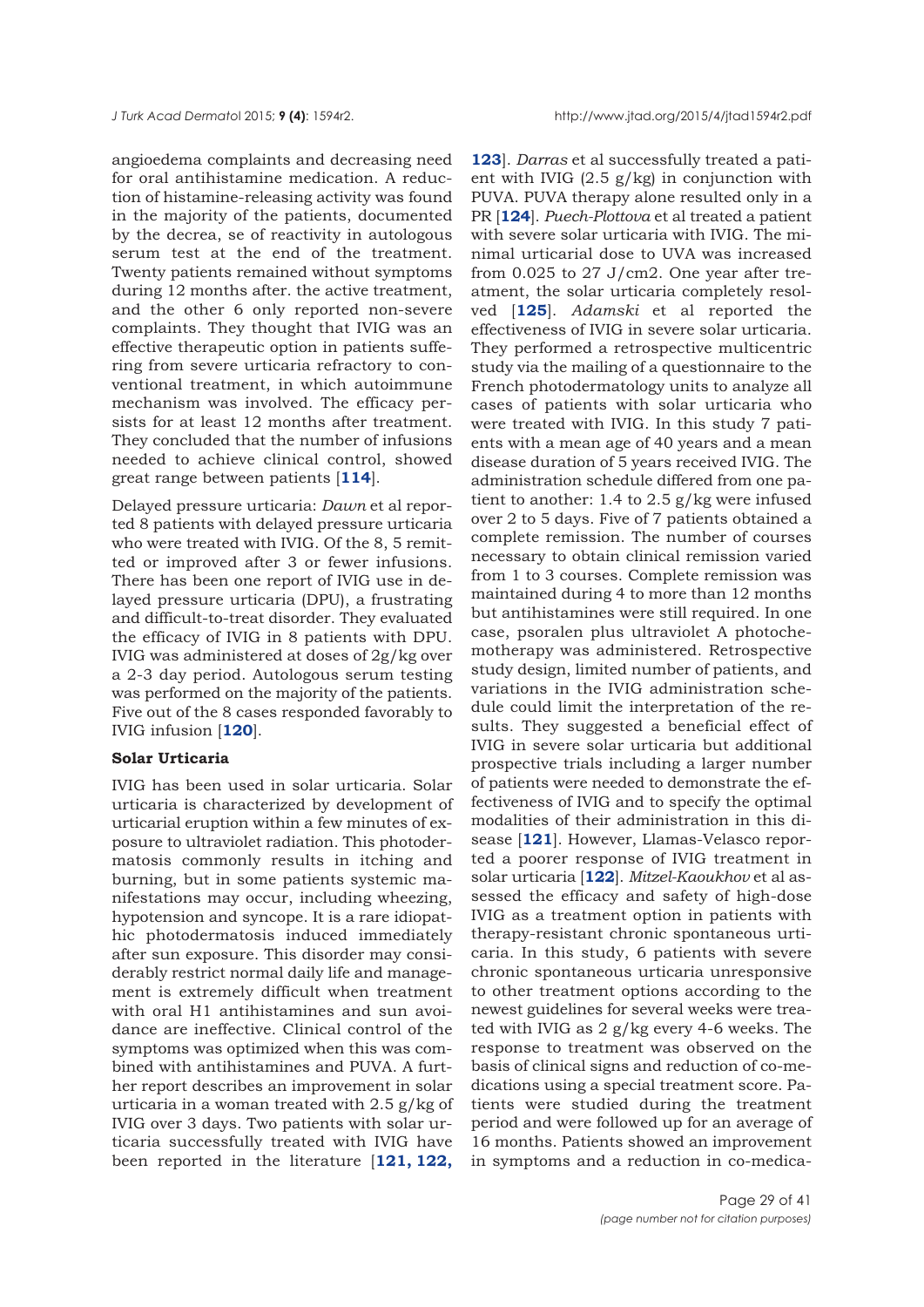tion use just after the first cycle. Symptoms such as itching, wheals, and edema were reduced after the first or second cycle of IVIG treatment. Four of 6 patients had complete remission after 2 to 4 cycles. One patient needed a longer continuation of treatment to reach a stable state of improvement, and another patient had a slight relapse after the seventh cycle. The authors concluded the IVIG represents an important therapeutic option in patients with severe chronic spontaneous urticaria. *Hughes* et al reported a patient with solar urticaria successfully treated with IVIG. They presented 2 cases of severe, idiopathic solar urticaria, which were resistant to conventional treatment. Both patients achieved remission after administration of IVIG and have remained in remission at 13 months and 4 years, respectively. They proposed IVIG given at a total dose of 2 g/kg over several 5-day courses about a month apart was an effective treatment option for severe idiopathic solar urticaria. They concluded that it was also generally safe, even if certainly subject to significant theoretical risks, such as induction of viral infection or anaphylaxis. IVIG was infused at the dose of 2g/kg over 5 days and both patients achieved prolonged remission after several courses [**[113](#page-39-0)**]. One case of severe solar urticaria remitted completely following a single infusion of IVIG administered in the dose of 2g/kg. *Correia* et al. and *Darras* et al. also reported on remission of severe solar urticaria in single patients following high dose IVIG infusion. While the poor response seen in the one report by *Llamas-Velasco* et al may have been due to differences in product or dosage protocol, it is also quite possible that solar urticaria is a heterogeneous disease, with some forms being responsive to IVIG and other forms being resistant [**[121, 122, 123, 124, 125](#page-39-0)**].

## **Angioedema with Hypereosinophilia**

Orson treated a 54-year-old man with angioedema and hypereosinophilia with prednisone (40mg/d) and IVIG (400 mg/kg every 3 weeks). The patient had a marked decrease in symptoms and eosinophil count after 6 weeks and prednisone was tapered off in 6 months. Interestingly, when the brand of IVIG was changed from Panglobulin to Gamimune N, the patient's illness recurred. Retreatment

with Panglobulin led to remission once again. This case report enphasizes the biologic variability that may exist between brands of IVIG [**[126](#page-39-0)**].

Urticarial vasculitis: In a few instances, IVIG has also been used in some forms of urticarial vasculitis, a complement-mediated inflammatory disorder characterized by leukocytoclasia [**[74, 75](#page-37-0)**].

These results with IVIG are promising particularly in the light of some complete remissions; and suggest that accurate characterization of the type of chronic urticaria is important; and that those patients with autologous serum test positive, autoimmune antibody mediated chronic urticaria with basophil histamine releasing activity may be the most likely to benefit. The Yin-Yang effect of IGIV in autoimmune urticaria- balancing immunoregulation and immune reconstitution with selective immunosuppression (autoantibody expression)- may provide one attractive rationale for use in refractory or difficult-tocontrol urticariaas opposed to the more potent immunosuppressive and toxic agents such as glucocorticoids, cyclosporine or mycophenolate. Future randomized controlled studies of the use of IVIG in this subset of chronic urticaria in the first instance are warranted [**[111](#page-39-0)**].

## **7-Mucha-Habermann Disease and Pityriasis Lichenoides Chronica**

Febrile ulceronecrotic Mucha-Habermann disease is a rare subtype of pityriasis lichenoides et varioliformis acuta, characterized by an acute onset of ulceronecrotic papules, rapidly coalescing into large ulcers with necrotic crusts, associated with high fever and severe systemic symptoms [**[127, 128, 129](#page-39-0)**]. *Meziane* et al treated a case of febrile ulceronecrotic Mucha-Habermann disease with IVIG. Their case is a 65-year-old woman with a resistant form of febrile ulceronecrotic Mucha-Habermann successfully treated with a tumor necrosis factor-α inhibitor as infliximab. After 1 year of treatment, because of the recurrence of lesions and -occurrence of severe sepsis, they decided to change the therapeutic procedure by introducing IVIG witch induced a spectacular improvement. Only few cases of febrile ulceronecrotic Mucha-Habermann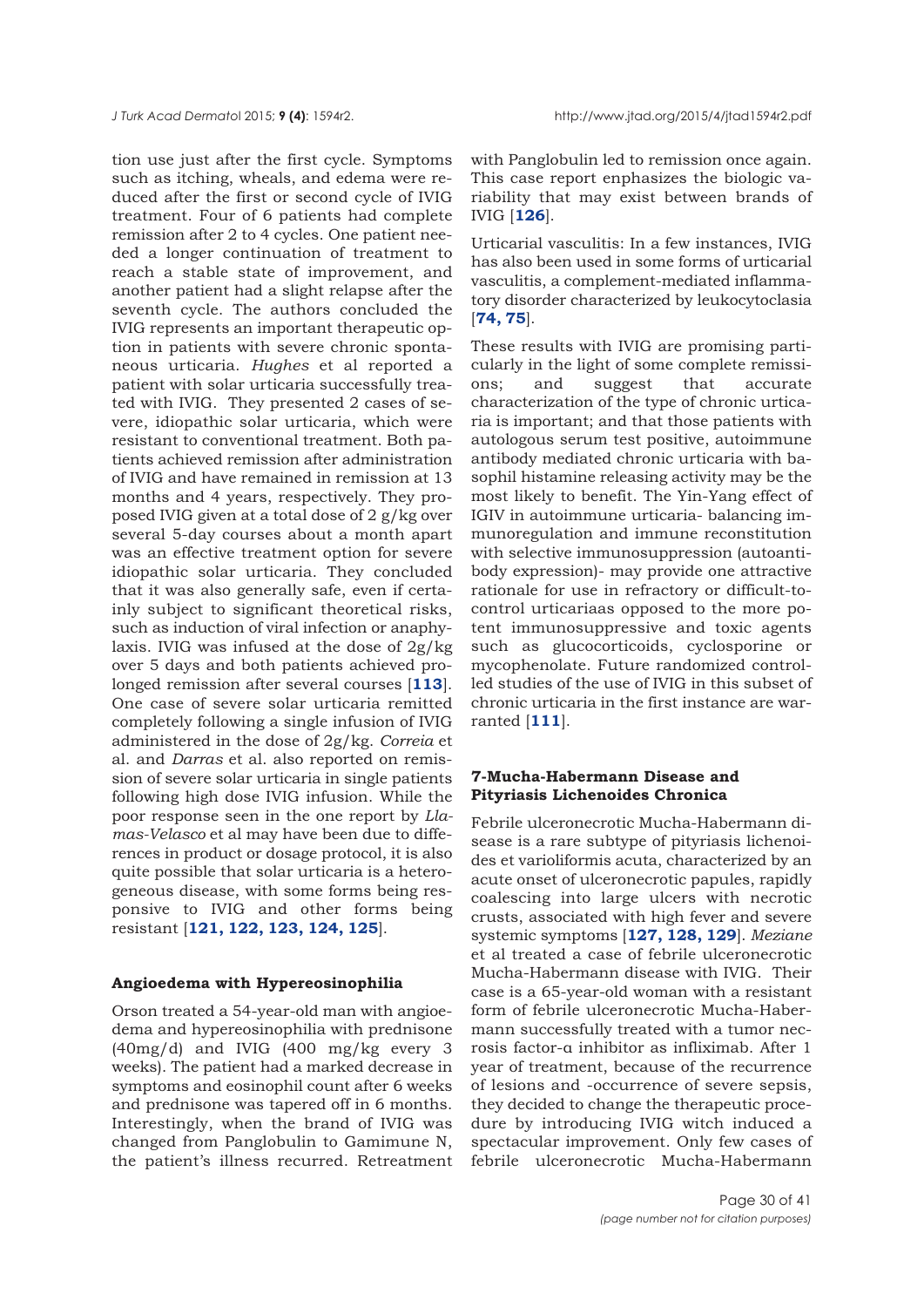treated with intravenous immunoglobulin have been reported to date. They concluded that IVIG could be useful, particularly in resistant cases. They suggested that further reports were required to confirm this potential therapeutic option [**[127](#page-39-0)**]. *Marenco* et al also described a case of High-dose immunoglobulines and extracorporeal photochemotherapy in the treatment of febrile ulceronecrotic Mucha-Habermann disease. They reported a case of a 23-year-old man with a steroid-resistant febrile ulceronecrotic Mucha-Habermann treated by IVIG combined with methotrexate. IVIG proved to be effective in inducing a dramatic improvement of ulceration and in arresting the appearance of new lesions. They decided to perform a maintenance treatment with extracorporeal photochemotherapy. *Pyrpasopoulou* et al also reported a similar case [**[128](#page-39-0)**].

*Garcia* et al used IVIG treatment in a case with pityriasis lichenoides and idiopathic thrombocytopenic purpura. Pityriasis lichenoides is an inflammatory skin disorder characterized by erythematous, desquamative papules and plaques. An acute form, pityriasis lichenoides et varioliformis acuta, and a chronic form, pityriasis lichenoides chronica, represent the two ends of the spectrum of this disorder. Most commonly seen in children and young adults, its etiology is unknown. *Garcia* et al describeed a young patient with concurrent pityriasis lichenoides and idiopathic thrombocytopenia purpura, a previously unreported association. They used succesfully IVIG treatment for this patient [**[130](#page-39-0)**].

#### **8-Pityriasis Rubra Pilaris**

Pityriasis rubra pilaris (PRP) is an uncommon dermatosis of unknown etiology. It is a rare chronic papulosquamous disorder with clinical and histological parallels with psoriasis. *Kerr* et al reported a case of type II adult-onset pityriasis rubra pilaris successfully treated with IVIG. They suggest that its immunomodulatory effect probably occurs as a result of several mechanisms, including antiproliferative actions, alteration of cytokine levels and inhibition of deposition of activated complement [**[131](#page-39-0)**].

## **9-Nephrogenic Fibrosing Dermopathy**

Chung and Chung reported a patient with nephrogenic fibrosing dermopathy who was treated with monthly infusions of IVIG (2 g/kg). The patient had mild improvement after 1 month, but no further improvement with additional infusions [**[132](#page-39-0)**].

## **10-Kaposi's Sarcoma**

*Carmeli* et al reported a 45-year-old man with polymyositis who had developed Kaposi's sarcoma from immunosuppressive therapy. Reduction in the dose of his immunosuppression did not lead to resolution of the sarcoma. IVIG  $(2 g/kg)$  was instituted to treat the polymyositis. Within 2 weeks, the Kaposi's sarcoma began to regress, and after 3 cycles, had nearly resolved [**[133](#page-40-0)**].

## **11-Polymorphous Light Eruption**

*Creamer* et al report a 55-year-old woman with common variable hypogammaglobulinemia with coincident polymorphous light eruption. Treatment of her hypogammaglobulinemia with replacement IVIG (500 mg/kg every 4 weeks) led to complete resolution of her polymorphous light eruption [**[134](#page-39-0)**].

#### **Adverse Effects of IVIG**

Mild and serious adverse effects are known to be associated with infusion of IVIG. Adverse reactions to IVIG can be classified as systemic or organ specific. Systemic reactions lead to constitutional symptoms which include fatigue, malaise, fever, flushing, chills, anorexia, myalgia/arthralgia, 'flu-like' symptoms and anaphylactoid symptoms, and may or may not be associated with effects on one or more organ systems. Premedications may be administered to minimize the risk of infusion-related side effects, such as headaches, myalgias and rigors. Analgesics, nonsteroidal antiinflammatory agents, antihistamines and even low-dose intravenous corticosteroids may be of benefit to a subset of individuals. The majorities of adverse reactions is mild and include headache, low-grade fever, flushing, chills, rhinitis, myalgias, wheezing, tachycardia, back pain, abdominal pain, nausea, and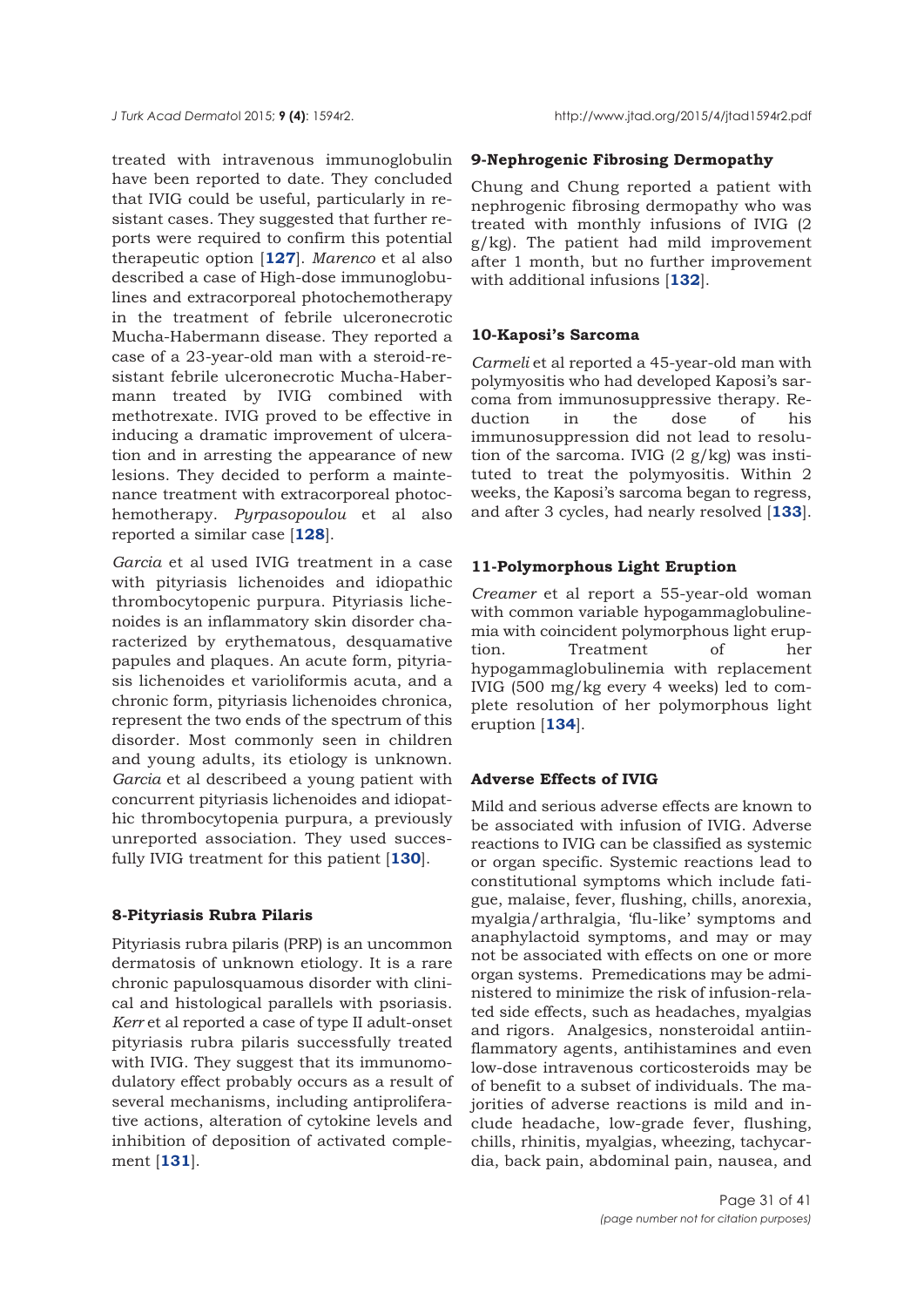vomiting. Of these, headache is the most common reported adverse event and tension headache appears to be the single most common side effect from IVIG therapy, with an incidence reported to be as high as 56% in one series. The occurrence of headaches during IVIG infusion is reportedly often related to elevated blood pressure. Thus, therapeutic intervention to control blood pressure prior to infusion may prevent this adverse event in some patients. Many patients fortunately seem to develop headaches only during/after the first few cycles of IVIG. Migraine headaches are also a common occurrence in patients with a previous history of migraines, especially premenopausal women with such a history. Such patients should be advised to take their migraine headache medication 2 days prior to the infusion, during the infusion, and postinfusion. A number of skin eruptions secondary to IVIG infusion have also been noted and include eczematous reactions, urticaria, lichenoid reactions, pruritus of the palms, and petechiae. Of these, urticarial reactions seem to be the most common. Most reactions are minor but urticarial reactions can become severe and generalized. In the case of most of the mild adverse reactions mentioned, slowing the infusion often suffices to resolve them. Some practitioners premedicate all patients with 650 mg acetaminophen ± 50 mg diphenhydramine to minimize mild adverse reactions. Another important consideration is that IVIG may interfere with the efficacy of live vaccines, such as measles-mumps-rubella, yellow fever, and varicella. Thus, administration of such vaccines should be deferred until 6 months after treatment is complete. Also, although not a direct effect of IVIG, particular care must be exercised when using maltosecontaining products in patients with diabetes because some glucose meters might falsely report high blood glucose readings as a result of interference by the maltose. A number of rare serious side effects are also seen with IVIG infusion, including hypotension, cytopenia, serum sickness, disseminated intravascular coagulation, aseptic meningitis, alopecia, acute renal failure, acute tubular necrosis, proximal tubular nephropathy, osmotic nephrosis, stroke, myocardial infarction, deep venous thrombosis, anaphylaxis, Stevens–Johnson syndrome, hemolysis, seizure, syncope, acute respiratory distress, pul-

monary edema, pulmonary embolism, acute bronchospasm, and transfusion-associated lung injury. The most common organ-specific IVIG reactions are neurological. Headache is the most reported symptom, occurring in 5– 20% of infusions and up to one-third or more of patients overall. Most headaches begin during or within 1 day of the infusion and respond to non-prescription analgesics. However, an aseptic meningitis syndrome has been reported in up to 11% of neurological patients receiving IVIG. This can begin any time within 72 hours after infusion and is associated with all of the clinical features of aseptic meningitis, including a lymphocytic cerebrospinal fluid pleocytosis. Other neurological manifestations are rarer and idiosyncratic, including muscle or bone pain, dysesthesia and subjective weakness. At least 30 patients have been reported in the literature to have developed aseptic meningitis in association with IVIG therapy. No deaths have been reported and the majority of patients recover within 5 days of symptom onset. It has been reported that a history of migraine headaches predisposes patients to developing aseptic meningitis from IVIG therapy, so a careful medical history will alert the physician to monitor for this. Over 100 patients have been reported to have developed either acute renal failure or renal insufficiency associated with IVIG therapy. Many of these patients had baseline renal insufficiency and/or risk factors for renal disease. Perhaps more importantly, approximately 90% of the patients who developed renal dysfunction received an IVIG product that contained sucrose as a stabilizer. Sucrose is a disaccharide that cannot be enzymatically broken down when administered intravenously and is known to cause renal dysfunction as a result of osmotic nephrosis. Although the majority of these patients required less than 2 weeks of renal dialysis, deaths have occurred as a result of this side effect. Rarely acute renal failure due to osmotic nephrosis may occur in patients receiving IVIG. This is especially important in those patients with pre-existing renal insufficiency. Renal function should be monitored before and during therapy in all patients. Thrombotic events, including stroke, myocardial infarction, deep venous thrombosis, and pulmonary embolism also have been reported in association with IVIG administration. Most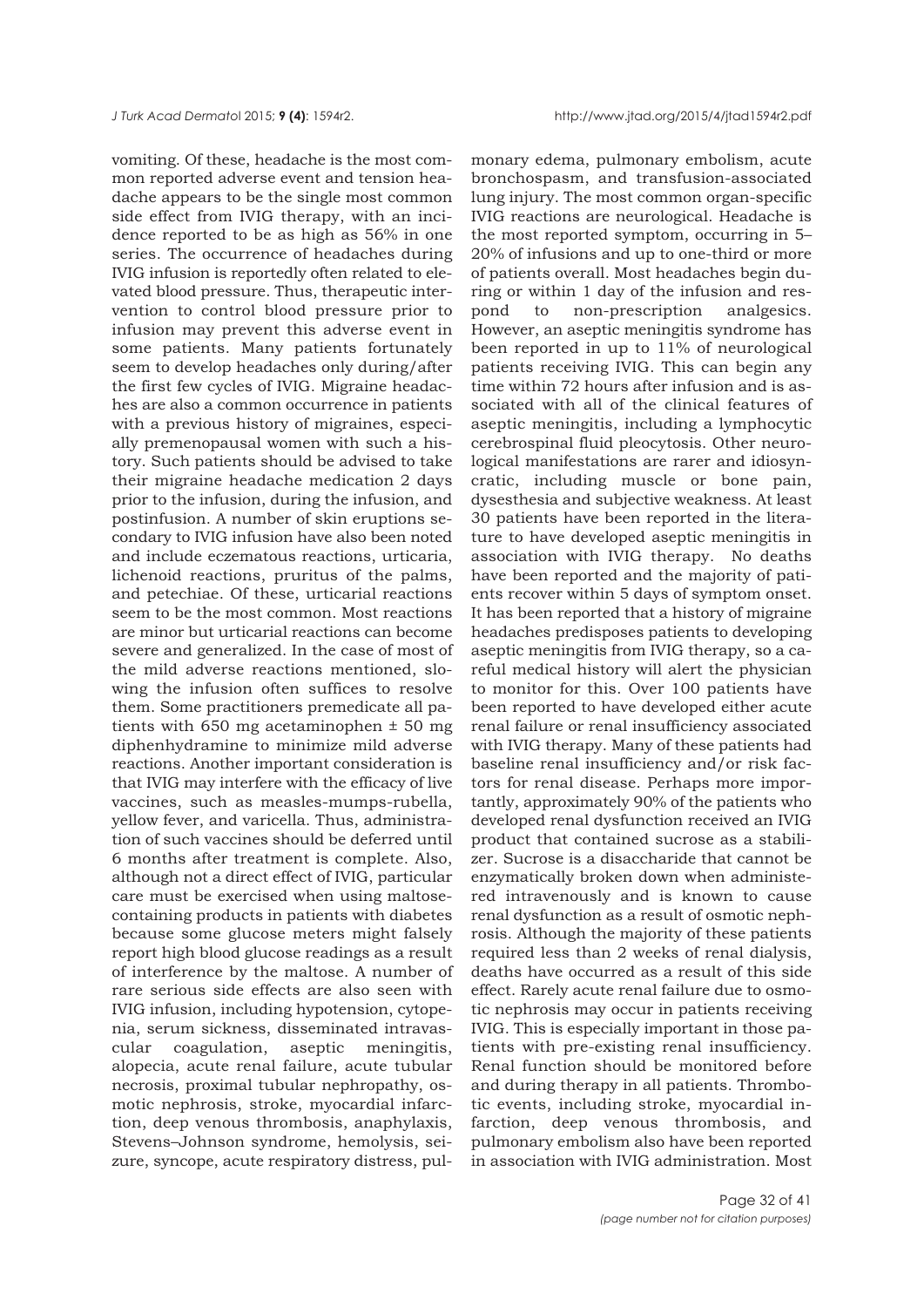patients who developed stroke did so within 24 hours of infusion, indicating a direct temporal relationship to the administration of IVIG. Many patients had significant risk factors for stroke including a history of prior stroke or transient ischemic attack, carotid artery stenosis, chronic hypertension, arrhythmias, and hypercoagulable states. Several patients died from direct complications of the stroke. In most patients who suffered a myocardial infarction in association with IVIG therapy, it was associated with the first cycle of IVIG therapy and developed within 24 hours of receiving an infusion. Again, the majority of patients had significant cardiac risk factors such as prior myocardial infarctions, hypertension, recent coronary artery bypass grafting surgery, and diabetes mellitus. Six patients died after developing a myocardial infarction. Multiple cases of deep venous thromboses and pulmonary emboli have also been reported in association with IVIG therapy. Several patients had a history of prior clots or were not mobile. Of interest, lyophilized products have been associated with more than 70% of thrombotic events. This may be the result of increased serum osmolality associated with reconstitution of lyophilized products. Administration of IVIG has been reported to provoke thromboembolic events such as strokes, acute myocardial infarction and even central retinal vein occlusion because of increased serum viscosity post transfusion. However, the true incidence of this is yet to be determined. IVIG is a fractionated blood product made from pooled human plasma and used in the treatment of a range of medical conditions. Anaphylactic reactions can occur in IgA deficient recipients who have anti-IgA antibodies of the IgE subclass in their serum (approximately 30–40% of IgA deficient individuals have anti-IgA antibodies in their serum). Although the IgA content of the different IVIG brands varies between less than 0.4  $\mu$ g/mL and 720  $\mu$ g/mL, the choice of IVIG brand may not be critical in preventing this side effect as only very small amounts of IgA are required to cause anaphylaxis and the reaction is probably not dose related. Screening for anti-IgA antibodies in IgA deficient patients may help predict risk of anaphylaxis when IVIG is felt to be an important therapeutic option. Immunoglobulin G anti-IgA antibodies have been associated

anecdotally with anaphylactic IVIG reactions. While the actual risk of such a reaction has not been determined, it has been estimated to occur in approximately 1 per 50 000 transfusions. The pathomechanism of this reaction is poorly understood but it appears to be dependent upon the IgA concentration present in the IVIG preparation, anti-IgA activity in the patient, infusion speed and the interval between each treatment. Therefore, caution should be taken with IgA-deficient patients when using IVIG in case their relative IgA deficiency is the result of anti-IgA antibodies. Clinically significant haemolysis associated with IVIG administration is rare. While mild to moderate haemolysis can be easily missed clinically, mild haemolytic reactions may be of little clinical significance and are outweighed by the benefits of IVIG. The risk factors identified include high-cumulative-dose IVIG therapy, females, and non-O blood group patients. The reason for the preponderance of female recipients is not known. However, multiparous females are more likely to develop antibodies from exposure to fetal DNA which has been linked to transfusion-associated acute lung injury, a potentially severe complication from blood transfusions. Transmission of hepatitis C virus has been reported and was likely a result of inadequate viral inactivation steps. Two IVIG preparations were voluntarily withdrawn from the market in 1994 as a result of suspected cases of hepatitis C transmission. Transmission of hepatitis B virus and HIV has not been reported. Although both mild and serious side effects are known to occur in association with IVIG therapy, these should not deter the clinician from using IVIG in appropriate clinical situations, as IVIG is safer and better tolerated than conventional therapies. For example, patients on long-term immunosuppressive therapy have an increased risk of developing malignancies, especially lymphomas and aggressive cutaneous squamous cell carcinomas. Of note, many of the patients with disease severity warranting IVIG therapy are older and thus often have a number of comorbid diseases that may put them at higher risk for the serious adverse effects. This reiterates why a careful matching of patient risk factors with the attributes or deficiencies of a given IVIG product becomes important. Even attributes such as the concentration of the IVIG solution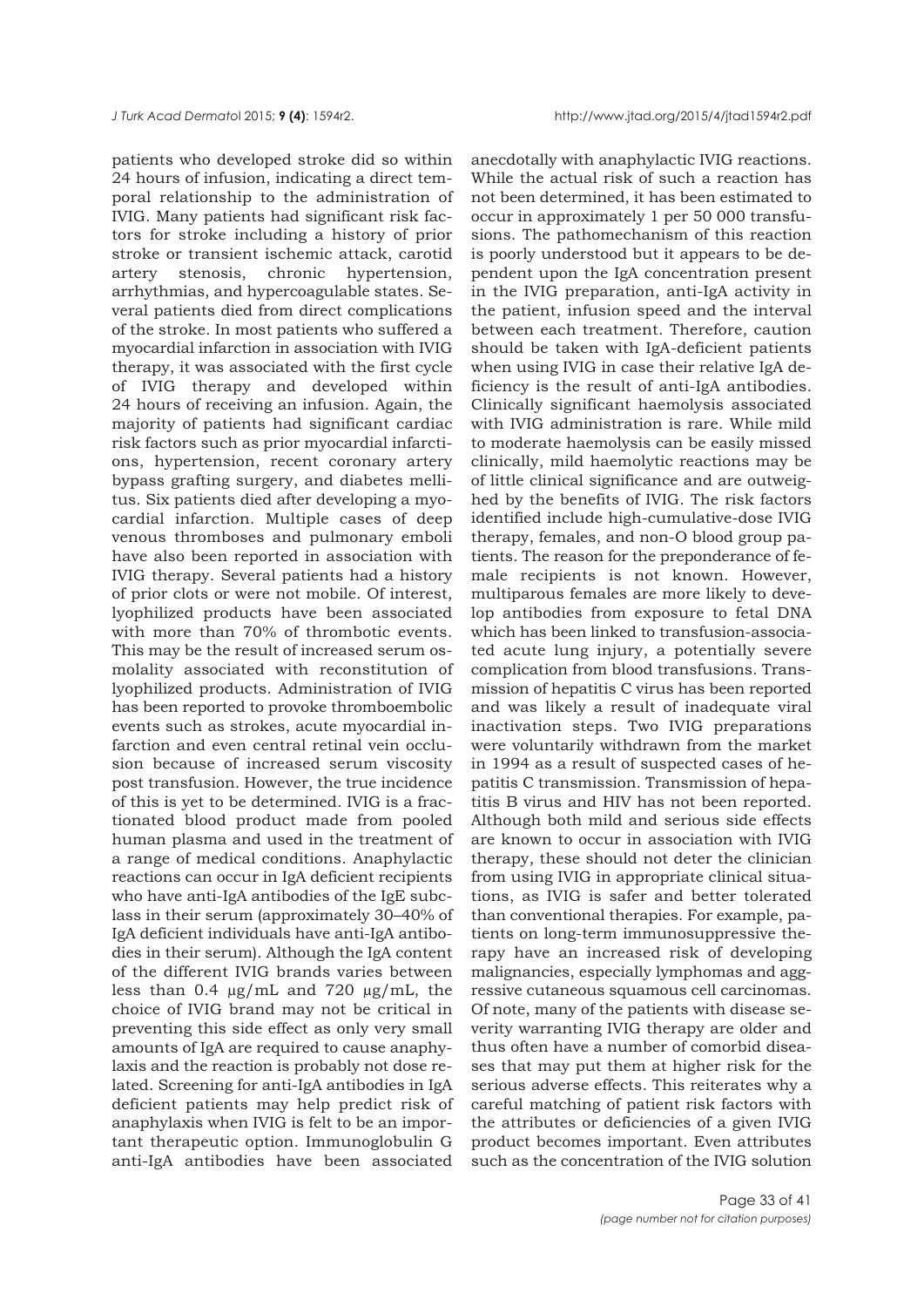may be important, as the higher the concentration, the less volume is required for a given dose and this may be a critical issue for patients sensitive to fluid overload, such as those with congestive heart failure or renal insufficiency. Furthermore, fluid balance would need close monitoring in such patients, as they may require the addition of oral or IV diuretics during infusions to prevent adverse events. The serious side effects known to be associated with IVIG therapy, although rare, emphasize the importance of obtaining a comprehensive medical history and conducting a thorough physical examination on patients who are being evaluated for IVIG therapy. Particular attention should be placed on evaluating for the presence of risk factors for the serious side effects mentioned previously. For example, as hyperviscosity may explain some of the serious adverse events, one should inquire about risk factors for developing hyperviscosity such as low cardiac output, preexisting vascular disease, hypergammaglobulinemia, cryoglobulinemia, and hypercholesterolemia. Relative contraindications to IVIG use include hypersensitivity to IVIG, IgA deficiency, sensitivity to thimerosal, renal dysfunction, pregnancy (IVIG is pregnancy class C), need for administration of a live vaccination, or presence of multiple risk factors for serious adverse events. General guidelines have been established to minimize the incidence of acute renal failure from IVIG. If further administration of IVIG is given to a patient who developed acute renal failure from a sucrose-containing IVIG preparation, it should be with a nonsucrose based product. The development of urticaria is not an absolute contraindication for receiving additional cycles of IVIG therapy, but all patients who develop urticaria should be premedicated. Careful monitoring by nursing staff for signs of adverse reactions, including vital signs every 30 minutes, is critical during infusions and patients should be repeatedly asked about any symptoms they develop during infusions. During evaluation of candidates for IVIG therapy, baseline laboratory assessment of liver function, renal function (including urinalysis), CBC with differential, IgA levels, HIV, hepatitis A/B/C, serum immunoglobulins, rheumatoid factor, and cryoglobulins should be performed. Also, assessment of liver function, renal function, and

CBC with differential should be measured before each subsequent infusion. Annual HIV and screening for hepatitis A/B/C is recommended. The risks and benefits of IVIG therapy should be discussed with all patients. If patients are at risk for hyperviscosity syndromes, the administration of higher doses of IVIG and faster rates of infusion should be avoided. Intravenous IG is probably best administered to patients at high risk for adverse events as inpatients. Patients with lower risk for such events can be treated in infusion suites where they can be monitored by a physician. Some suggest that patients with autoimmune blistering diseases be infused in an ambulatory environment with equipment to handle emergencies and quick access to an emergency room and not as inpatients if at all possible as these patients have denuded skin surfaces or mucosal epithelia, which are easily capable of being infected. Moreover, these patients are at high risk for developing infections with multidrug resistant bacteria in hospital environments and any infection can delay wound healing. The placement and use of indwelling central venous catheters for the sole purpose of providing IVIG has been discouraged by some groups as a result of the inherent risks of thrombosis and infection associated with these devices. Generalized IVIG reactions vary in severity ranging from mild reactions that do not require cessation of therapy through to severe reactions require stopping the infusion and possibly resuscitation. Severe reactions occur in less than 1% of patients. However, at some point during the course of therapy, 20% or more of patients experience such reactions. Although the mechanisms of action of IVIG are still to be clearly understood, it is evident that IVIG has a role in treatment of certain autoimmune mediated dermatological conditions [**[1, 2, 3](#page-35-0)**].

#### **Future Implication**

Since January 2007 there has been medical coverage for IVIG by Medicare for all 50 states. Currently the high cost makes it difficult to get approval for IVIG therapy from insurance companies. However, when the total cost of therapy includes the sum of the cost of the drug plus the cost of the treatment of the side effects it produces, IVIG was found to be statistically more cost-effective than con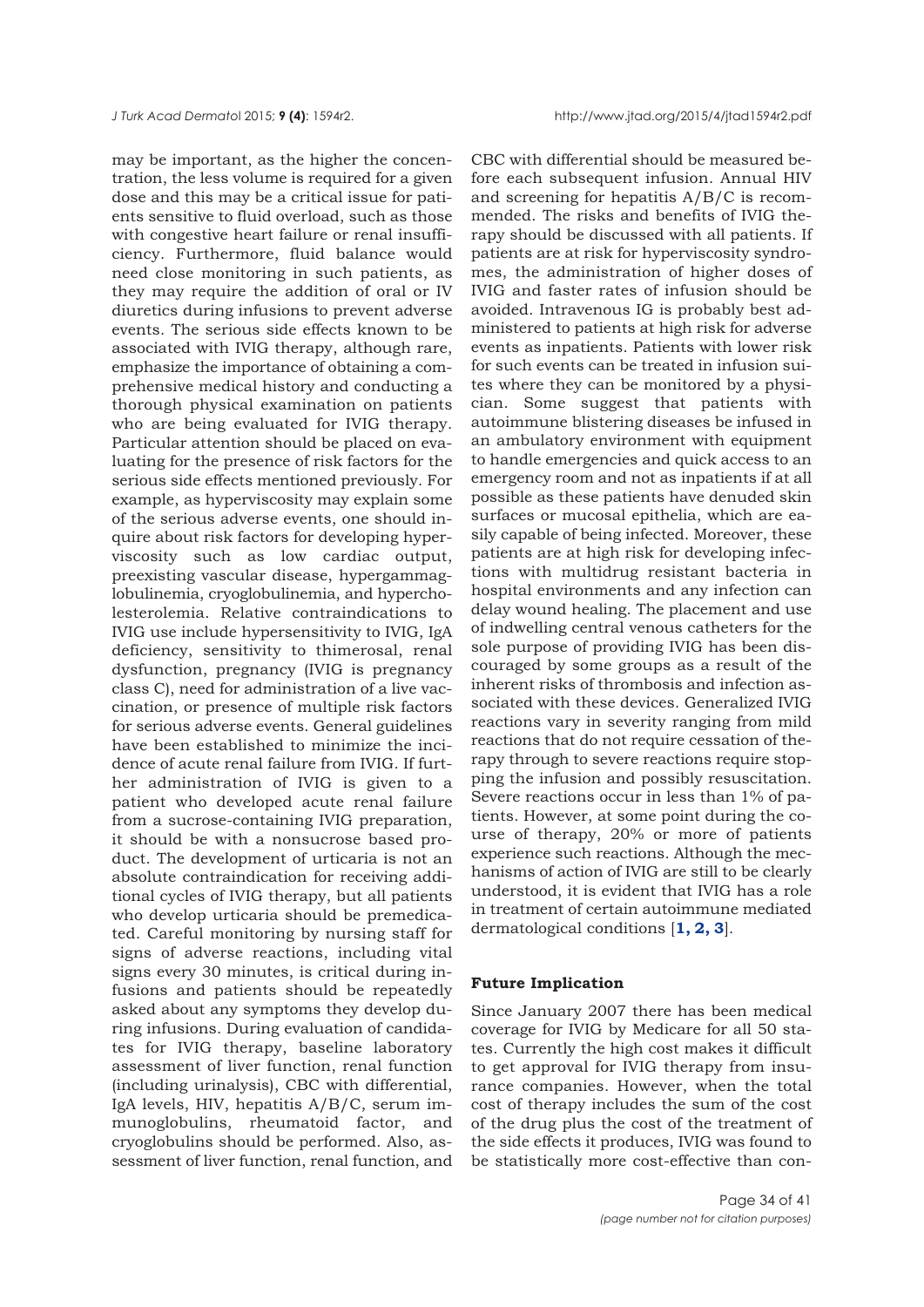<span id="page-34-0"></span>ventional immunosuppresive therapy both during the total duration of therapy and on an annual basis, even though the initial cost of drugs used in conventional immunosuppresive therapy is low compared to IVIG. Thus IVIG is a safe, beneficial, and cost-effective alternative in patients who are unresponsive to conventional immunosuppresive therapy or who have developed significant side effects from conventional immunosuppresive therapy. In cases where side effects from conventional immunosuppresive therapy develop, IVIG may significantly improve quality of life. If there is difficulty getting insurance approval for IVIG a letter of medical necessity should be written. It is a good idea to cite papers that demonstrate efficacy of IVIG in the specific disease and the cost effectiveness of IVIG. For autoimmune blistering diseases it is pertinent to note that there are currently no FDA approved treatments, so all treatments are off-label. The future may see the advent of subcutaneous administration of IVIG. Advantages over IV infusions include a more benign side effect profile, better sustained levels of IgG in the blood, improved quality of life, and possibly decreased occurrence of adverse reactions in IgA-deficient patients who have anti-IgA antibodies. In January 2006 a polyclonal immunoglobulin product was licensed by the FDA specifically for subcutaneous administration for the treatment of patients with primary immunodeficiency (Vivaglobin; ZLB Behring, Melbourne, Australia). However, there is currently limited information concerning subcutaneous administration of IVIG for other diseases2.

#### **Summary**

IVIG constitutes a valuable and potentially life-saving agent in managing patients with a variety of dermatologic disorders under the appropriate circumstances. Multicenter trials are needed to provide further objective data on a larger cohort of patients related to the efficacy of IVIG therapy on the clinical course of dermatologic diseases. The biggest drawback in the consideration of IVIG therapy in dermatologic disorders is the lack of randomized controlled trials. In addition, a single institution is responsible for a considerable amount of the work describing successful treatment of the autoimmune blistering diseases

with IVIG. Nevertheless, there is a significant body of evidence demonstrating the efficacy of IVIG in patients with dermatologic disorders that are resistant to treatment with standard agents. Perhaps what is more impressive is that most studies show that IVIG proved efficacious even when in the majority of patients it was given as a treatment of last resort. Importantly, trials and case reports describing failure to improve after IVIG treatment have also been described for many of the above disorders. But some, if not the majority, of these treatment failures involved doses less than 2 g/kg, patients who were treated only briefly, and occurred in patients in whom no therapy was successful. Recently a consensus statement was issued by members of the dermatology community on the use of IVIG for treating autoimmune blistering diseases. In this statement it is suggested that IVIG be considered for treating autoimmune blistering diseases in several situations, including if there is failure of conventional therapy to control the disease, the patients experience significant adverse effects as a result of conventional therapies, and there are significant contraindications to the use of standard therapies. Until randomized controlled studies are performed, we believe that these recommendations should be considered for use of IVIG in all diseases in which it has been shown to be efficacious. However, immediate IVIG use should be considered in situations where the disease is rapidly progressive and/or life-threatening, such as with toxic epidermal necrolysis. IVIG was originally licensed as antibody replacement therapy in patients with primary immunodeficiencies and there are currently six FDA-approved uses for this agent. Despite a current lack of FDA approval, off-label treatment of a multitude of dermatologic disorders with IVIG has shown exciting potential for this unique treatment modality. The diseases successfully treated with IVIG include autoimmune bullous diseases, connective tissue diseases, vasculitides, toxic epidermal necrolysis, and infectious disorders like streptococcal toxic shock syndrome. Currently the biggest drawback in the consideration of IVIG therapy in dermatologic disorders is the lack of randomized controlled trials. Nevertheless, there is a significant body of evidence demonstrating the efficacy of IVIG in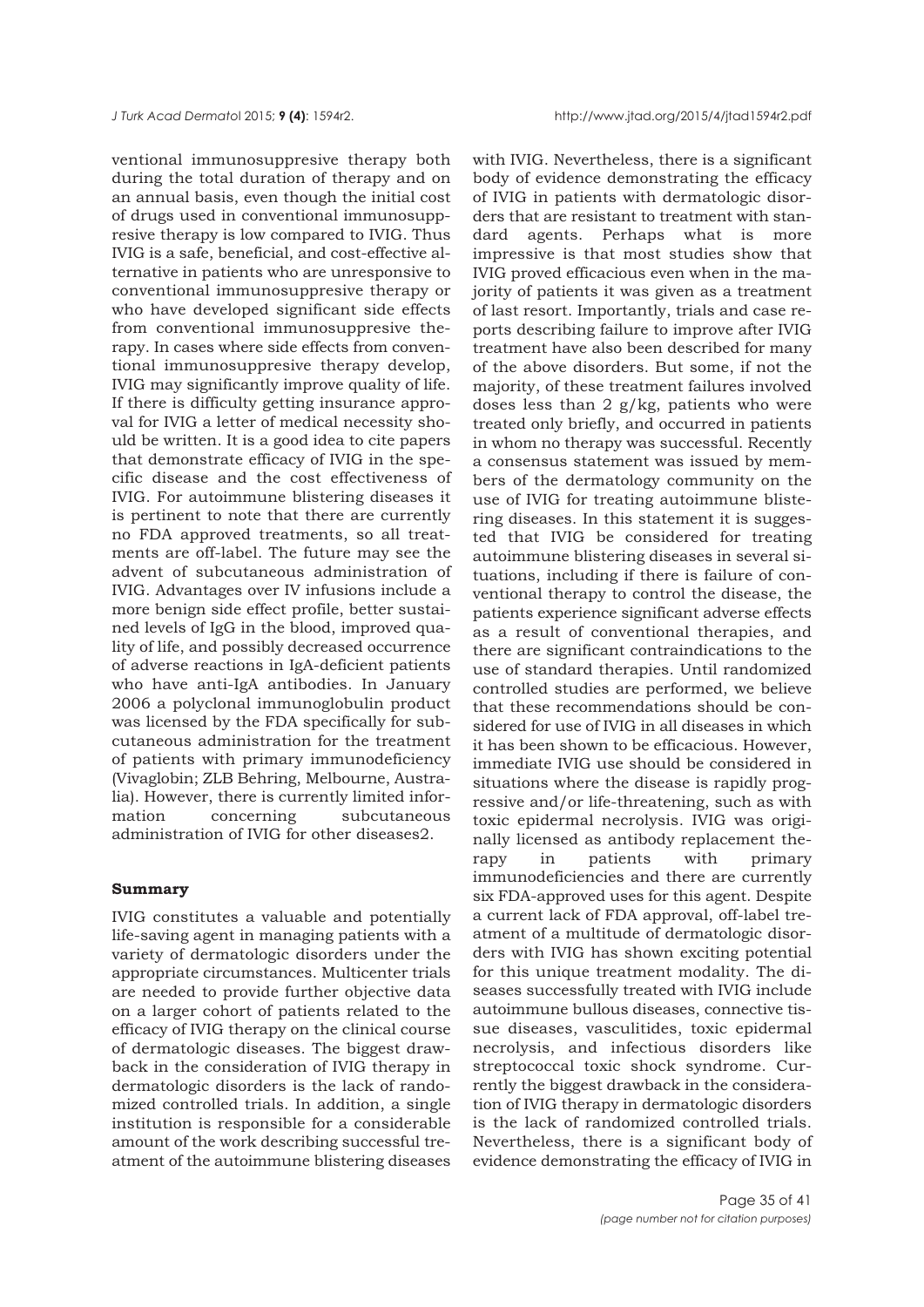<span id="page-35-0"></span>patients with dermatologic disorders that are resistant to treatment with standard agents. In summary, IVIG constitutes a valuable and potentially life-saving agent in managing patients with a variety of dermatologic disorders under the appropriate circumstances.

#### **References**

- 1. Fernandez AP, Kerdel FA. The use of i.v. IG therapy in dermatology. Dermatol Ther 2007; 20: 288-305. PMID: 17970894
- 2. Prins C, Gelfand EW, French LE. Intravenous Immunoglobulin: Properties, Mode of Action and Practical Use in Dermatology. Acta Derm Venereol 2007; 87: 206-218. PMID: 17533485
- 3. Mydlarski PR, Mittmann N, Shear NH. Intravenous Immunoglobulin: Use in Dermatology. Skin Therapy Lett 2004; 9: 1-6. PMID: 15146260
- 4. Rossum MM, Verhaegen NT, Jonkman MF, Mackenzie MA, Koster A, Van Der Valk PG, Span LF. Follicular non-Hodgkin's lymphoma with refractory paraneoplastic pemphigus: case report with review of novel treatment modalities. Leuk Lymphoma 2004; 45: 2327-2332. PMID: 15512825
- 5. Aoyama Y. What's new in i.v. immunoglobulin therapy and pemphigus: high-dose i.v. immunoglobulin therapy and its mode of action for treatment of pemphigus. J Dermatol 2010; 37: 239-245. PMID: 20507387
- 6. Ahmed AR, Spigelman Z, Cavacini LA, Posner MR. Treatment of Pemphigus Vulgaris with Rituximab and Intravenous Immune Globulin. N Engl J Med 2006; 355: 1772-1779. PMID: 17065638
- 7. Daniel BS, Murrell DF. Intravenous immunoglobulin: recent advances in the treatment of autoimmune bullous diseases. G Ital Dermatol Venereol 2012; 147: 259-267. PMID: 22648327
- 8. Gaitanis G, Alexis I, Pelidou SH, Gazi IF, Kyritsis AP, Elisaf MS, Bassukas ID. High-dose intravenous immunoglobulin in the treatment of adult patients withbullous pemphigoid. Eur J Dermatol 2012; 22: 363-369. PMID: 22548754
- 9. Daniel BS, Borradori L, Hall RP 3rd, Murrell DF. Evidence-based management of bullous pemphigoid. Dermatol Clin 2011; 29: 613-620. PMID: 21925006
- 10. Tsuruta D, Ishii N, Hashimoto T. Diagnosis and treatment of pemphigus. Immunotherapy 2012; 4: 735-745. PMID: 22853759
- 11. Frew JW, Martin LK, Murrell DF. Evidence-based treatments in pemphigus vulgaris and pemphigus foliaceus. Dermatol Clin 2011; 29: 599-606. PMID: 21925004
- 12. Ahmed AR. Intravenous immunoglobulin therapy in the treatment of patients with pemphigus vulgaris unresponsive to conventional immunosuppressive treatment. J Am Acad Dermatol 2001; 45: 679-690. PMID: 11606916
- 13. Bystryn JC, Jiao D. IVIg selectively and rapidly decreases circulating pathogenic autoantibodies inpemphigus vulgaris. Autoimmunity 2006; 39: 601-607. PMID: 17101504
- 14. Baum S, Scope A, Barzilai A, Azizi E, Trau H. The role of IVIg treatment in severe pemphigus vulgaris. J Eur Acad Dermatol Venereol 2006; 20: 548-552. PMID: 16684282
- 15. Aoyama Y, Moriya C, Kamiya K, Nagai M, Rubenstein D, Iwatsuki K, Kitajima Y. Catabolism of pemphigus foliaceus autoantibodies by high-dose IVIg therapy. Eur J Dermatol 2011; 21: 58-61. PMID: 21233063
- 16. Enk AH, Knop J. Adjuvant therapy of pemphigus vulgaris and pemphigus foliaceus with intravenous immunoglobulins. Hautarzt 1998; 49: 774-776. PMID: 9857253
- 17. Sami N, Bhol KC, Ahmed AR. Diagnostic features of pemphigus vulgaris in patients with pemphigus foliaceus: detection of both autoantibodies, longterm follow-up and treatment responses. Clin Exp Immunol 2001; 125: 492-498. PMID: 11531959
- 18. Sobolewska B, Deuter C, Zierhut M. Current medical treatment of ocular mucous membrane pemphigoid. Ocul Surf 2013; 11: 259-266. PMID: 24112229
- 19. Galdos M, Etxebarría J. Intravenous immunoglobulin therapy for refractory ocular cicatricial pemphigoid: case report.Cornea 2008; 27: 967-969. PMID: 18724167
- 20. Mignogna MD, Leuci S, Piscopo R, Bonovolontà G. Intravenous immunoglobulins and mucous membrane pemphigoid. Ophthalmology 2008; 115: 752. PMID: 18387410
- 21. Gürcan HM, Ahmed AR. Current concepts in the treatment of epidermolysis bullosa acquisita. Expert Opin Pharmacother 2011; 12: 1259-1268. PMID: 21254861
- 22. Mosqueira CB, Furlani Lde A, Xavier AF, Cunha PR, Galvão AM. Intravenous immunoglobulin for treatment of severe acquired bullous epidermolysis refractory to conventional immunosuppressive therapy. An Bras Dermatol 2010; 85: 521-524. PMID: 20944913
- 23. Mydlarski PR, Ho V, Shear NH. Canadian consensus statement on the use of intravenous immunoglobulin therapy in dermatology. J Cutan Med Surg 2006; 10: 205-221. PMID: 17234104
- 24. Khan IU, Bhol KC, Ahmed AR. Linear IgA bullous dermatosis in a patient with chronic renal failure: response to intravenous immunoglobulin therapy. J Am Acad Dermatol 1999; 40: 485-488. PMID: 10071325
- 25. Hern S, Harman K, Bhogal BS, Black MM. A severe persistent case of pemphigoid gestationis treated with intravenous immunoglobulins and cyclosporin. Clin Exp Dermatol 1998; 23: 185-188. PMID: 9894365
- 26. Gan DC, Welsh B, Webster M. Successful treatment of a severe persistent case of pemphigoid gestationis with antepartum and postpartum intravenous immunoglobulin followed by azathioprine. Australas J Dermatol 2012; 53: 66-69. PMID: 22309336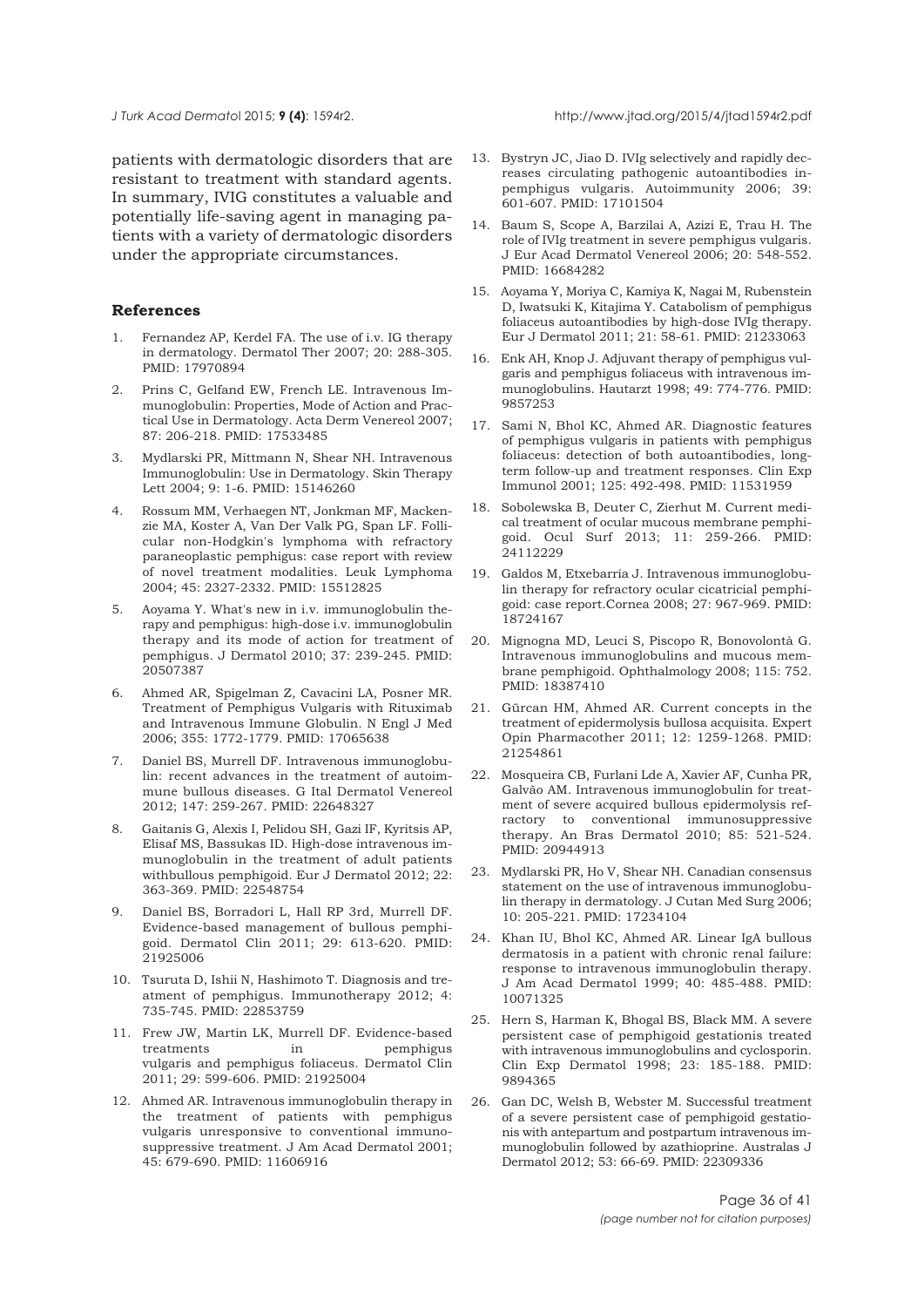#### <span id="page-36-0"></span>*J Turk Acad Dermato*l 2015; **9 (4)**: 1594r2. http://www.jtad.org/2015/4/jtad1594r2.pdf

- 27. Doiron P, Pratt M. Antepartum intravenous immunoglobulin therapy in refractory pemphigoid gestationis: case report and literature review. J Cutan Med Surg 2010; 14: 189-192. PMID: 20642990
- 28. Rodrigues CS, Filipe P, Solana Mdel M, Soares de Almeida L, Cirne de Castro J, Gomes MM. Persistent herpes gestationis treated with high-dose intravenous immunoglobulin. Acta Derm Venereol 2007; 87: 184-186. PMID: 17340036
- 29. Nanda M, Nanda A, Al-Sabah H, Dvorak R, Alsaleh QA. Paraneoplastic pemphigus in association with B-cell lymphocytic leukemia and hepatitis C: favorable response to intravenous immunoglobulins and prednisolone. Int J Dermatol 2007; 46: 767-769. PMID: 17614814
- 30. Rossum MM, Verhaegen NT, Jonkman MF, Mackenzie MA, Koster A, Van Der Valk PG, Span LF. Follicular non-Hodgkin's lymphoma with refractory paraneoplastic pemphigus: case report with review of novel treatment modalities. Leuk Lymphoma 2004; 45: 2327-2332. PMID: 15512825
- 31. Kampylafka EI, Kosmidis ML, Panagiotakos DB, Dalakas M, Moutsopoulos HM, Tzioufas AG. The effect of intravenous immunoglobulin (IVIG) treatment on patients with dermatomyositis: a 4-year follow-up study.Clin Exp Rheumatol 2012; 30: 397-401. PMID: 22510247
- 32. Wang DX, Shu XM, Tian XL, Chen F, Zu N, Ma L, Wang GC. Intravenous immunoglobulin therapy in adult patients with polymyositis/dermatomyositis: a systematic literature review. Clin Rheumatol 2012; 31: 801-806. PMID: 22274797
- 33. Lam CG, Manlhiot C, Pullenayegum EM, Feldman BM. Efficacy of intravenous Ig therapy in juvenile dermatomyositis. Ann Rheum Dis 2011; 70: 2089-2094. PMID: 21978999
- 34. Peake MF, Perkins P, Elston DM, Older SA, Vinson RP. Cutaneous ulcers of refractory adult dermatomyositis responsive to intravenous immunoglobulin. Cutis 1998; 62: 89-93. PMID: 9714905
- 35. Dalakas MC. The role of high-dose intravenous immune globulin in the treatment of dermatomyositis. Int Immunopharmacol 2006; 6: 550-556. PMID: 16504918
- 36. Basta M, Dalakas MC. High-dose intravenous immune globulin exerts its beneficial effect in patients with dermatomyositis by blocking endomysial deposition of activated complement fragments. J Clin Invest 1994; 94: 1729-1735. PMID: 7962520
- 37. Zandman-Goddard G, Shoenfeld Y. Novel approaches to therapy for systemic lupus erythematosus. Eur J Intern Med 2000; 11: 130-134. PMID: 10854817
- 38. Kuhn A, Ruland V, Bonsmann G. Cutaneous lupus erythematosus: update of therapeutic options part II. J Am Acad Dermatol 2011; 65: e195-213. PMID: 20800319
- 39. Goodfield M, Davison K, Bowden K. Intravenous immune globulin (IVIg) for therapy- -resistant cutaneous lupus erythematosus (LE). J Dermatolog Treat 2004; 15: 46-50. PMID: 14754650
- 40. Levy Y, Sherer Y, Ahmed A, Langevitz P, George J, Fabbrizzi F, Terryberry J, Meissner M, Lorber M, Peter JB, Shoenfeld Y. A study of 20 SLE patients with intravenous immunoglobulin--clinical and serologic response. Lupus 1999; 8: 705-712. PMID: 10602441
- 41. Schroeder JO, Zeuner RA, Euler HH, Löffler H. High dose intravenous immunoglobulin in systemic lupus erythematosus: clinical and serological results of a pilot study. J Rheumatol 1996; 23: 71-75. PMID: 8838511
- 42. Francioni C, Galeazzi M, Fioravanti A, Gelli R, Megale F, Marcolongo R. Long-term i.v. Ig treatment in systemic lupus erythematosus.Clin Exp Rheumatol 1994; 12: 163-168. PMID: 8039283
- 43. Généreau T, Chosidow O, Danel C, Chérin P, Herson S. High-dose intravenous immunoglobulin in cutaneous lupus erythematosus. Arch Dermatol 1999; 135: 1124-1125. PMID: 10490126
- 44. Kreuter A, Hyun J, Altmeyer P, Gambichler T. Intravenous immunoglobulin for recalcitrant subacute cutaneous lupus erythematosus. Acta Derm Venereol 2005; 85: 545-547. PMID: 16396813
- 45. De Pità O, Bellucci AM, Ruffelli M, Girardelli CR, Puddu P. Intravenous immunoglobulin therapy is not able to efficiently control cutaneous manifestations in patients with lupus erythematosus. Lupus 1997; 6: 415-417. PMID: 9175031
- 46. Kudo H, Jinnin M, Yamane K, Makino T, Kajihara I, Makino K, Honda N, Nakayama W, Fukushima S, Ihn H. Intravenous immunoglobulin treatment recovers the down-regulated levels of Th1 cytokines in the sera and skin of scleroderma patients. J Dermatol Sci 2013; 69: 77-80. PMID: 23102713
- 47. Szekanecz Z, Aleksza M, Antal-Szalmás P, Soltész P, Veres K, Szántó S, Szabó Z, Végvári A, Szamosi S, Lakos G, Sipka S, Szegedi G, Varga J, Szücs G. Combined plasmapheresis and high-dose intravenous immunoglobulin treatment in systemic sclerosis for 12 months: follow-up of immunopathological and clinical effects. Clin Rheumatol 2009; 28: 347- 350. PMID: 19067103
- 48. Ihn H, Mimura Y, Yazawa N, Jinnin M, Asano Y, Yamane K, Tamaki K. High-dose intravenous immunoglobulin infusion as treatment for diffuse scleroderma. Br J Dermatol 2007; 156: 1058-1060. PMID: 17381465
- 49. Asano Y, Ihn H, Asashima N, Yazawa N, Mimura Y, Jinnin M, Yamane K, Tamaki K. A case of diffuse scleroderma successfully treated with highdose intravenous immune globulin infusion. Rheumatology (Oxford) 2005; 44: 824-826. PMID: 15769789
- 50. Schanz S, Ulmer A, Fierlbeck G. Response of dystrophic calcification to intravenous immunoglobulin. Arch Dermatol 2008; 144: 585-587. PMID: 18490584
- 51. Ulmer A, Kötter I, Pfaff A, Fierlbeck G. Efficacy of pulsed intravenous immunoglobulin therapy in mixed connective tissue disease. J Am Acad Dermatol 2002; 46: 123-127. PMID: 11756958
- 52. Wakim M, Alazard M, Yajima A, Speights D, Saxon A, Stiehm ER. High dose intravenous immunoglo-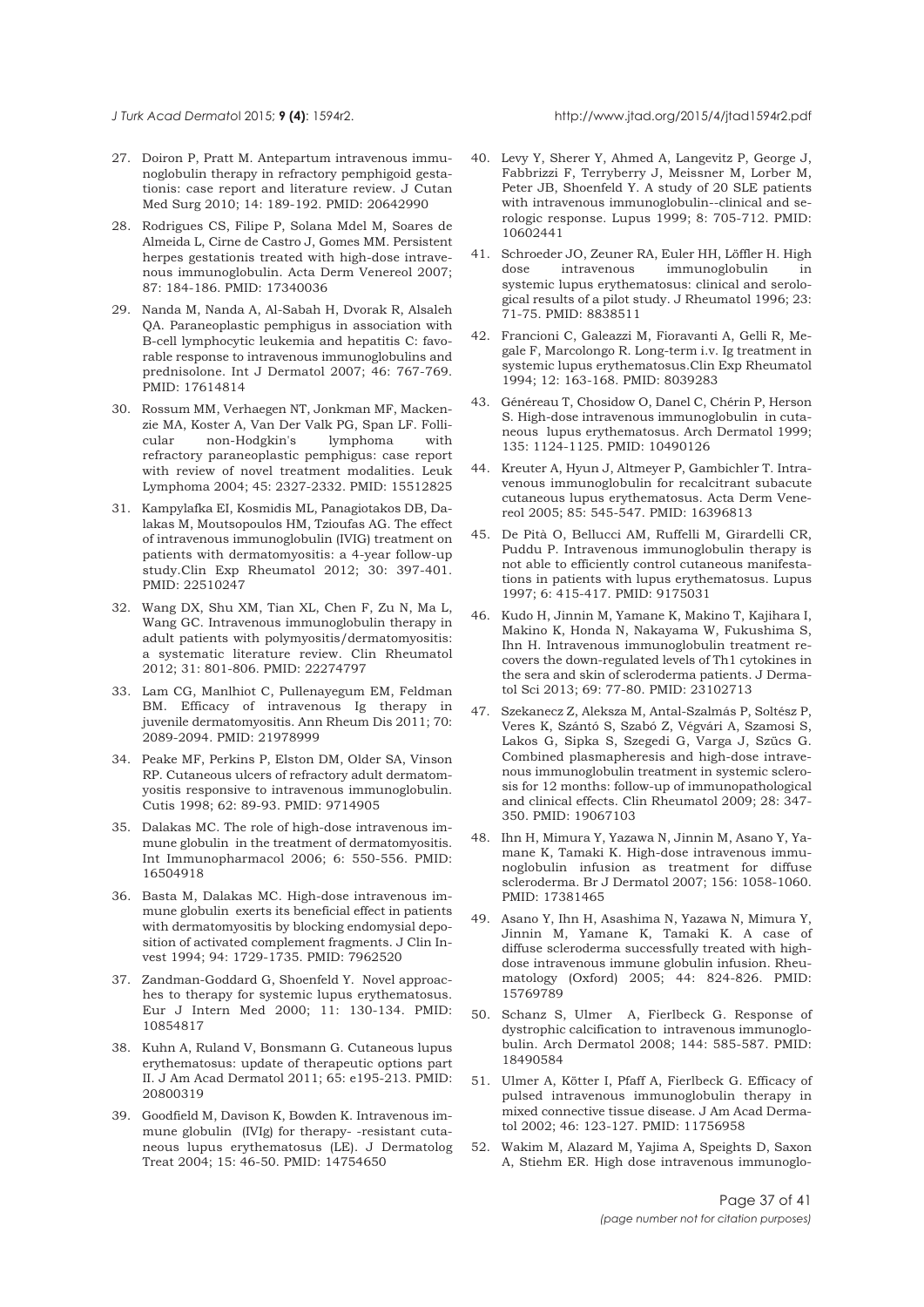<span id="page-37-0"></span>bulin in atopic dermatitis and hyper-IgE syndrome. Ann Allergy Asthma Immunol 1998; 81: 153-158. PMID: 9723561

- 53. Wetter DA, Davis MD, Yiannias JA, Gibson LE, Dahl MV, el-Azhary RA, Bruce AJ, Lookingbill DP, Ahmed I, Schroeter AL, Pittelkow MR. Effectiveness of intravenous immunoglobulin therapy for skin disease other than toxic epidermal necrolysis: a retrospective review of Mayo Clinic experience. Mayo Clin Proc 2005; 80: 41-47. PMID: 15667028
- 54. Seider N, Beiran I, Scharf J, Miller B. Intravenous immunoglobulin therapy for resistant ocular Behçet's disease. Br J Ophthalmol 2001; 85: 1287- 1288. PMID: 11673289
- 55. Türsen Ü, Türsen B. Ulcerative Lesions in Behcet's Disease. Ulcers 2012; 146797: 1- 9.
- 56. Beales IL. Gastrointestinal Involvement in Behçet's Syndrome. Am J Gastroenterol 1998; 93: 2633. PMID: 9860455
- 57. Shutty B, Garg KJ, Swender D, Chernin L, Tcheurekdjian H, Hostoffer R. Optimal use of ivig in a patient with Behçet syndrome and common variable immunodeficiency. Ann Allergy Asthma Immunol 2012; 109: 84. PMID: 22727170
- 58. Lee HY, Lim YL, Thirumoorthy T, Pang SM. The role of intravenous immunoglobulin in toxic epidermal necrolysis: a retrospective analysis of 64 patients managed in a specialized centre. Br J Dermatol 2013; 169: 1304-1309. PMID: 24007192
- 59. Jagadeesan S, Sobhanakumari K, Sadanandan SM, Ravindran S, Divakaran MV, Skaria L, Kurien G. Low dose intravenous immunoglobulins and steroids in toxic epidermal necrolysis: a prospective comparative open-labelled study of 36 cases. Indian J Dermatol Venereol Leprol 2013; 79: 506-511. PMID: 23760320
- 60. Huang YC, Li YC, Chen TJ. The efficacy of intravenous immunoglobulin for the treatment of toxic epidermal necrolysis: a systematic review and meta-analysis. Br J Dermatol 2012; 167: 424-432. PMID: 22458671
- 61. Del Pozzo-Magana BR, Lazo-Langner A, Carleton B, Castro-Pastrana LI, Rieder MJ. A systematic review of treatment of drug-induced Stevens-Johnson syndrome and toxic epidermal necrolysis in children. J Popul Ther Clin Pharmacol 2011; 18: e121- 133. PMID: 21467603
- 62. Prins C, Vittorio C, Padilla RS, Hunziker T, Itin P, Förster J, Bröcker EB, Saurat JH, French LE. Effect of high-dose intravenous immunoglobulin therapy in Stevens-Johnson syndrome: a retrospective, multicenter study. Dermatology 2003; 207: 96-99. PMID: 12835566
- 63. Shortt R, Gomez M, Mittman N, Cartotto R. Intravenous immunoglobulin does not improve outcome in toxic epidermal necrolysis. J Burn Care Rehabil 2004; 25: 246-255. PMID: 15273465
- 64. Bachot N, Revuz J, Roujeau JC. Intravenous immunoglobulin treatment for Stevens-Johnson syndrome and toxic epidermal necrolysis: a prospective noncomparative study showing no benefit on mortality or progression. Arch Dermatol 2003; 139: 33-36. PMID: 12533161
- 65. Kano Y, Inaoka M, Sakuma K, Shiohara T. Virus reactivation and intravenous immunoglobulin (IVIG) therapy of drug-induced hypersensitivity syndrome. Toxicology 2005; 209: 165-167. PMID: 15767030
- 66. Weiss PF. Pediatric Vasculitis. Pediatr Clin North Am 2012; 59: 407–423. PMID: 22560577
- 67. Eleftheriou D, Levin M, Shingadia D, Tulloh R, Klein NJ, Brogan PA. Management of Kawasaki disease.Arch Dis Child 2014; 99: 74-83. PMID: 24162006
- 68. Yim D, Curtis N, Cheung M, Burgner D. An update on Kawasaki disease II: clinical features, diagnosis, treatment and outcomes. J Paediatr Child Health 2013; 49: 614-623. PMID: 23647873
- 69. Asano Y, Ihn H, Maekawa T, Kadono T, Tamaki K.High-dose intravenous immunoglobulin infusion in polyarteritis nodosa: report on one case and review of the literature. Clin Rheumatol 2006; 25: 396-398. PMID: 16234996
- 70. Balbir-Gurman A, Nahir AM, Braun-Moscovici Y. Intravenous immunoglobulins in polyarteritis nodosa restricted to the limbs: case reports and review of the literature. Clin Exp Rheumatol 2007; 25: S28- 30. PMID: 17428360
- 71. Bounfour T, Bouaziz JD, Bézier M, Petit A, Viguier M, Rybojad M, Bagot M. Intravenous immunoglobulins in difficult-to-treat ulcerated livedoid vasculopathy: five cases and a literature review. Int J Dermatol 2013; 52: 1135-1139. PMID: 23488633
- 72. Ravat FE, Evans AV, Russell-Jones R. Response of livedoid vasculitis to intravenous immunoglobulin. Br J Dermatol 2002; 147: 166-169. PMID: 12100203
- 73. Kreuter A, Gambichler T, Breuckmann F, Bechara FG, Rotterdam S, Stücker M, Altmeyer P. Pulsed intravenous immunoglobulin therapy in livedoid vasculitis: an open trial evaluating 9 consecutive patients. J Am Acad Dermatol 2004; 51: 574-579. PMID: 15389193
- 74. Yamazaki-Nakashimada MA, Duran-McKinster C, Ramírez-Vargas N, Hernandez-Bautista V. Intravenous immunoglobulin therapy for hypocomplementemic urticarial vasculitis associated with systemic lupus erythematosus in a child. Pediatr Dermatol 2009; 26: 445-447. PMID: 19689522
- 75. Shah D, Rowbottom AW, Thomas CL, Cumber P, Chowdhury MM. Hypocomplementaemic urticarial vasculitis associated with non-Hodgkin lymphoma and treatment with intravenous immunoglobulin. Br J Dermatol 2007; 157: 392-393. PMID: 17553046
- 76. Jayne DR, Chapel H, Adu D, Misbah S, O'Donoghue D, Scott D, Lockwood CM. Intravenous immunoglobulin for ANCA-associated systemic vasculitis with persistent disease activity. QJM 2000; 93: 433-439. PMID: 10874052
- 77. Richter C, Schnabel A, Csernok E, De Groot K, Reinhold-Keller E, Gross WL. Treatment of anti-neutrophil cytoplasmic antibody (ANCA)-associated systemic vasculitis with high-dose intravenous immunoglobulin. Clin Exp Immunol 1995; 101: 2-7. PMID: 7621588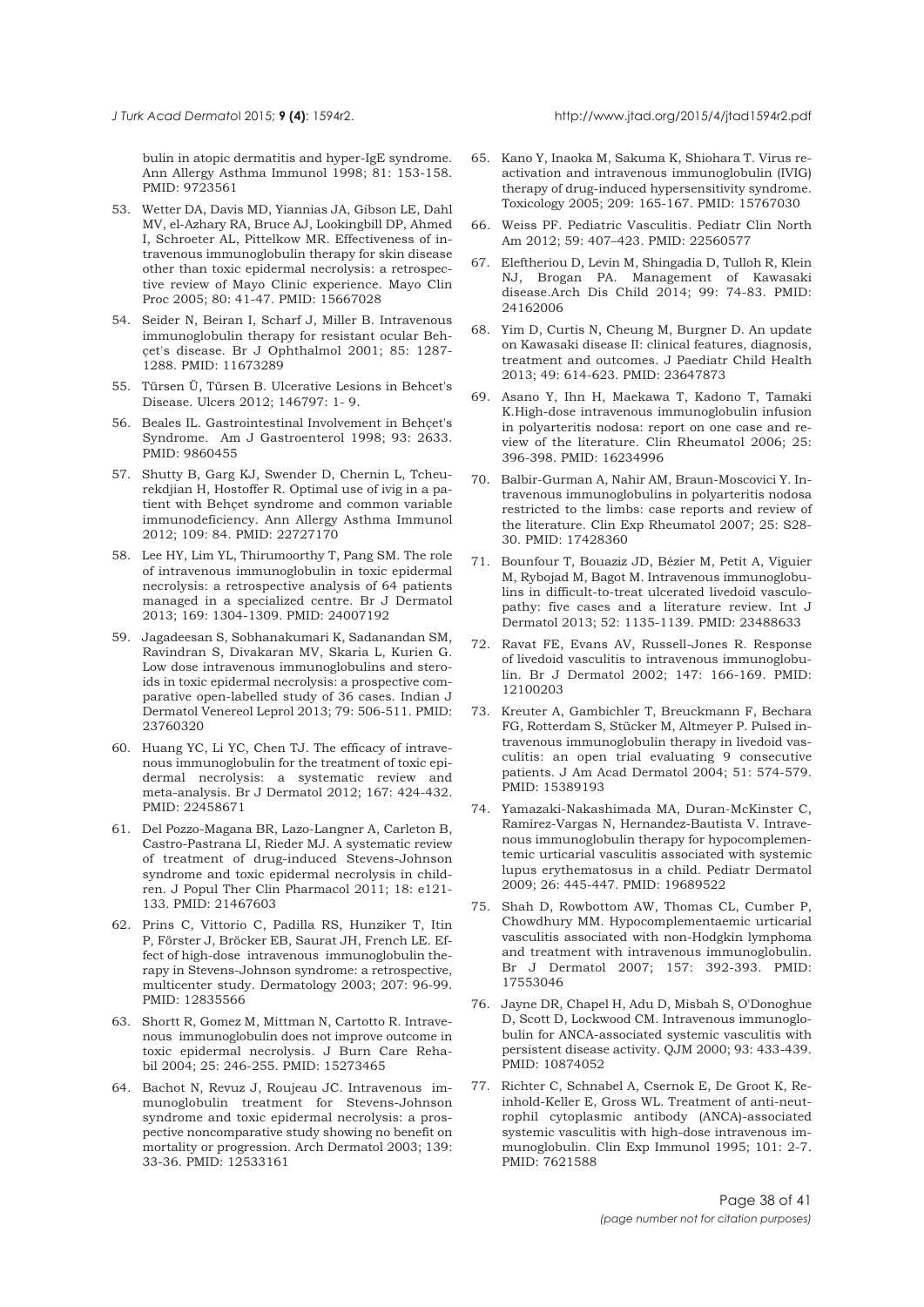<span id="page-38-0"></span>

- 78. Ito-Ihara T, Ono T, Nogaki F, Suyama K, Tanaka M, Yonemoto S, Fukatsu A, Kita T, Suzuki K, Muso E. Clinical efficacy of intravenous immunoglobulin for patients with MPO-ANCA-associated rapidly progressive glomerulonephritis. Nephron Clin Pract 2006; 102: c35-42. PMID: 16174989
- 79. Altmeyer P, Seifarth D, Bacharach-Buhles M. High dosage intravenous immunoglobulin (IVIG) therapy in therapy-refractory ANCA-negative, necrotizing vasculitis. Hautarzt 1999; 50: 853-858. PMID: 10663019
- 80. Ong CS, Benson EM. Successful treatment of chronic leucocytoclastic vasculitis and persistent ulceration with intravenous immunoglobulin. Br J Dermatol 2000; 143: 447-449. PMID: 10951164
- 81. Sais G, Vidaller A, Servitje O, Jucglà A, Peyrí J. Leukocytoclastic vasculitis and common variable immunodeficiency: successful treatment with intravenous immune globulin. J Allergy Clin Immunol 1996; 98: 232-233. PMID: 8765839
- 82. Schlievert PM. Use of intravenous immunoglobulin in the treatment of staphylococcal and streptococcal toxic shock syndromes and related illnesses. J Allergy Clin Immunol 2001; 108: S107-110. PMID: 11586276
- 83. Use of intravenous immune globulin in the ICU: a retrospective review of prescribing practices and patient outcomes. Foster R, Suri A, Filate W, Hallett D, Meyer J, Ruijs T, Callum JL, Sutton D, Mehta S.Transfus Med 2010; 20: 403-408. PMID: 20663105
- 84. Cummins DL, Anhalt GJ, Monahan T, Meyerle JH. Treatment of pyoderma gangrenosum with intravenous immunoglobulin. Br J Dermatol 2007; 157: 1235-1239. PMID: 17916196
- 85. Meyer N, Ferraro V, Mignard MH, Adamski H, Chevrant-Breton J. Pyoderma gangrenosum treated with high-dose intravenous immunoglobulins: Two cases and review of the literature. Clin Drug Investig 2006; 26: 541-546. PMID: 17163287
- 86. Goodarzi H, Sivamani RK, Garcia MS, Wehrli LN, Craven H, Ono Y, Maverakis E. Effective Strategies for the Management of Pyoderma Gangrenosum. Adv Wound Care 2012; 1: 194-199. PMID: 24527305
- 87. Gupta AK, Shear NH, Sauder DN.Efficacy of human intravenous immune globulin in pyoderma gangrenosum. J Am Acad Dermatol 1995; 32: 140- 142. PMID: 7822511
- 88. DirschkaT, Kastner U, Behrens S, Altmeyer P. Successful treatment of pyoderma gangrenosum with intravenous human immunoglobulin. J Am Acad Dermatol 1998; 39: 789-790. PMID: 9810896
- 89. Hagman JH, Carrozzo AM, Campione E, Romanelli P, Chimenti S. The use of high-dose immunoglobulin in the treatment of pyoderma gangrenosum.J Dermatolog Treat 2001; 12: 19-22. PMID: 12171682
- 90. Dobson CM, Parslew RA, Evans S. Superficial granulomatous pyoderma treated with intravenous immunoglobulin. J Am Acad Dermatol 2003; 48: 456-460. PMID: 12637931
- 91. Belloni B, Andres C, Ollert M, Ring J, Mempel M. Novel immunological approaches in the treatment

of atopic eczema. Curr Opin Allergy Clin Immunol 2008; 8: 423-427. PMID: 18769195

- 92. Lamb SR, Rademaker M. Intravenous immunoglobulin therapy for the treatment of severe atopic dermatitis. Expert Opin Pharmacother 2001; 2: 67-74. PMID: 11336569
- 93. Noh G, Lee KY. Intravenous immune globulin (i.v.IG) therapy in steroid-resistant atopic dermatitis. J Korean Med Sci 1999; 14: 63-68. PMID: 10102526
- 94. Paul C, Lahfa M, Bachelez H, Chevret S, Dubertret L. A randomized controlled evaluator-blinded trial of intravenous immunoglobulin in adults with severe atopic dermatitis. Br J Dermatol 2002; 147: 518-522. PMID: 12207594
- 95. Jolles S. A review of high-dose intravenous immunoglobulin treatment for atopic dermatitis. Clin Exp Dermatol 2002; 27: 3-7. PMID: 11952659
- 96. Huang JL, Lee WY, Chen LC, Kuo ML, Hsieh KH. Changes of serum levels of interleukin-2, intercellular adhesion molecule-1, endothelial leukocyte adhesion molecule-1 and Th1 and Th2 cell in severe atopic dermatitis after intravenous immunoglobulin therapy. Ann Allergy Asthma Immunol 2000; 84: 345-352. PMID: 10752921
- 97. Gurmin V, Mediwake R, Fernando M, Whittaker S, Rustin MH, Beynon HL. Psoriasis: response to highdose intravenous immunoglobulin in three patients. Br J Dermatol 2002; 147: 554-557. PMID: 12207600
- Taguchi Y, Takashima S, Yoshida S, Dougu N, Inoue H, Tanaka K. Psoriasis improved by intravenous immunoglobulin therapy. Intern Med 2006; 45: 879-880. PMID: 16908947
- 99. Sroa N, Campbell S, Bechtel M. Intravenous immunoglobulin therapy for scleromyxedema: a case report and review of literature. J Drugs Dermatol 2010; 9: 263-265. PMID: 20232589
- 100. Rey JB, Luria RB. Treatment of scleromyxedema and the dermatoneuro syndrome with intravenous immunoglobulin. J Am Acad Dermatol 2009; 60: 1037-1041. PMID: 19249127
- 101. Majeski C, Taher M, Grewal P, Dytoc M, Lauzon G. Combination oral prednisone and intravenous immunoglobulin in the treatment of scleromyxedema. J Cutan Med Surg 2005; 9: 99-104. PMID: 16392012
- 102. Shergill B, Orteu CH, McBride SR, Rustin MH. Dementia associated with scleromyxoedema reversed by high-dose intravenous immunoglobulin. Br J Dermatol 2005; 153: 650-652. PMID: 16120159
- 103. Lister RK, Jolles S, Whittaker S, Black C, Forgacs I, Cramp M, Potter M, Rustin MH. Scleromyxedema: response to high-dose intravenous immunoglobulin (hdIVIg). J Am Acad Dermatol 2000; 43: 403- 408. PMID: 10901735
- 104. Macnab M, Kenny P. Successful intravenous immunoglobulin treatment of atypical lichen myxedematosus associated with hypothyroidism and central nervous system involvement: case report and discussion of the literature. J Cutan Med Surg 2013; 17: 69-73. PMID: 23364155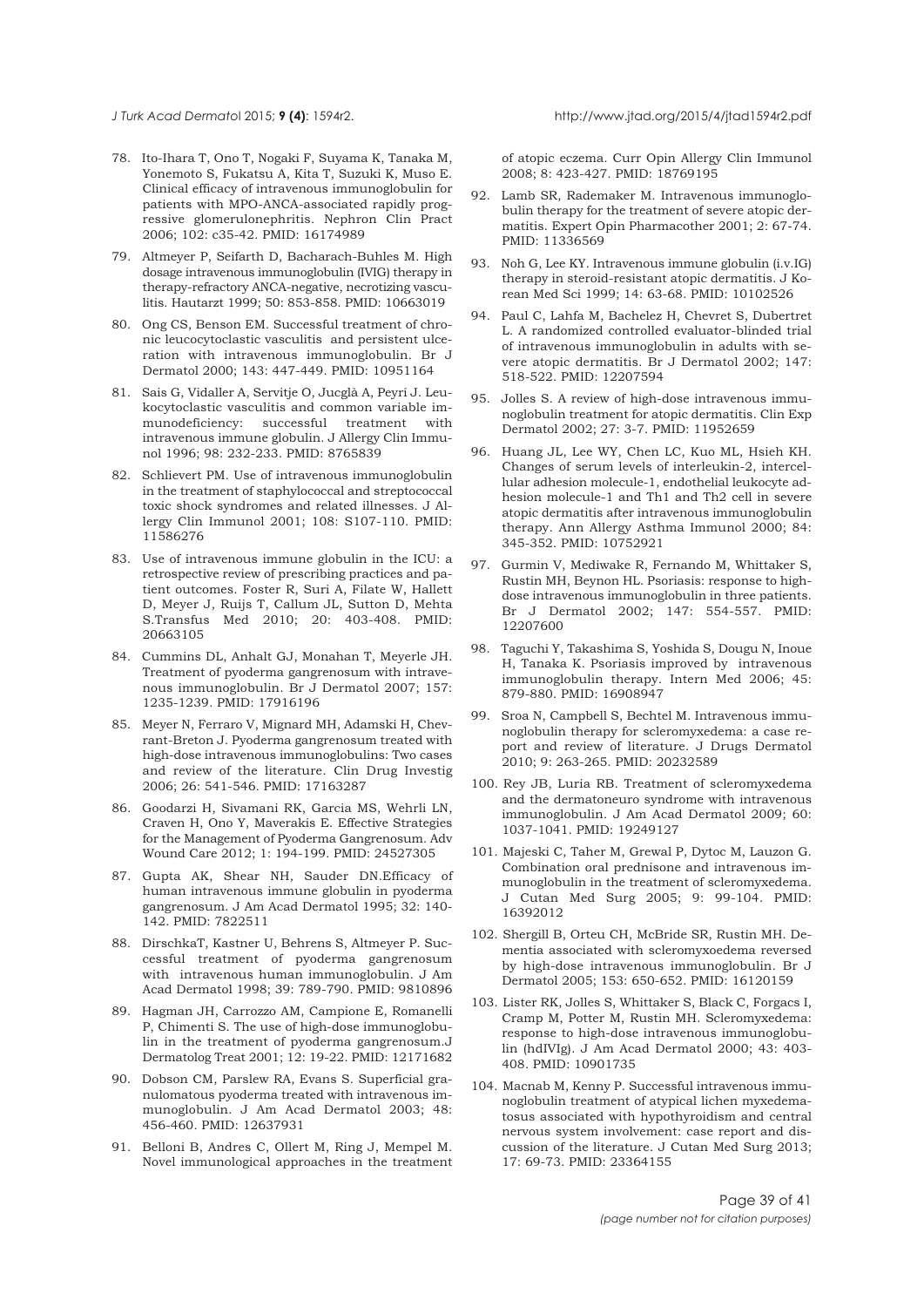<span id="page-39-0"></span>

- 105. Antonelli A, Navarranne A, Palla R, Alberti B, Saracino A, Mestre C, Roger P, Agostini S, Baschieri L. Pretibial myxedema and high dose intravenous immunoglobulin treatment. Thyroid 1994; 4: 399-408. PMID: 7711502
- 106. Terheyden P, Kahaly GJ, Zillikens D, Bröcker EB. Lack of response of elephantiasic pretibial myxoedema to treatment with high-doseintravenous immunoglobulins. Clin Exp Dermatol 2003; 28: 224-226. PMID: 12653721
- 107. Dhaille F, Dadban A, Meziane L, Fessier C, Colta L, Lok C, Chaby G. Elephantiasic pretibial myxoedema with upper-limb involvement, treated with low-dose intravenous immunoglobulins. Clin Exp Dermatol 2012; 37: 307-308. PMID: 22007759
- 108. Buster KJ, Burford HN, Stewart FA, Sellheyer K, Hughey LC. Sclerema neonatorum treated with intravenous immunoglobulin: a case report and review of treatments. Cutis 2013; 92: 83-87. PMID: 24087781
- 109. Goo B, Chung HJ, Chung WG, Chung KY. Intramuscular immunoglobulin for recalcitrant suppurative diseases of the skin: a retrospective review of 63 cases. Br J Dermatol 2007; 157: 563-568. PMID: 17627790
- 110. Kozel MM, Sabroe RA. Chronic urticaria: aetiology, management and current and future treatment options. Drugs 2004; 64: 2515-2536. PMID: 15516152
- 111. Jandus P, Hausmann O, Pichler WJ, Helbling A. Intravenous immunoglobulin in urticaria. J Investig Allergol Clin Immunol 2013; 23: 71-73. PMID: 23653985
- 112. Watkins C, Peiris E, Saleh H, Krishnaswamy G. Intravenous immunoglobulin as a potential therapy for refractory urticaria - a review. Inflamm Allergy Drug Targets 2012; 11: 375-381. PMID: 22594611
- 113. Mitzel-Kaoukhov H, Staubach P, Müller-Brenne T. Effect of high-dose intravenous immunoglobulin treatment in therapy-resistant chronic spontaneous urticaria. Ann Allergy Asthma Immunol 2010; 104: 253-258. PMID: 20377115
- 114. Pereira C, Tavares B, Carrapatoso I, Loureiro G, Faria E, Machado D, Chieira C. Low-dose intravenous gammaglobulin in the treatment of severe autoimmune urticaria. Eur Ann Allergy Clin Immunol 2007; 39: 237-242. PMID: 18237000
- 115. Klote MM, Nelson MR, Engler RJ. Autoimmune urticaria response to high-dose intravenous immunoglobulin. Ann Allergy Asthma Immunol 2005; 94: 307-308. PMID: 15765750
- 116. Kroiss M, Vogt T, Landthaler M, Stolz W. The effectiveness of low-dose intravenous immunoglobulin in chronic urticaria. Acta Derm Venereol 2000; 80: 225. PMID: 10954227
- 117. Dodig S, Richter D. Chronic autoimmune urticaria in children.Acta Dermatovenerol Croat 2008; 16: 65-71. PMID: 18541101
- 118. O'Donnell BF, Barr RM, Black AK, Francis DM, Kermani F, Niimi N, Barlow RJ, Winkelmann RK, Greaves MW. Intravenous immunoglobulin in autoimmune chronic urticaria. Br J Dermatol 1998; 138: 101-106. PMID: 9536230
- 119. Asero R. Are IVIG for chronic unremitting urticaria effective? Allergy 2000; 55: 1099-1101. PMID: 11097330
- 120. Dawn G, Urcelay M, Ah-Weng A, O'Neill SM, Douglas WS. Effect of high-dose intravenous immunoglobulin in delayed pressure urticaria. Br J Dermatol 2003; 149: 836-840. PMID: 14616377
- 121. Adamski H, Bedane C, Bonnevalle A, Thomas P, Peyron JL, Rouchouse B, Cambazard F, Jeanmougin M, Viguier M. Solar urticaria treated with intravenous immunoglobulins. J Am Acad Dermatol 2011; 65: 336-340. PMID: 21514688
- 122. Llamas-Velasco M, Argila DD, Eguren C, García-Martin P, Ibañes S, García-Diez A. Solar urticaria unresponsive to intravenous immunoglobulins. Photodermatol Photoimmunol Photomed 2011; 27: 53-54. PMID: 21198885
- 123. Hughes R, Cusack C, Murphy GM, Kirby B. Solar urticaria successfully treated with intravenous immunoglobulin. Clin Exp Dermatol 2009; 34: e660- 662. PMID: 19549230
- 124. Darras S, Ségard M, Mortier L, Bonnevalle A, Thomas P. Treatment of solar urticaria by intravenous immunoglobulins and PUVA therapy. Ann Dermatol Venereol 2004; 131: 65-69. PMID: 15041848
- 125. Puech-Plottova I, Michel JL, Rouchouse B, Perrot JL, Dzviga C, Cambazard F.Solar urticaria: one case treated by intravenous immunoglobulin Ann Dermatol Venereol 2000; 127: 831-835. PMID: 11060387
- 126. Orson FM. Intravenous immunoglobulin therapy suppresses manifestations of the angioedema with hypereosinophilia syndrome. Am J Med Sci 2003; 326: 94-97. PMID: 12920441
- 127. Meziane L, Caudron A, Dhaille F, Jourdan M, Dadban A, Lok C, Chaby G. Febrile ulceronecrotic Mucha-Habermann disease: treatment with infliximab and intravenous immunoglobulins and review of the literature. Dermatology 2012; 225: 344-348. PMID: 23391565
- 128. Marenco F, Fava P, Fierro MT, Quaglino P, Bernengo MG. High-dose immunoglobulines and extracorporeal photochemotherapy in the treatment of febrile ulceronecrotic Mucha-Habermann disease. Dermatol Ther 2010; 23: 419-422. PMID: 20666830
- 129. Pyrpasopoulou A, Athyros VG, Karagiannis A, Chrysomallis F, Zamboulis C. Intravenous immunoglobulins: a valuable asset in the treatment of a case of septic febrile ulceronecrotic Mucha-Habermann disease. Dermatology 2007; 215: 164-165. PMID: 17684382
- 130. Garcia B, Connelly EA, Newbury R, Friedlander SF. Pityriasis lichenoides and idiopathic thrombocytopenic purpura in a young girl. Pediatr Dermatol 2006; 23: 21-23. PMID: 16445405
- 131. Kerr AC, Ferguson J. Type II adult-onset pityriasis rubra pilaris successfully treated with intravenous immunoglobulin. Br J Dermatol 2007; 156: 1055- 1056. PMID: 17313492
- 132. Chung HJ, Chung KY. Nephrogenic fibrosing dermopathy: response to high-dose intravenous immu-